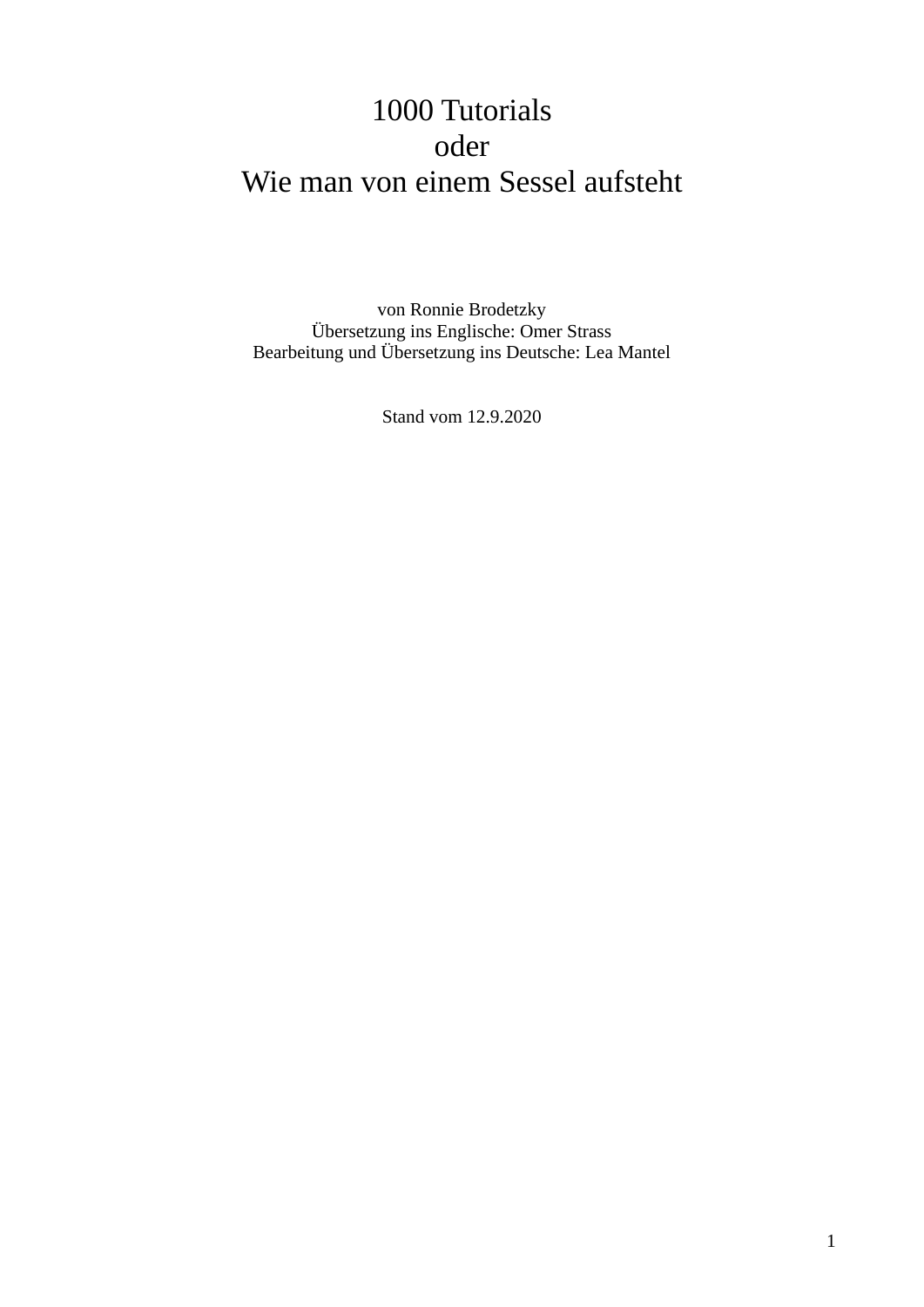#### 1. OUVERTÜRE // OUVERTURE *Hanno*

#### **HANNO**

When I was a boy, every second counted for me. Any minute could contain a new adventure. Every morning I used to escape from my mom and run all around the house because I didn't want her to dress me in a pullover. I ran away from her because it was fun, because it was funny when she chased me around the house – but I also ran from her because I was scared of the two seconds when my head would be stuck inside the pullover. Of course, she caught me every time and tried to calm me down using all kinds of techniques. She would mimic the sounds of my favourite animals, or say 'Look how nicely your brother put on his pullover!'. She made up, especially for me, the Sleeve Song:

| One little left sleeve,                           | Einen l                  |
|---------------------------------------------------|--------------------------|
| One little right sleeve $-$                       | Einen l                  |
| Stick your head outside,                          | <i>Steck je</i>          |
| And now you look like a grown-up!                 | Schon                    |
| But it was no use. I cried, I went wild. I would  | Hat all                  |
| not have that pullover pulled over me. I was      | bin dur                  |
| afraid that after my head went in, it would never | einfach                  |
| come out. I would stay in there, stuck. That I    | mein K                   |
| would choke. Those two seconds in which my        | nie wie                  |
| head was inside the pullover were an eternity to  | erstick                  |
| me.                                               | Kopf in                  |
|                                                   | wie ein                  |
|                                                   | $\lambda$ 1. $\lambda$ . |

But I never choked. After two seconds I was free Aber ich bin ja nie erstickt. Nach zwei Sekunden again.

– How long have I been sitting here? I wanted to start my day. Get up, make some coffee. Eat something. Go out, meet friends, maybe meet someone new – but get dressed, first. Put on a shirt, like my mother used to do … That should be so easy, child's play. I just have to do it. So … How to put on a shirt?

How to put on a shirt?

#### **HANNO**

Als ich ein kleiner Junge war, zählte jede Sekunde für mich. Jeder Moment konnte ein neues Abenteuer bergen. Ich bin morgens immer vor meiner Mutter weggelaufen, einmal quer durchs ganze Haus, weil ich nicht wollte, dass sie mir ein Rollkragenpullover anzieht. Ich bin weggelaufen, weil es Spaß gemacht hat, weil es lustig war, wenn sie mir hinterherrannte – aber ich bin auch weggelaufen, weil ich Angst hatte vor diesen zwei Sekunden, in denen mein Kopf in dem Pullover stecken würde. Sie hat mich natürlich immer wieder eingefangen und versucht, mich zu beruhigen, mit allen möglichen Strategien. Sie hat die Stimmen meiner Lieblingstiere nachgemacht, oder sowas gesagt wie, "Schau mal, wie brav dein Bruder sich seinen Pullover anziehen lässt!" Sie hat sich sogar ein Lied ausgedacht, extra für mich, das ...Ärmel-Lied":

*Einen kleinen Ärmel links,*

*Einen kleinen Ärmel rechts –*

*Steck jetzt noch den Kopf heraus,*

*Schon siehst du erwachsen aus!*

es nichts gebracht. Ich hab geweint, ich rchgedreht. Ich wollte den Pullover n nicht anziehen. Ich hatte Angst, wenn mein Kopf einmal drin wäre, würde ich ihn da eder herauskriegen. Ich würde feststecken, en. Diese zwei Sekunden, in denen mein n dem Pullover steckte, kamen mir vor ne Ewigkeit.

war ich wieder frei.

– Wie lange sitze ich hier? Ich will doch meinen Tag beginnen. Aufstehen, mir einen Kaffee machen. Etwas essen. Rausgehen, Freunde treffen, vielleicht jemand Neues kennenlernen – aber erst einmal anziehen. Ein Hemd anziehen, so wie meine Mutter es immer getan hat. Das sollte doch so leicht sein, kinderleicht. Ich muss es nur tun. Also … Wie zieht man ein Hemd an? Wie zieht man ein Hemd an?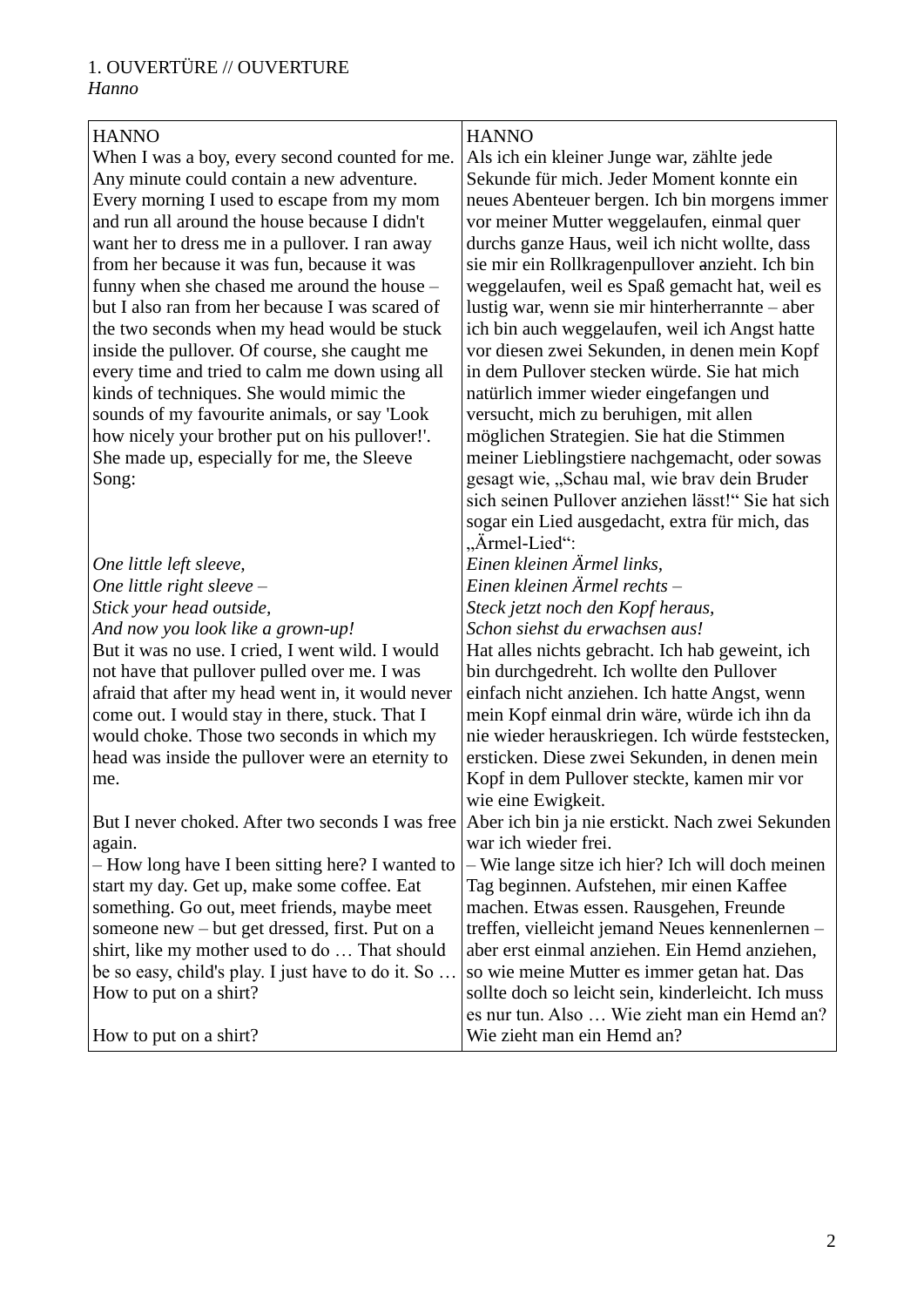## 2. DIE GRUPPE STELLT SICH VOR // THE GROUP IS INTRODUCED

*Ensemble*

| <b>MAXIMILIAN:</b>                                        | <b>MAXIMILIAN</b>                                                             |
|-----------------------------------------------------------|-------------------------------------------------------------------------------|
| Hello everyone, today I'll show you which shirt           | Hey Leute, heute zeige ich euch, welche                                       |
| suits your eyes.                                          | Hemden am besten zu euren Augen passen.                                       |
|                                                           |                                                                               |
| LARISSA:<br>How to look elegant in sportsclothing?        | <b>LARISSA</b><br>Wie sieht man elegant in Sportkleidung aus?                 |
|                                                           |                                                                               |
| <b>MARTIN</b>                                             | <b>MARTIN</b>                                                                 |
| How do you iron a shirt?                                  | Wie bügelt man ein Hemd?                                                      |
|                                                           |                                                                               |
| <b>GENIA:</b>                                             | <b>GENIA</b>                                                                  |
| How do I get cat's hair off my clothes?                   | Wie bekommt man Katzenhaare von der                                           |
|                                                           | Kleidung runter?                                                              |
| <b>MAXIMILIAN:</b>                                        | <b>MAXIMILIAN</b>                                                             |
| What shirts are looking nice on camera?                   | Welche Hemden sehen nice on camera aus?                                       |
|                                                           |                                                                               |
| <b>PATRIZIA</b>                                           | <b>PATRIZIA</b>                                                               |
| What kind of underwear makes you sexy?                    | Welche Unterwäsche macht dich sexy?                                           |
|                                                           |                                                                               |
| <b>MARTIN:</b>                                            | <b>MARTIN</b>                                                                 |
| How to develop your confidence when there                 | Wie baut man Selbstvertrauen auf, wenn man                                    |
| are 64 pairs of eyes in the audience who wish<br>you ill? | auf einer Bühne vor vierundsechzig Leuten<br>steht, die einem Böses wünschen? |
|                                                           |                                                                               |
| <b>GENIA</b>                                              | <b>GENIA</b>                                                                  |
| How to draw a cat?                                        | Wie zeichnet man eine Katze?                                                  |
|                                                           |                                                                               |
| PATRIZIA:                                                 | <b>PATRIZIA</b>                                                               |
| Or a dog?                                                 | Oder einen Hund?                                                              |
| <b>MAXIMILIAN:</b>                                        | <b>MAXIMILIAN</b>                                                             |
| How to build a lego tie fighter without a                 | Wie baut man einen Lego Star Wars TIE Fighter                                 |
| instruction?                                              | ohne Anleitung?                                                               |
|                                                           |                                                                               |
| <b>GENIA:</b>                                             | <b>GENIA</b>                                                                  |
| How to say thank you in Japanese?                         | Wie sagt man 'Danke' auf Japanisch?                                           |
|                                                           |                                                                               |
| <b>MARTIN</b><br>How to start a social media channel on   | <b>MARTIN</b><br>Wie erstelle ich einen Social-Media-Kanal auf                |
| instagram, facebook or YouTube?                           | Instagram, facebook oder YouTube?                                             |
|                                                           |                                                                               |
| LARISSA:                                                  | <b>LARISSA</b>                                                                |
| Where is this Cloud?                                      | Wo ist eigentlich diese Cloud?                                                |
|                                                           |                                                                               |
| <b>GENIA:</b>                                             | <b>GENIA</b>                                                                  |
| How do I find someone who loves me?                       | Wie finde ich jemanden, der mich liebt?                                       |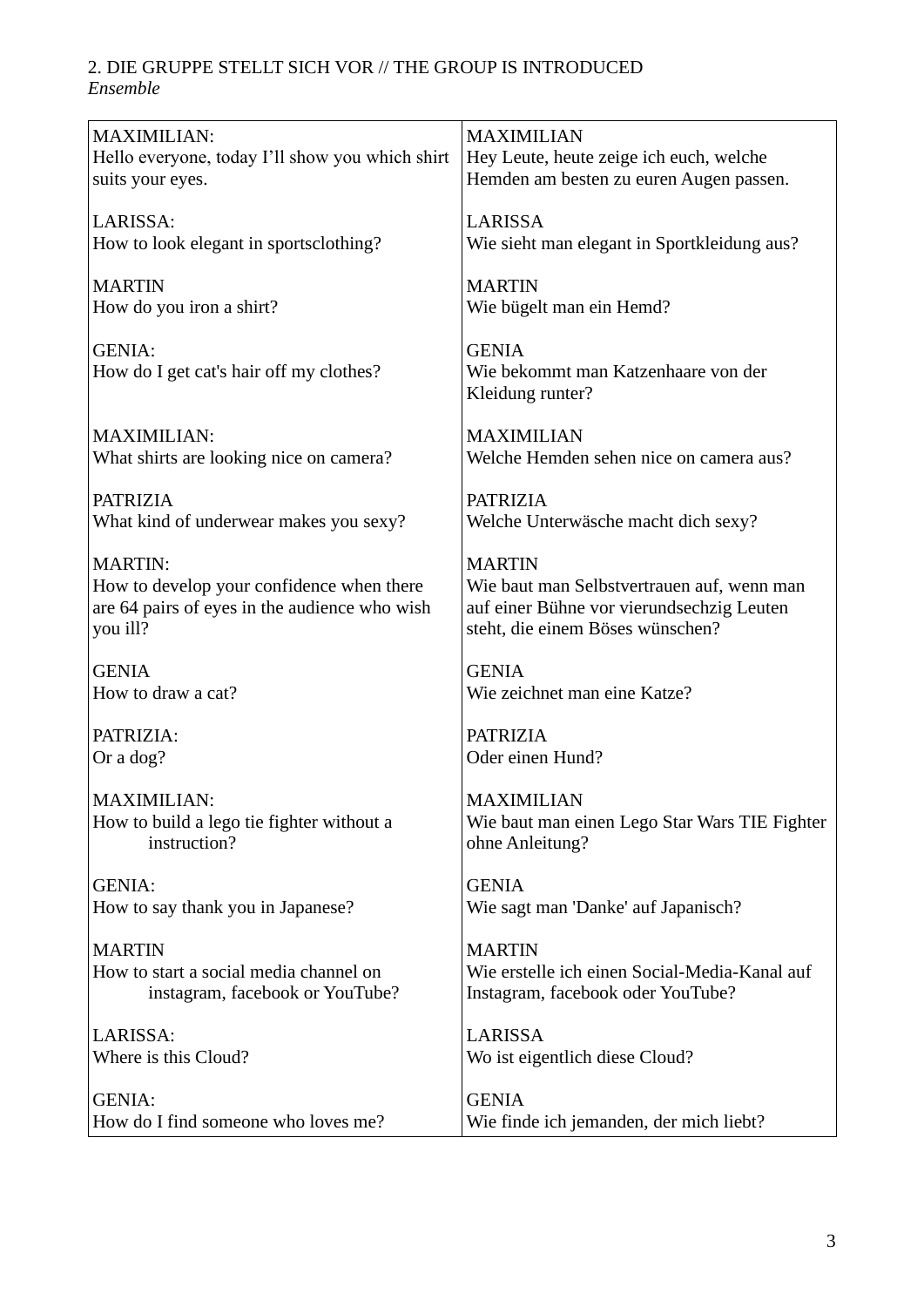| <b>MAXIMILIAN &amp; PATRIZIA:</b>                                                                                                                                                                                                                                                              | <b>MAXIMILIAN &amp; PATRIZIA</b>                                                                                                                                                                                                                                                                                                                            |
|------------------------------------------------------------------------------------------------------------------------------------------------------------------------------------------------------------------------------------------------------------------------------------------------|-------------------------------------------------------------------------------------------------------------------------------------------------------------------------------------------------------------------------------------------------------------------------------------------------------------------------------------------------------------|
| Hi everyone!                                                                                                                                                                                                                                                                                   | Hey guys!                                                                                                                                                                                                                                                                                                                                                   |
| <b>MAXIMILIAN:</b><br>Welcome back $-$ we're so excited you joined us<br>again. Thank you so, so much for the loyalty and<br>the love that you've showed our channel - we<br>really don't take it for granted.                                                                                 | <b>MAXIMILIAN</b><br>Herzlich willkommen zurück, wir freuen uns<br>sehr, dass ihr wieder eingeschaltet habt! Vielen<br>vielen Dank für die Treue und die Liebe, die ihr<br>unserem Kanal entgegenbringt - das ist echt<br>nicht selbstverständlich.                                                                                                         |
| PATRIZIA:<br>Yeah, i's really heartwarming! We read all your<br>comments about our last performance and it<br>filled us with inspiration and love. And all of<br>you who asked when is our next performance -<br>the answer is: really really soon, and it's going<br>to be insane! (A scream) | <b>PATRIZIA</b><br>Ja, das geht uns richtig ans Herz! Wir haben all<br>eure Kommentare über unsere letzte<br>Performance gelesen, und das hat uns echt<br>nochmal total viel Liebe und Inspiration<br>gegeben. Und für alle die, die gefragt haben,<br>wann unsere nächste Show sein wird – die<br>Antwort ist: ganz ganz bald, und es wird mega<br>crazy!! |
| <b>MAXIMILIAN:</b>                                                                                                                                                                                                                                                                             | <b>MAXIMILIAN</b>                                                                                                                                                                                                                                                                                                                                           |
| But today we're going to show you something                                                                                                                                                                                                                                                    | Aber heute wollen wir euch erstmal etwas Neues                                                                                                                                                                                                                                                                                                              |
| new – an art form that I'm sure some of you                                                                                                                                                                                                                                                    | vorstellen – eine Kunstform, die manche von                                                                                                                                                                                                                                                                                                                 |
| don't know yet, but that's really trendy right                                                                                                                                                                                                                                                 | euch vielleicht noch nicht kennen, die aber                                                                                                                                                                                                                                                                                                                 |
| now.                                                                                                                                                                                                                                                                                           | gerade echt im Trend ist.                                                                                                                                                                                                                                                                                                                                   |
| PATRIZIA:                                                                                                                                                                                                                                                                                      | <b>PATRIZIA</b>                                                                                                                                                                                                                                                                                                                                             |
| Super modern, super sexy!                                                                                                                                                                                                                                                                      | Super modern, super sexy!                                                                                                                                                                                                                                                                                                                                   |
| <b>MAXIMILIAN:</b>                                                                                                                                                                                                                                                                             | <b>MAXIMILIAN</b>                                                                                                                                                                                                                                                                                                                                           |
| Way more people participate in this than you                                                                                                                                                                                                                                                   | Da machen viel mehr Menschen mit, als man                                                                                                                                                                                                                                                                                                                   |
| would think, not only professional people like                                                                                                                                                                                                                                                 | erwarten würde, nicht nur so professionelle                                                                                                                                                                                                                                                                                                                 |
| us.                                                                                                                                                                                                                                                                                            | Leute wie wir!                                                                                                                                                                                                                                                                                                                                              |
| PATRIZIA:                                                                                                                                                                                                                                                                                      | <b>PATRIZIA</b>                                                                                                                                                                                                                                                                                                                                             |
| But that doesn't surprise me, because it's SO                                                                                                                                                                                                                                                  | Ja, aber das wundert mich auch gar nicht, denn                                                                                                                                                                                                                                                                                                              |
| much fun!                                                                                                                                                                                                                                                                                      | es macht SO viel Spaß!                                                                                                                                                                                                                                                                                                                                      |
| <b>MAXIMILIAN:</b>                                                                                                                                                                                                                                                                             | <b>MAXIMILIAN</b>                                                                                                                                                                                                                                                                                                                                           |
| SO much fun. Maybe you've guessed already,                                                                                                                                                                                                                                                     | SO viel Spaß. Ihr habt's vielleicht schon erraten,                                                                                                                                                                                                                                                                                                          |
| we're talking about $-$                                                                                                                                                                                                                                                                        | es geht um-                                                                                                                                                                                                                                                                                                                                                 |
| PATRIZIA & MAXIMILIAN:                                                                                                                                                                                                                                                                         | PATRIZIA & MAXIMILIAN                                                                                                                                                                                                                                                                                                                                       |
| Lip sync!                                                                                                                                                                                                                                                                                      | Lip sync!                                                                                                                                                                                                                                                                                                                                                   |
| (they sing the Avengers-Theme)                                                                                                                                                                                                                                                                 | (Avengers assemble)                                                                                                                                                                                                                                                                                                                                         |
| <b>MAXIMILIAN:</b>                                                                                                                                                                                                                                                                             | <b>MAXIMILIAN</b>                                                                                                                                                                                                                                                                                                                                           |
| The art of looking like you're singing even if                                                                                                                                                                                                                                                 | Die Kunst, so <i>auszusehen</i> , als würdet ihr singen,                                                                                                                                                                                                                                                                                                    |
| you haven't hit a single note in your life.                                                                                                                                                                                                                                                    | selbst wenn ihr in eurem Leben noch keinen                                                                                                                                                                                                                                                                                                                  |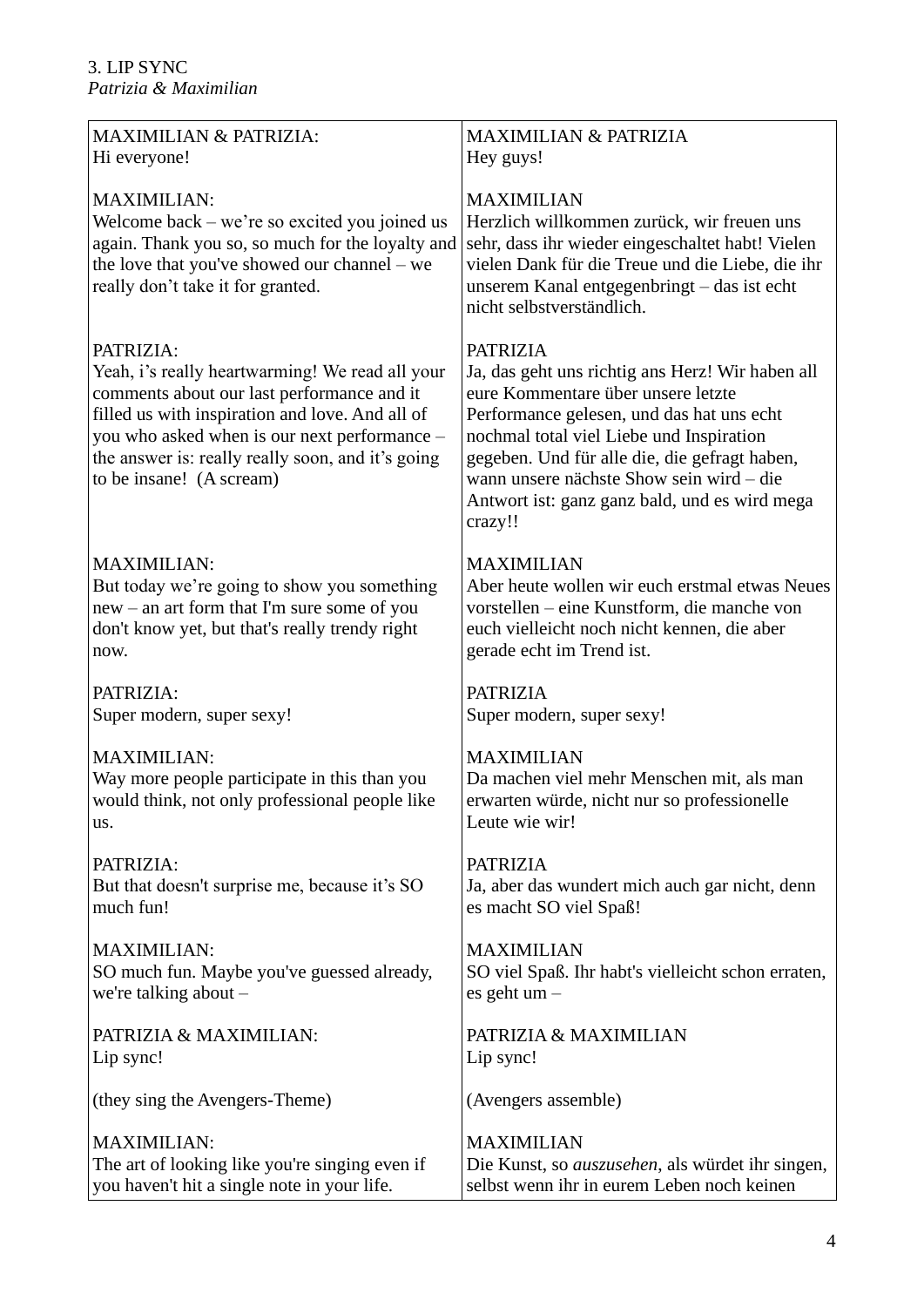|                                                                                                                                                                                                                                                                                                 | einzigen richtigen Ton getroffen habt.                                                                                                                                                                                                                                                                                            |
|-------------------------------------------------------------------------------------------------------------------------------------------------------------------------------------------------------------------------------------------------------------------------------------------------|-----------------------------------------------------------------------------------------------------------------------------------------------------------------------------------------------------------------------------------------------------------------------------------------------------------------------------------|
| PATRIZIA:<br>Coincidentally, but not really coincidentally,<br>we've chosen the song from our last show to<br>show you how it works – this song is a real<br>classic: "Love is an Open Door" from the movie<br>Frozen!                                                                          | <b>PATRIZIA</b><br>Und rein zufällig – also nicht wirklich zufällig –<br>haben wir uns einen Song aus unserer letzten<br>Performance ausgesucht. Bei diesem Song<br>handelt es sich um einen echten Klassiker:<br>"Love is an open door" aus dem Film "Frozen"!                                                                   |
| <b>MAXIMILIAN:</b><br>Oh my God, I mean who doesn't like Frozen?                                                                                                                                                                                                                                | <b>MAXIMILIAN</b><br>Oh mein Gott, ich meine, wer mag<br>"Frozen" nicht?                                                                                                                                                                                                                                                          |
| PATRIZIA:<br>Maybe Hitler doesn't like Frozen!                                                                                                                                                                                                                                                  | <b>PATRIZIA</b><br>Vielleicht mag Hitler "Frozen" nicht!                                                                                                                                                                                                                                                                          |
| (Uncomfortable pause. Laughter.)                                                                                                                                                                                                                                                                | (Unangenehme Pause. Lachen.)                                                                                                                                                                                                                                                                                                      |
| PATRIZIA:<br>So, how do you lip sync? Rule number 1: You<br>have to know the lyrics 100 percent. Not 95<br>percent, not 99 percent, one hundred percent!                                                                                                                                        | <b>PATRIZIA</b><br>Also, wie geht das mit dem lip sync? Regel<br>Nummer 1: Ihr müsst den Songtext zu 100%<br>kennen. Nicht 95%, nicht 99%, hundert<br>Prozent!!                                                                                                                                                                   |
| <b>MAXIMILIAN:</b><br>Rule number 2: Lip sync is not only about the<br>lyrics, it's also about the spaces between the<br>words. At what point is the singer smiling? At<br>what point are they sad? At what point are they<br>shy? And so on.                                                   | <b>MAXIMILIAN</b><br>Regel Nummer 2: Beim lip sync geht's natürlich<br>nicht nur um die Wörter, sondern auch um alles,<br>was dazwischen passiert. Wann lächelt der oder<br>die Sänger*in? Wann ist er oder sie traurig?<br>Wann ist er oder sie schüchtern? Und so weiter.                                                       |
| PATRIZIA:<br>Rule number 3: You have to open your mouth at<br>least twice as wide as you're used to. Don't even<br>try to look cool!                                                                                                                                                            | <b>PATRIZIA</b><br>Regel Nummer 3: Ihr müsst euren Mund<br>mindestens doppelt so weit aufmachen wie<br>sonst. Versucht gar nicht erst, cool auszusehen -<br>es funktioniert nicht.                                                                                                                                                |
| <b>MAXIMILIAN:</b><br>Rule number 4: Make sure your eyes can be<br>clearly seen, no sunglasses, no hats, no hair over<br>your face. Rule number 5: Use your hands and<br>shoulders as much as you can. Be the performers<br>you've always dreamed to be. This your chance!<br>Feel like a star! | <b>MAXIMILIAN</b><br>Regel Nummer 4: Eure Augen müssen deutlich<br>zu sehen sein. Keine Sonnenbrillen, keine Hüte,<br>keine Haare im Gesicht. Und Nummer 5:<br>Benutzt eure Hände und Schultern so viel wie<br>möglich. Seid der Performer, der ihr schon<br>immer sein wolltet! Das ist eure Chance! Fühlt<br>euch wie ein Star! |
| PATRIZIA:<br>I'm feeling it already!                                                                                                                                                                                                                                                            | <b>PATRIZIA</b><br>Ich fühle es schon!!                                                                                                                                                                                                                                                                                           |
| (SONG)                                                                                                                                                                                                                                                                                          | (SONG)                                                                                                                                                                                                                                                                                                                            |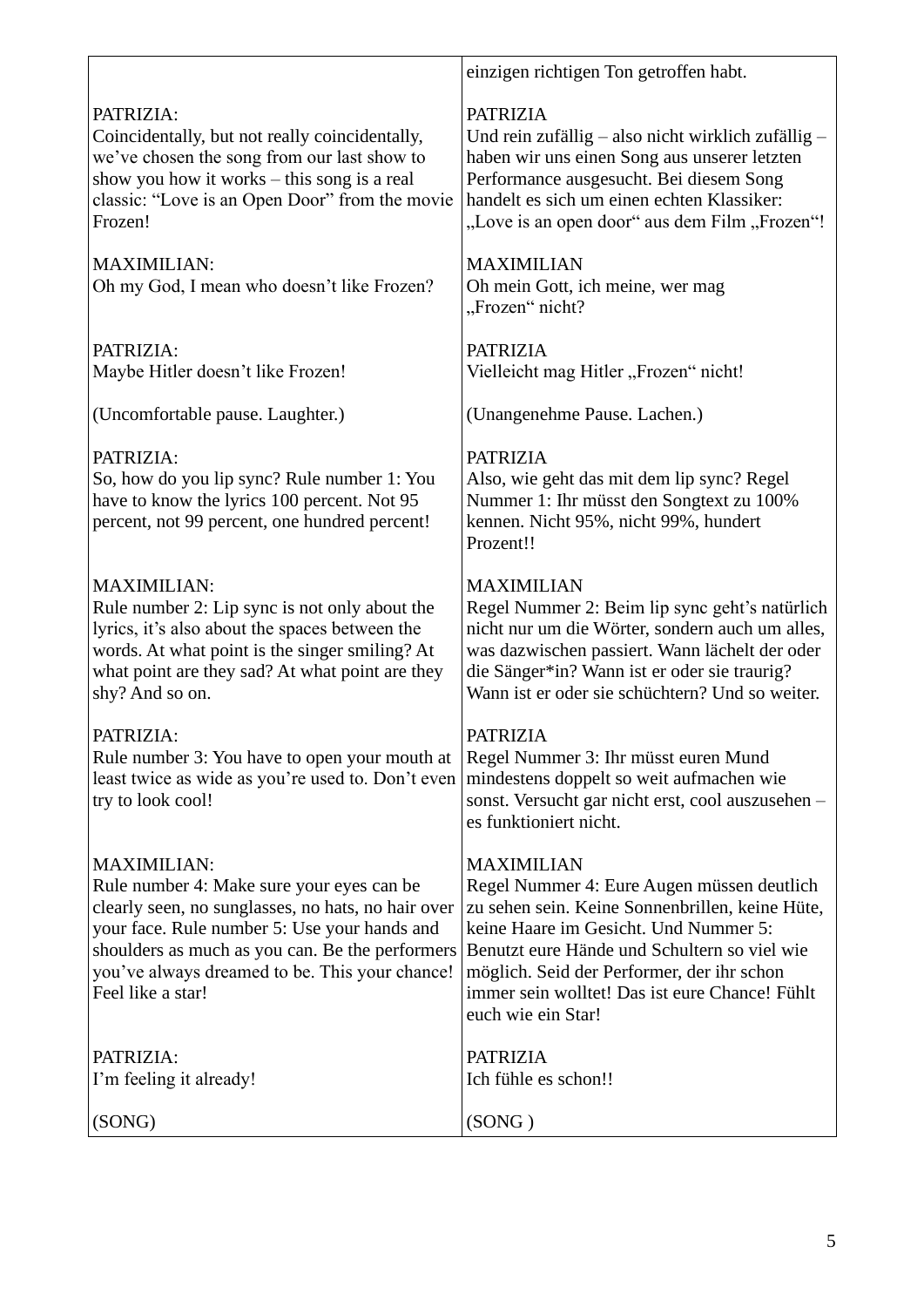#### 4. KAMPFKUNST I // MARTIAL ARTS I *Martin & Larissa*

| <b>LARISSA</b><br>Hello everyone, it's me again, Larissa Theresa<br>Nathalia Enzi, Dan 5 in Shotokan Karate Jiu-<br>Jitsu Ninjutsu, Full Contact, known in Hebrew<br>as Krav Maga, and state champion in fgure<br>skating.<br>Today I'm going to teach you how to effectively<br>defend yourself on the dangerous streets of<br>Salzburg.<br>Usually, such a street fight does not begin with a<br>punch right away, but with a shove first. "Move<br>it, get out of my way, I'm bigger!"<br>Everyone has this switch, this switch to<br>suddenly become aggressive from one second to<br>the other. Giving up is not an option.<br>Example:                                                                                                                                                                                                                                                                                                                                     | LARISSA<br>Herzlich willkommen, ich bin's wieder, eure<br>Larissa Theresa Nathalia Enzi, 5. Dan im<br>Shotokan Karate, Jiu-Jitsu, Ninjutsu, Full<br>Contact, auch bekannt als Krav Maga und<br>Staatsmeisterin im Eiskunstlauf.<br>Heute bringe ich euch bei, wie man sich effektiv<br>auf den gefährlichen Salzburger Straßen<br>verteidigt.<br>Meistens fängt ja so ein Straßenkampf nicht<br>gleich mit einem Schlag an, sondern man wird<br>erstmal geschubst. "Verpiss dich, geh mir aus<br>dem Weg, ich bin größer!"<br>Jeder hat diesen Schalter - diesen Schalter, mit<br>dem man sofort, von jetzt auf gleich, aggressiv<br>wird. Aufgeben ist keine Option.<br>Beispiel:                                                                                                                                                                                                                                                                                                                       |
|----------------------------------------------------------------------------------------------------------------------------------------------------------------------------------------------------------------------------------------------------------------------------------------------------------------------------------------------------------------------------------------------------------------------------------------------------------------------------------------------------------------------------------------------------------------------------------------------------------------------------------------------------------------------------------------------------------------------------------------------------------------------------------------------------------------------------------------------------------------------------------------------------------------------------------------------------------------------------------|----------------------------------------------------------------------------------------------------------------------------------------------------------------------------------------------------------------------------------------------------------------------------------------------------------------------------------------------------------------------------------------------------------------------------------------------------------------------------------------------------------------------------------------------------------------------------------------------------------------------------------------------------------------------------------------------------------------------------------------------------------------------------------------------------------------------------------------------------------------------------------------------------------------------------------------------------------------------------------------------------------|
| (MARTIN comes on stage)                                                                                                                                                                                                                                                                                                                                                                                                                                                                                                                                                                                                                                                                                                                                                                                                                                                                                                                                                          | (MARTIN tritt auf)                                                                                                                                                                                                                                                                                                                                                                                                                                                                                                                                                                                                                                                                                                                                                                                                                                                                                                                                                                                       |
| LARISSA:<br>Larissa is playing Yevgeni today, a drunk in a<br>bar, who I only want to ask for the time.                                                                                                                                                                                                                                                                                                                                                                                                                                                                                                                                                                                                                                                                                                                                                                                                                                                                          | <b>LARISSA</b><br>Martin spielt heute Yevgeni, einen Betrunkenen<br>in einer Bar, den ich nur ganz nett nach der<br>Uhrzeit fragen möchte.                                                                                                                                                                                                                                                                                                                                                                                                                                                                                                                                                                                                                                                                                                                                                                                                                                                               |
| <b>MARTIN und LARISSA</b><br>Hov.                                                                                                                                                                                                                                                                                                                                                                                                                                                                                                                                                                                                                                                                                                                                                                                                                                                                                                                                                | <b>MARTIN</b> und LARISSA<br>Hov.                                                                                                                                                                                                                                                                                                                                                                                                                                                                                                                                                                                                                                                                                                                                                                                                                                                                                                                                                                        |
| <b>LARISSA</b><br>Excuse me, sir, do you have the time? (MARTIN<br>shoves her) And right away, I get shoved. Let's<br>try it again.<br>Excuse me, what time is it? (He shoves her<br>again)<br>The same thing happens again. (MARTIN turns<br>around, LARISSA shoves him)<br>So I shove back, that's the typical reaction. But I<br>can also do this: (MARTIN attacks, LARISSA<br>punches him in the stomach) I stretch out my<br>arm. (LARISSA throws him to the ground and<br>gives her a punch and a kick)<br>Freestyle until Yevgeni hits the ground.<br>Remember – always be prepared. When we feel<br>threatened, the first impulse is to put our hands<br>in our pockets, or behind our back. But what you<br>actually have to do is to bring your hands into<br>the defensive range. When I feel threatened by<br>someone I will scratch my beard, for example, if<br>I have one, I'll look for something in my pocket<br>or talk with my hands. As long as my hands are | <b>LARISSA</b><br>Entschuldigen Sie, wie spät ist es? (MARTIN<br>schubst sie) Und schon werd ich geschubst.<br>Versuchen wir's nochmal.<br>Entschuldigen Sie, wie spät ist es? (MARTIN<br>schubst sie)<br>Das gleiche passiert wieder. (MARTIN dreht<br>sich um, LARISSA schubst ihn)<br>Also schubs ich jetzt zurück, das ist die typische<br>Reaktion. Ich kann aber auch, wenn er in meiner<br>NAHE – (Schlag) Und dann strecke ich den Arm<br>aus. (LARISSA wirft ihn zu Boden und tritt zu)<br>Einfach freestylen, bis Yevgeni am Boden liegt.<br>Nicht vergessen – man muss immer vorbereitet<br>sein. Wenn man sich bedroht fühlt, dann ist der<br>erste Reflex oft, die Hände in die Taschen zu<br>stecken, oder hinter den Rücken. Was man aber<br>eigentlich machen muss, ist, die Hände in<br>Verteidigungsstellung zu bringen. Wenn ich<br>mich bedroht fühle, dann kratz ich mich zum<br>Beispiel am Bart, wenn ich einen habe, ich such<br>was in meiner Handtasche, oder ich gestikuliere |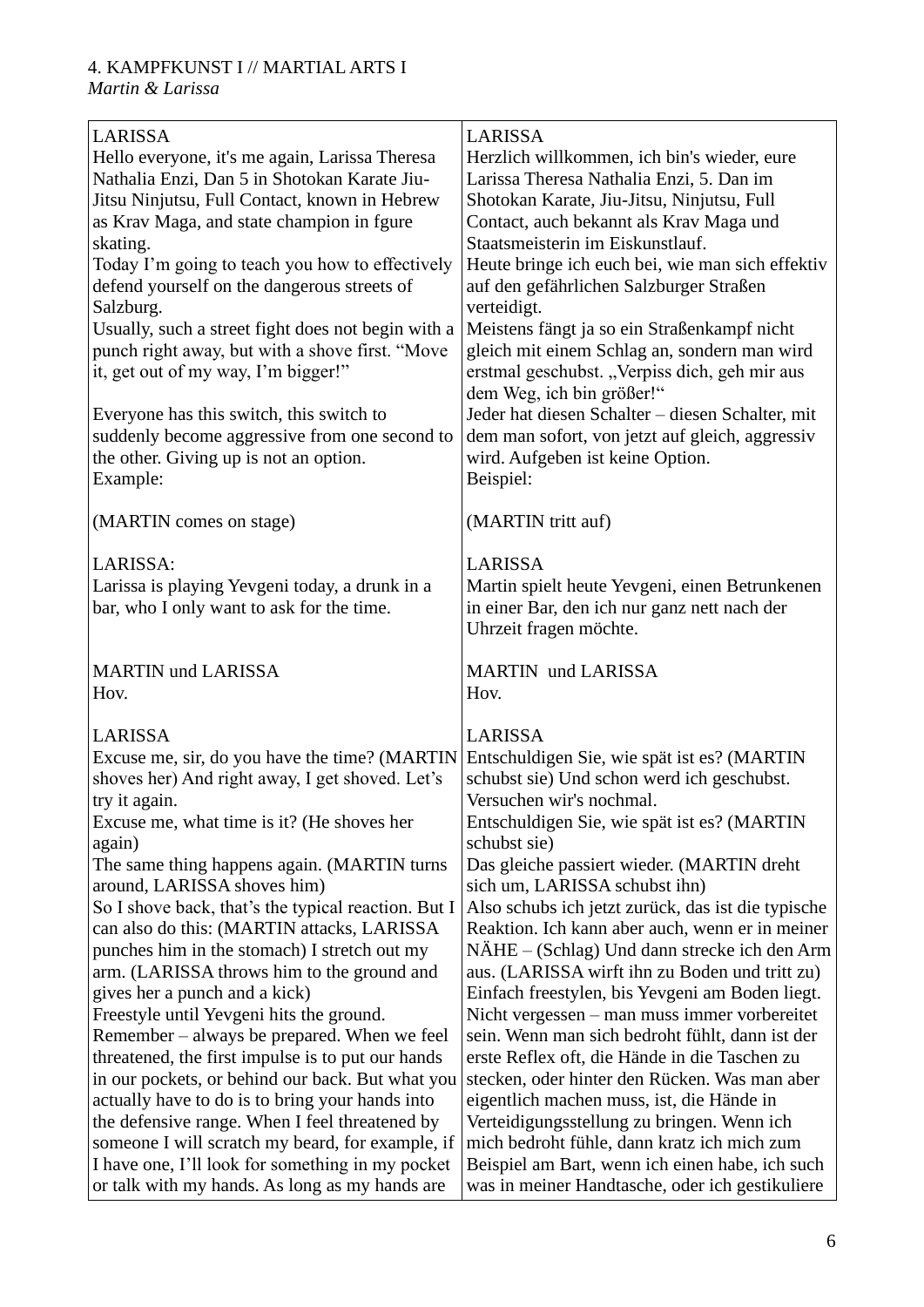| (MARTIN kommt rein)<br>Martin spielt wieder Yevgeni, einen                                                                                                                                                                                                                                                                                                                                                                                                                                                                                                                                                                                             |
|--------------------------------------------------------------------------------------------------------------------------------------------------------------------------------------------------------------------------------------------------------------------------------------------------------------------------------------------------------------------------------------------------------------------------------------------------------------------------------------------------------------------------------------------------------------------------------------------------------------------------------------------------------|
|                                                                                                                                                                                                                                                                                                                                                                                                                                                                                                                                                                                                                                                        |
| Betrunkenen in einer Bar. Ich will immer noch<br>die Uhrzeit wissen.                                                                                                                                                                                                                                                                                                                                                                                                                                                                                                                                                                                   |
| <b>MARTIN und LARISSA</b><br>Hov.                                                                                                                                                                                                                                                                                                                                                                                                                                                                                                                                                                                                                      |
| <b>LARISSA</b><br>Entschuldigen Sie, wie spät ist es?<br>(MARTIN würgt LARISSA) Jetzt wurde ich<br>angegriffen, weil ich nicht in<br>Verteidigungsstellung war. Aber wenn ich mich<br>bedroht fühle: (LARISSA kratzt sich am Bart,<br>geht auf ihn zu) Entschuldigen Sie, wie spät ist                                                                                                                                                                                                                                                                                                                                                                 |
| (Schlagabtausch)<br>Ich hatte meine Hände oben, also konnte er mich<br>nicht kriegen. Und dann -<br>(schlägt zu) Freestylen, bis Yevgeni am Boden<br>liegt.<br>Also nicht vergessen – man kann nie wissen,<br>was passiert, wenn man aus dem Haus geht,<br>welche Gefahren auf der Straße lauern.<br>(Wrestling)<br>Zum Beispiel, wenn mein Gegner mich so von<br>hinten anpackt und ich mich nicht bewegen<br>kann, das ist ganz einfach: ich nehm die Beine<br>plötzlich auseinander und beug mich nach<br>vorne, und dann greif ich mir sein Bein und zieh<br>es nach oben. (MARTIN fällt zu Boden) Von<br>hier aus kann ich ihm dann auch das Bein |
| brechen<br><b>MARTIN</b><br>Nein!<br><b>LARISSA</b><br>wenn ich will.<br>Natürlich sind diese ganzen Techniken nur zur<br>Selbstverteidigung anzuwenden. Wenn euch das<br>Video gefallen hat, gebt uns einen Daumen nach<br>oben!<br>Yevgeni?                                                                                                                                                                                                                                                                                                                                                                                                          |
| es?                                                                                                                                                                                                                                                                                                                                                                                                                                                                                                                                                                                                                                                    |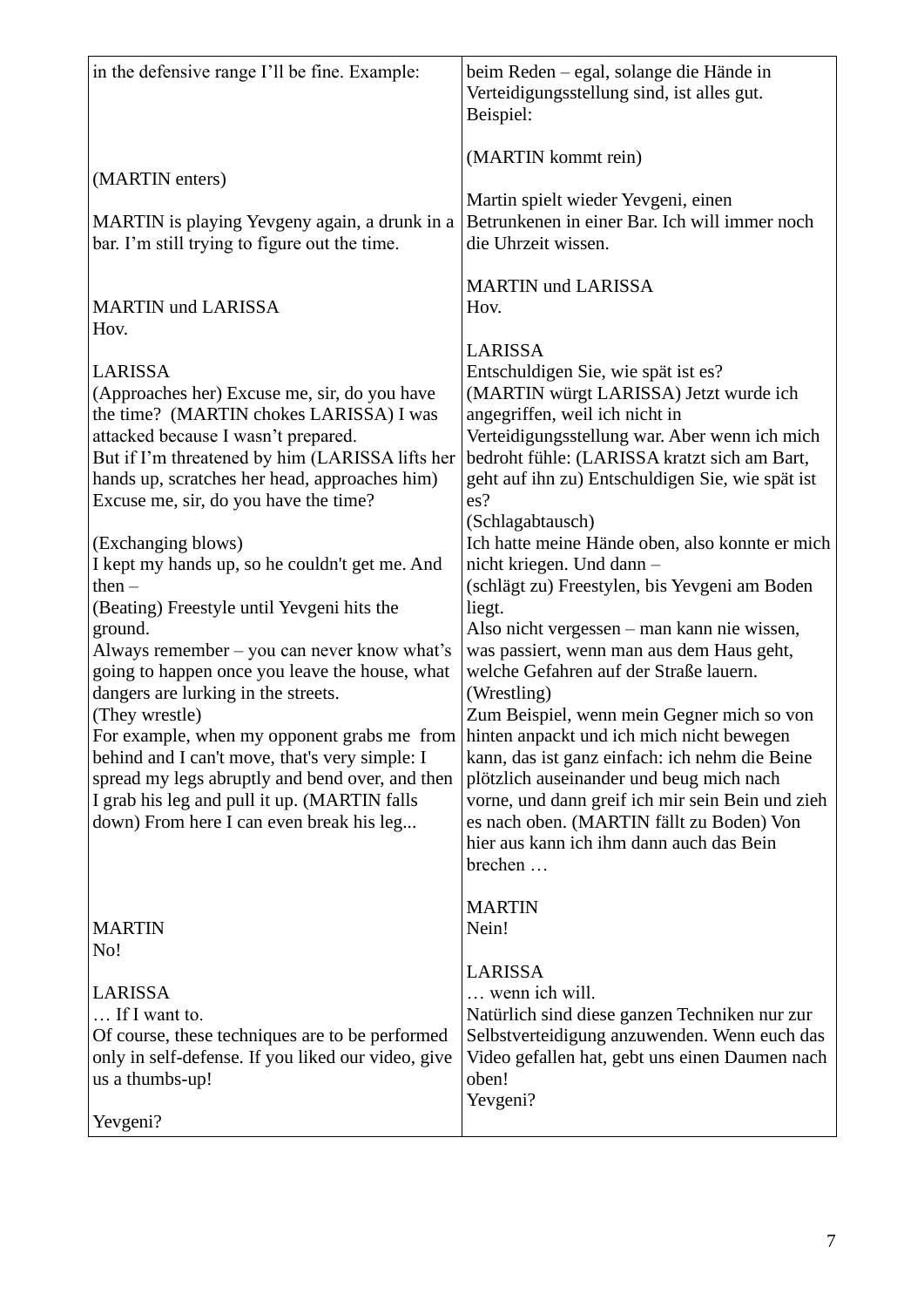#### 5. DEN BODEN WISCHEN // CLEANING THE FLOOR *Martin*

| <b>MARTIN</b>                                       | <b>MARTIN</b>                                   |
|-----------------------------------------------------|-------------------------------------------------|
| Welcome. Today I will explain to you how to         | Herzlich willkommen. Heute werde ich dir        |
| mop your floor correctly. A very simple,            | erklären, wie du deinen Boden richtig wischst.  |
|                                                     |                                                 |
| everyday task. Everyone knows how to do it.         | Eine ganz einfache, alltägliche Aufgabe. Jeder  |
| But if you don't do it properly it can easily       | weiß, wie das geht. Aber wenn du es falsch      |
| become very dangerous.                              | machst, kann es sehr schnell sehr gefährlich    |
|                                                     | werden.                                         |
| The greatest risk of mopping is: slipping and       | Die größte Gefahr beim Bodenwischen ist:        |
| falling down. One wrong step and you can find       | ausrutschen und hinfallen. Ein falscher Schritt |
| yourself lying flat on the floor, with a broken,    | und du liegst am Boden, mit einem               |
| bleeding leg, soaking in a puddle of bleach,        | gebrochenen, blutigen Bein, in einer ätzenden   |
| desperately screaming for help but no one can       | Putzmittel-Lache, verzweifelt nach Hilfe        |
|                                                     | schreiend aber niemand kann dich hören.         |
| hear you no one for hours you lie there -           |                                                 |
|                                                     | Niemand. Stundenlang liegst du da-              |
| So first step: Fill up a bucket with water and      | Also erstens: Fülle einen Eimer mit Wasser und  |
| cleaning product. $2 - Put$ on rubber gloves. $3 -$ | Putzmittel. Zweitens: Gummihandschuhe           |
| Dip a rag in the bucket, only briefly, and spread   | anziehen. Drittens: Tauch den Wischlappen in    |
| it out on the floor. Grab a squeegee. Bend over.    | den Eimer, nur ganz kurz, und leg ihn auf den   |
| Put the rag over the squeegee.                      | Boden. Jetzt nimmst du das Wischgestell, beugst |
|                                                     | dich runter und fixierst den Lappen auf dem     |
|                                                     | Gestell.                                        |
| And now you start mopping. Moving forwards          | Und jetzt fängst du an zu wischen – nach vorne  |
| and then back, the squeegee goes forwards and       | und wieder zurück. Das ist das Wichtigste beim  |
|                                                     |                                                 |
| wipes backwards Don't step where you've just        | Bodenwischen: Der Mopp geht nach vorne und      |
| wiped, or you might slip. Forwards, and then        | wischt dann zurück, vor und zurück  Auf         |
| back. Forwards, and then back New area.             | keinen Fall dahin treten, wo du gerade gewischt |
| Turn around. Keep mopping – Forwards, and           | hast, sonst besteht Ausrutschgefahr. Vor, und   |
| then back, Forwards, and then back                  | dann zurück vor und dann zurück, vor und        |
|                                                     | dann zurück. Nächste Fläche. Umdrehen.          |
|                                                     | Weiterwischen - vor, und dann zurück            |
| Now the entire floor is wet. That means:            | Jetzt ist der ganze Boden nass. Das heißt:      |
| maximum slipping danger, and if you slip now,       | maximale Ausrutschgefahr, und wenn du jetzt     |
| you're in trouble. If you live alone, who will      | ausrutschst, dann hast du ein Problem. Wenn du  |
| come and help you?                                  | alleine lebst, wer soll dann kommen und dir     |
|                                                     | helfen?                                         |
| That's why you should keep an extra rag a dry       | Deshalb solltest du immer einen zweiten         |
|                                                     |                                                 |
| one. Put the new rag on the squeegee. Now,          | Wischlappen dahaben – einen trockenen. Und      |
| wipe the floor in a reversed movement. Back to      | jetzt den ganzen Boden nochmal in die andere    |
| front, back to front, back to front No slipping.    | Richtung wischen. Ganz einfach – hast du es     |
| Back to front, back to front Continue until the     | verstanden? Vor, und dann zurück, vor und dann  |
| floor is dry. Back to front, back to front and      | zurück Kein Ausrutschen. Vor, und zurück        |
| everything becomes clean  back to front             | bis der Boden trocken ist. Vor, und zurück  vor |
| the floor is shining                                | und zurück, vor und zurück  und alles wird      |
|                                                     | ganz sauber  vor, und zurück  der Boden         |
|                                                     | strahlt richtig  vor, und zurück                |
| (over the piano:)                                   | ( <i>Über die Piano-Musik:</i> )                |
| If you live with someone and you slip, no           | Wenn du mit jemandem zusammenlebst und          |
| problem. That someone would probably come           | ausrutschst – kein Problem. Dieser Jemand       |
|                                                     |                                                 |
| and help you. Sooth you, comfort you until the      | würde dir wahrscheinlich wieder aufhelfen. Dich |
| ambulance arrives. Tell you that your time hasn't   | beruhigen, dich trösten, bis der Notarzt kommt. |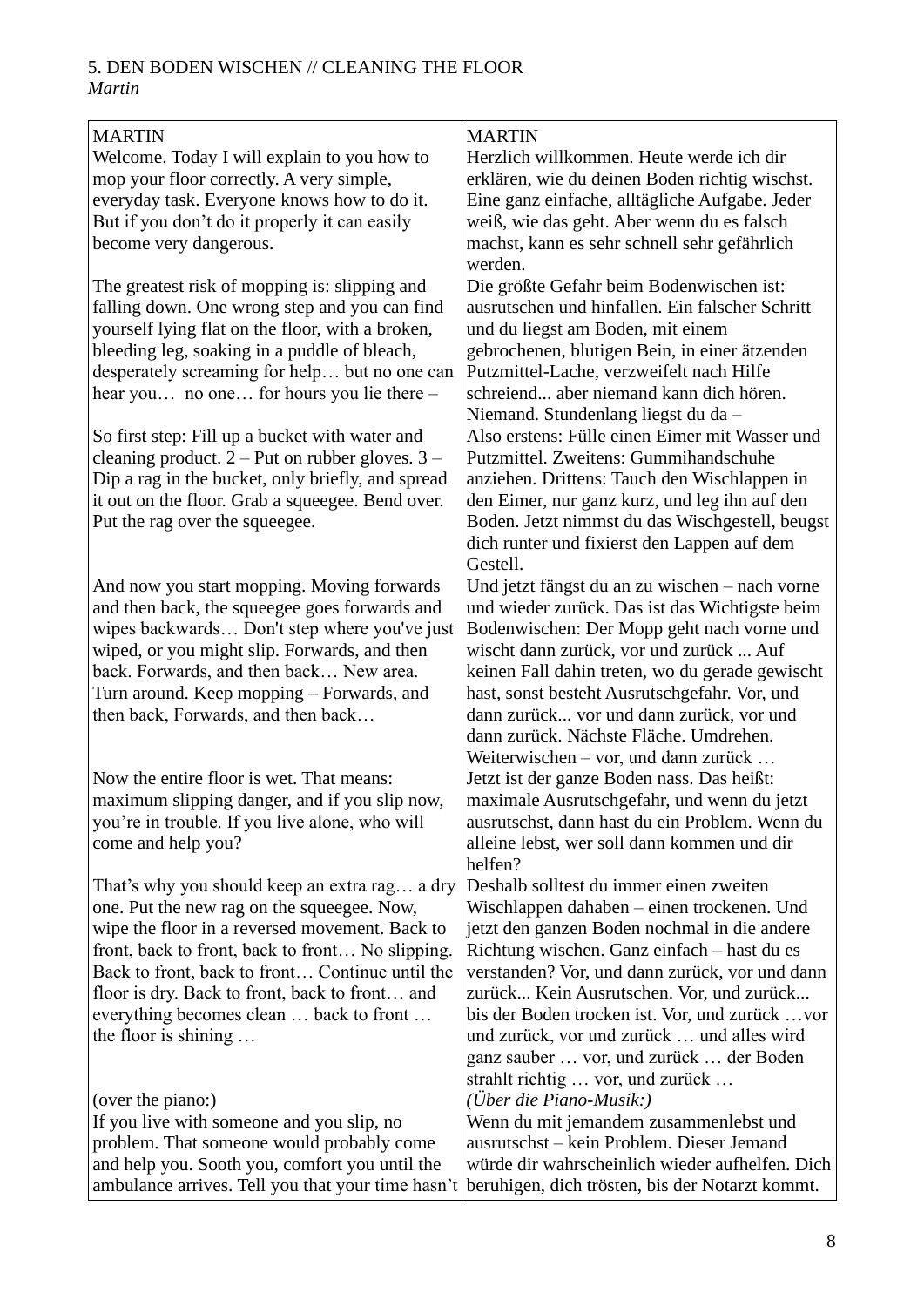| come yet, that you have your whole life ahead of                                         | Dir sagen, dass deine Zeit noch nicht gekommen   |
|------------------------------------------------------------------------------------------|--------------------------------------------------|
| you that you are loved. But if you live                                                  | ist, dass du noch dein ganzes Leben vor dir      |
| alone                                                                                    | hast  dass du geliebt bist. Aber wenn du         |
| There. Now your house is clean, and you're out                                           | alleine lebst                                    |
| of danger.                                                                               | So. Jetzt ist dein Haus sauber, und du hast alle |
| Thank you for watching my video. In my next                                              | Gefahren überstanden. Danke fürs Zuschauen.      |
| video I'll teach you how to do the dishes without In meinem nächsten Video werde ich dir |                                                  |
| cutting your hands on the sharp knives, how to                                           | erklären, wie man den Abwasch macht, ohne        |
| clean away dust without suffocating, and how to                                          | sich an den scharfen Messern die Hände           |
| take out the trash without breaking your back.                                           | aufzuschneiden, wie man Staub wischt, ohne zu    |
|                                                                                          | ersticken, und wie man den Müll rausbringt,      |
| Did you like it? Has anyone watched it?                                                  | ohne sich das Kreuz zu brechen.                  |
|                                                                                          | Hat es dir gefallen? Hat irgendjemand            |
|                                                                                          | zugeschaut?                                      |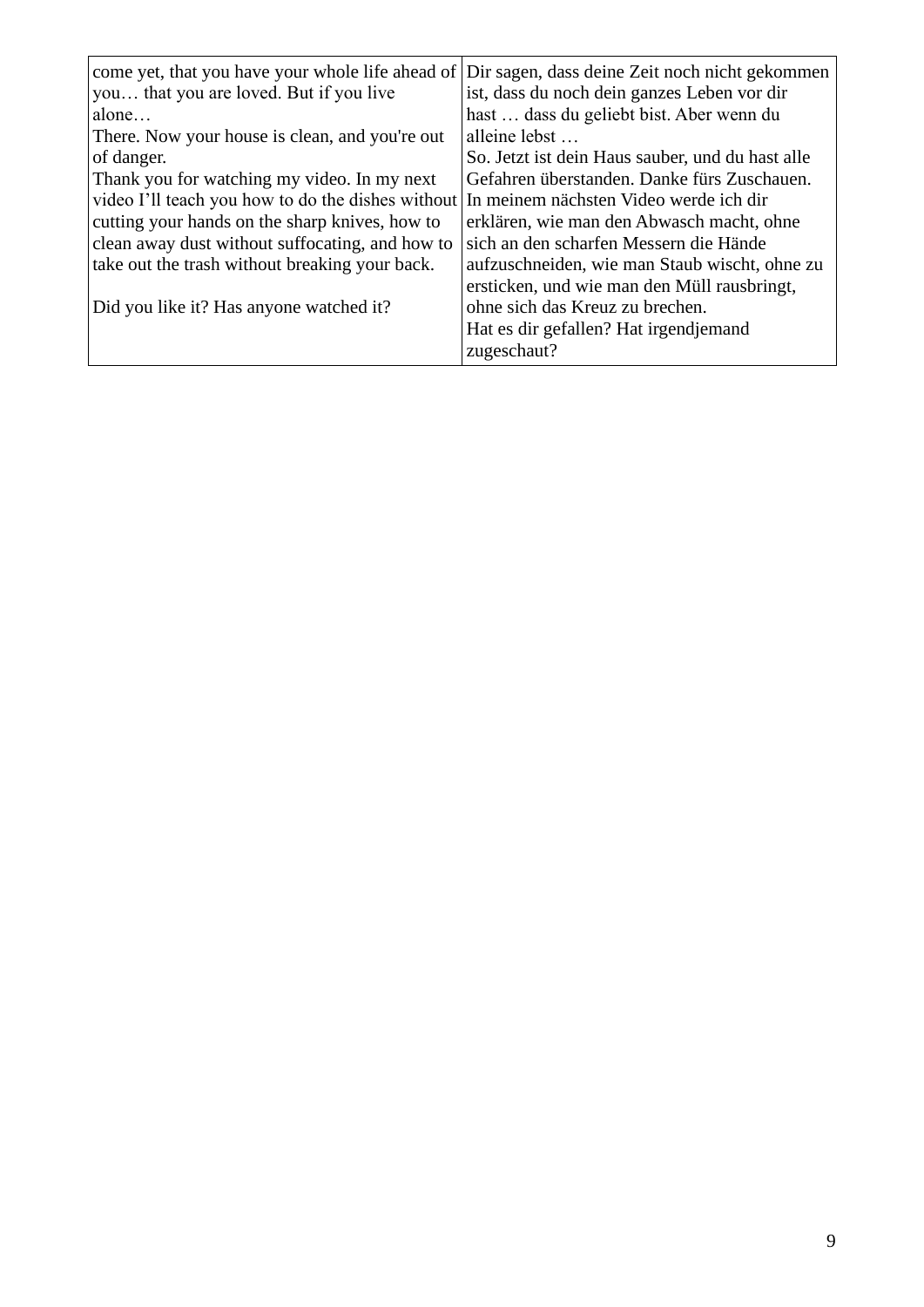| <b>GENIA</b>                                          | <b>GENIA</b>                                        |
|-------------------------------------------------------|-----------------------------------------------------|
| Hi. So this is my first video here. The first time    | Hi. Also, das ist mein erstes Video hier. Also      |
| I'm trying this online dating thing, so to speak      | sozusagen das erste Mal, dass ich das mit dem       |
| I'm a bit nervous but I'm also very excited           | Online-Dating ausprobiere  Ich bin ein              |
| okay, so I'll just tell you a bit about myself        | bisschen nervös, aber auch sehr gespannt  gut,      |
| and the things I like and I hope I'll get a few       | also – Ich erzähl einfach mal ein bisschen was      |
| replies! So my life is pretty ordinary I'm            | über mich und meine Hobbys und  ja, ich             |
| studying Musikpädagogik at Mozarteum in               | hoffe, ich krieg ein paar Nachrichten! Also mein    |
| Salzburg                                              | Leben ist ziemlich normal  ich studiere             |
|                                                       | Musikpädagogik am Mozarteum in Salzburg             |
| I erm I love cats I really (moving her                | Ich äh ich mag Katzen sehr gerne Also, ich          |
| hands around, tears in her eyes) sorry, I'm a         | - (mit Tränen in den Augen) tut mir Leid, wie       |
| little nervous                                        | gesagt, ich bin ganz schön aufgeregt  wo war        |
|                                                       | ich stehengeblieben?                                |
| So, I have all sorts of hobbies. I go to the cinema   | Ja, also ich hab alle möglichen Hobbys. Ich gehe    |
| a lot and watch new netflix series, I like to go      | viel ins Kino und schau neue Serien auf Netflix,    |
| hiking, jogging, and sometimes I get me a             | ich geh gerne wandern, joggen, und manchmal         |
| Frozen yogurt from the Universitätsplatz              | hole ich mir ein Frozen Joghurt am                  |
| (weeps) Sorry, I just thought about cats again        | Universitätsplatz  (weint) Entschuldigung, ich      |
| It's just that every time I see a cat I want to hug   | musste grad wieder an Katzen denken Es ist          |
| it, I want to hug all of them, but that's             | nur so: jedes Mal, wenn ich eine Katze sehe,        |
| impossible, I can't hug every cat I see but I         | möchte ich sie umarmen, ich will alle Katzen        |
| just want to, I want to, (panting) I want sorry.      | umarmen, aber das geht ja nicht, ich kann ja        |
|                                                       | nicht jede Katze umarmen, die ich sehe  Aber        |
|                                                       | ich will doch nur, ich will – (beruhigt sich        |
|                                                       | wieder)                                             |
| Anyway, I'm looking for a guy my age,                 | Tut mir Leid. Ja, also ich suche nach einem         |
| intelligent, good-looking of course, but I'm open     | Mann in meinem Alter, intelligent, gutaussehend     |
| for a lot of things, anything from a full beard to    | natürlich, aber da bin ich ganz offen, alles von    |
| a bald head a good sense of humour is very            | Vollbart bis Glatze  ein guter Sinn für Humor       |
| important, too $-$                                    | ist auch wichtig –                                  |
| Sorry. I said 'bald head' and it reminded me of       | Sorry, ich hab 'Glatze' gesagt und jetzt muss ich   |
| cat' (they rhyme in German) – (weeps) they're         | wieder an 'Katze' denken $-$ (weint) sie sind       |
| just so cute. (wipes off the tears) with their little | einfach so lieb. Mit ihren kleinen Öhrchen, und     |
| ears and their whiskers and their sweet               | den Schnurrhaaren, und  den niedlichen              |
| paws                                                  | Pfoten                                              |
| Anyway, what I look for in a relationship $-$ It      | Ja, also was ich mir von einer Beziehung            |
| just makes me so sad to think of all those street     | wünsche – es macht mich einfach so traurig, an      |
| cats in Romania and Serbia who have no shelter        | diese ganzen Straßenkatzen in Rumänien und          |
| from the cold, and no one to feed them and all        | Serbien zu denken, die da draußen in der Kälte      |
| those evil people who abuse them, throw               | herumstreunen müssen, und niemand füttert           |
| cigarettes at them and chop off their tails, and all  | sie Und diese ganzen schrecklichen Leute, die       |
| those people who think it's really funny to post      | sie quälen, mit Zigaretten bewerfen oder ihnen      |
| videos of their cats online, and then they put a      | die Schwänze abschneiden, und die, die es lustig    |
| cucumber behind the cat, and the cat turns            | finden, Videos ins Internet zu stellen, wie sie     |
| around and is frightened by the cucumber and is       | ihre Katze filmen und heimlich eine Gurke           |
| now traumatised for life  I just want to adopt        | hinter sie legen, und die Katze dreht sich um und   |
| them all but I can't because I have my little         | erschrickt vor der Gurke und ist dann ein Leben     |
| Putin and he doesn't really get along with cats,      | lang traumatisiert davon  ich würde sie gerne       |
| with other cats, I mean                               | alle adoptieren, aber ich kann ja nicht, ich hab ja |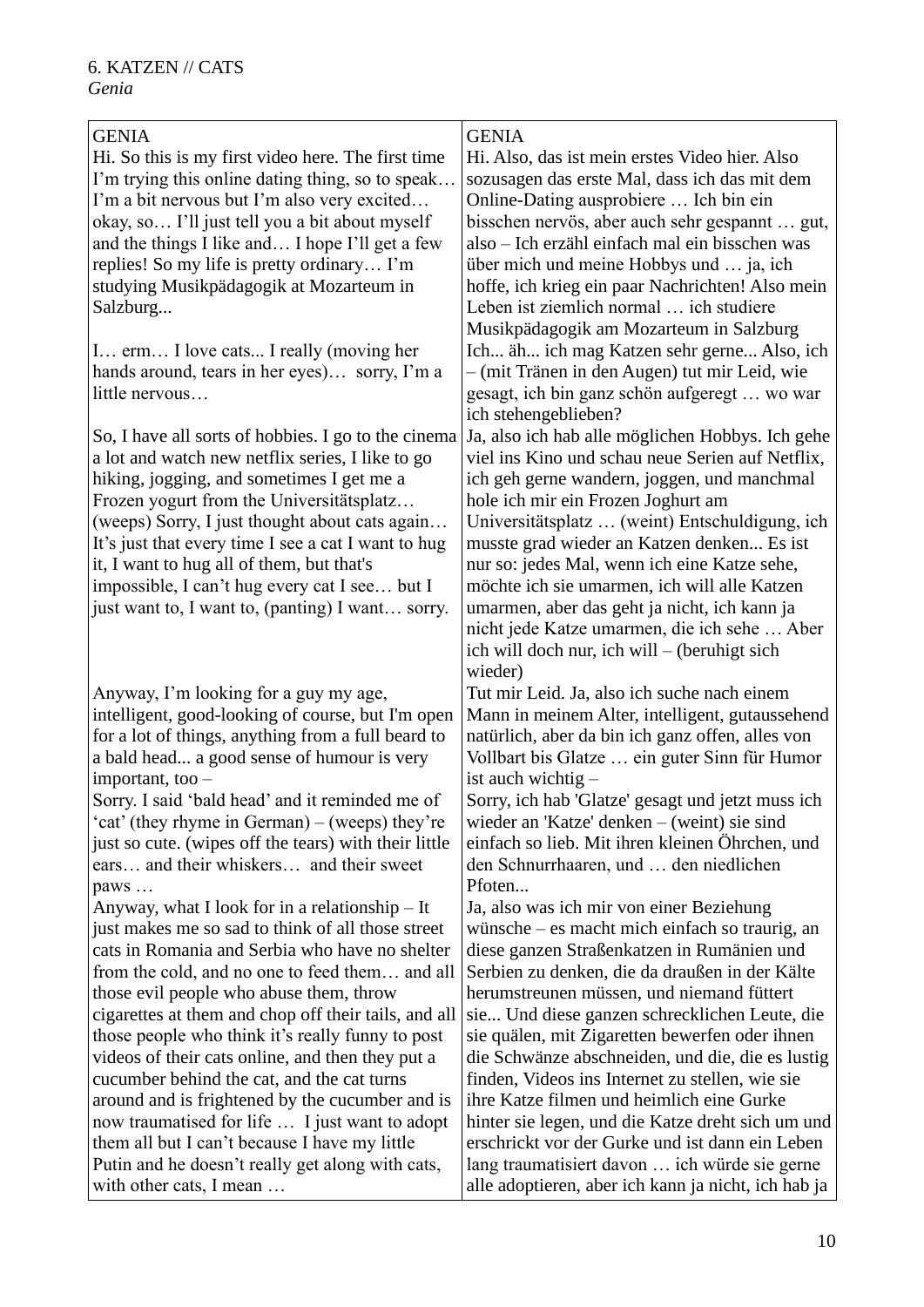| So, if you like cats too, you may be the right<br>person for me. Thank you for watching. | schon meinen kleinen Putin und der kommt<br>nicht wirklich mit Katzen klar, also mit anderen<br>Katzen meine ich<br>Also – wenn du auch Katzen magst, bist du<br>vielleicht der Richtige für mich. Danke für's<br>Zuschauen. |
|------------------------------------------------------------------------------------------|------------------------------------------------------------------------------------------------------------------------------------------------------------------------------------------------------------------------------|
| HANNO:                                                                                   | <b>HANNO</b>                                                                                                                                                                                                                 |
| I like cats.                                                                             | Ich mag Katzen.                                                                                                                                                                                                              |
| <b>GENIA:</b><br>Seriously?                                                              | <b>GENIA</b><br>Echt?                                                                                                                                                                                                        |
| HANNO:                                                                                   | <b>HANNO</b>                                                                                                                                                                                                                 |
| Yes                                                                                      | $Ja \ldots$                                                                                                                                                                                                                  |
| <b>GENIA</b><br>Oh my God, what should I wear?                                           | <b>GENIA</b><br>Oh Gott, was zieh ich an?                                                                                                                                                                                    |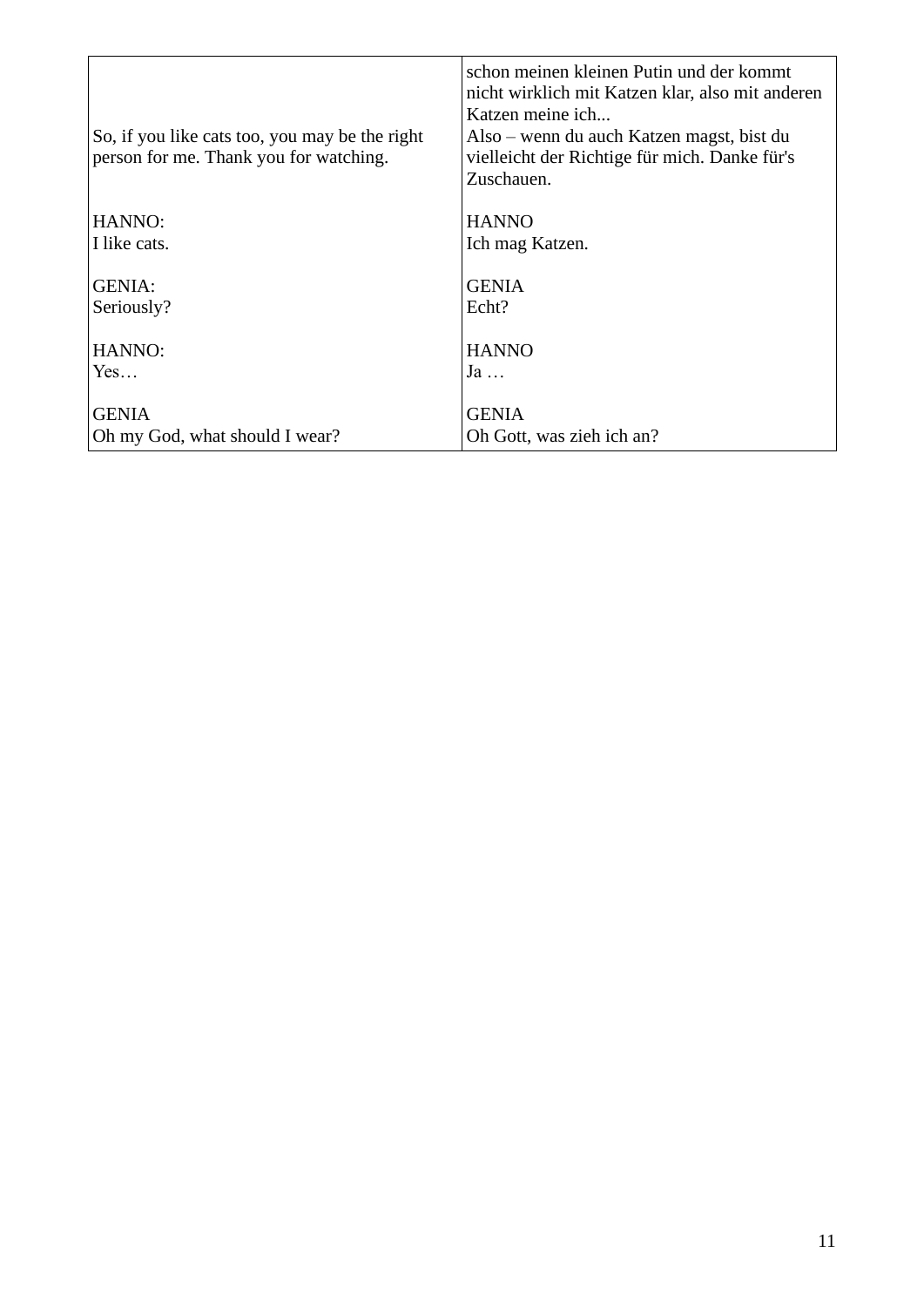| <b>GENIA:</b>                                                                                                                       | <b>GENIA</b>                                                                                                                                            |
|-------------------------------------------------------------------------------------------------------------------------------------|---------------------------------------------------------------------------------------------------------------------------------------------------------|
| How to put on lipstick?                                                                                                             | Wie trägt man Lippenstift richtig auf?                                                                                                                  |
| HANNO:<br>How to tie a tie?<br>1. Hang the tie around the back of your neck.<br>The right side should be longer than the left side. | <b>HANNO</b><br>Wie bindet man eine Krawatte?<br>Erstens: Die Krawatte um den Hals legen. Das<br>rechte Ende sollte dabei länger sein als das<br>linke. |
| <b>GENIA:</b>                                                                                                                       | <b>GENIA</b>                                                                                                                                            |
| 1. You have to find the right shade for you. I                                                                                      | 1. Zuerst muss man die richtige Farbe für sich                                                                                                          |
| always recommend red. Bright red.                                                                                                   | finden. Ich empfehle Rot. Knallrot!                                                                                                                     |
| HANNO:<br>2. Cross them over and with your left hand put<br>the longer side through the loop you just formed.                       | <b>HANNO</b><br>2. Die Enden übereinanderschlagen und das<br>längere Ende mit der linken Hand durch die<br>Schlaufe fädeln.                             |
| <b>GENIA:</b>                                                                                                                       | <b>GENIA</b>                                                                                                                                            |
| 2. Apply powder on the lips so the lipstick is not                                                                                  | 2. Puder auftragen, damit der Lippenstift nicht                                                                                                         |
| getting smudged  while kissing.                                                                                                     | verschmiert - beim Küssen                                                                                                                               |
| HANNO:                                                                                                                              | <b>HANNO</b>                                                                                                                                            |
| 3. Take the longer end, put it over your right                                                                                      | 3. Das längere Ende über die Schulter legen,                                                                                                            |
| shoulder, bypass the knot from the left hand side                                                                                   | einmal um den Knoten herum, und noch einmal                                                                                                             |
| and through the loop again.                                                                                                         | durch die Schlaufe hindurchziehen.                                                                                                                      |
| <b>GENIA:</b>                                                                                                                       | <b>GENIA</b>                                                                                                                                            |
| 3. Now trace the contour of your lips with a lip                                                                                    | 3. Jetzt mit einem Lip Liner die Kontur der                                                                                                             |
| pencil. A small tip – draw it just a tiny bit above                                                                                 | Lippen nachziehen. Kleiner Tipp: Ein klein                                                                                                              |
| your upper lip, your lips will look immediately                                                                                     | wenig über die Oberlippe hinauszeichnen, dann                                                                                                           |
| fuller.                                                                                                                             | wirken die Lippen gleich viel größer.                                                                                                                   |
| HANNO:                                                                                                                              | <b>HANNO</b>                                                                                                                                            |
| 4. Pull until the knot is tightened.                                                                                                | 4. Ziehen, bis der Knoten fest ist.                                                                                                                     |
| <b>GENIA:</b>                                                                                                                       | <b>GENIA</b>                                                                                                                                            |
| 4. Apply the lipstick within the outline you                                                                                        | 4. Den Lippenstift innerhalb der Kontur                                                                                                                 |
| created.                                                                                                                            | auftragen.                                                                                                                                              |
| HANNO:                                                                                                                              | <b>HANNO</b>                                                                                                                                            |
| 5. Straighten it up. Ready!                                                                                                         | 5. Die Krawatte ein wenig richten. Fertig!                                                                                                              |
| <b>GENIA:</b>                                                                                                                       | <b>GENIA</b>                                                                                                                                            |
| 5. And of course: Smile. Ready.                                                                                                     | 5. Und natürlich: Lächeln. Fertig.                                                                                                                      |
| HANNO:                                                                                                                              | <b>HANNO</b>                                                                                                                                            |
| Orchids. The Orchidaceae are a family of                                                                                            | Orchideen. Orchideengewächse sind eine                                                                                                                  |
| flowers with stunningly beautiful, long lasting                                                                                     | Pflanzenfamilie mit wunderschönen,                                                                                                                      |
| bloom. Important advice for orchid grooming:                                                                                        | langanhaltenden Blüten. Wichtige Hinweise zur                                                                                                           |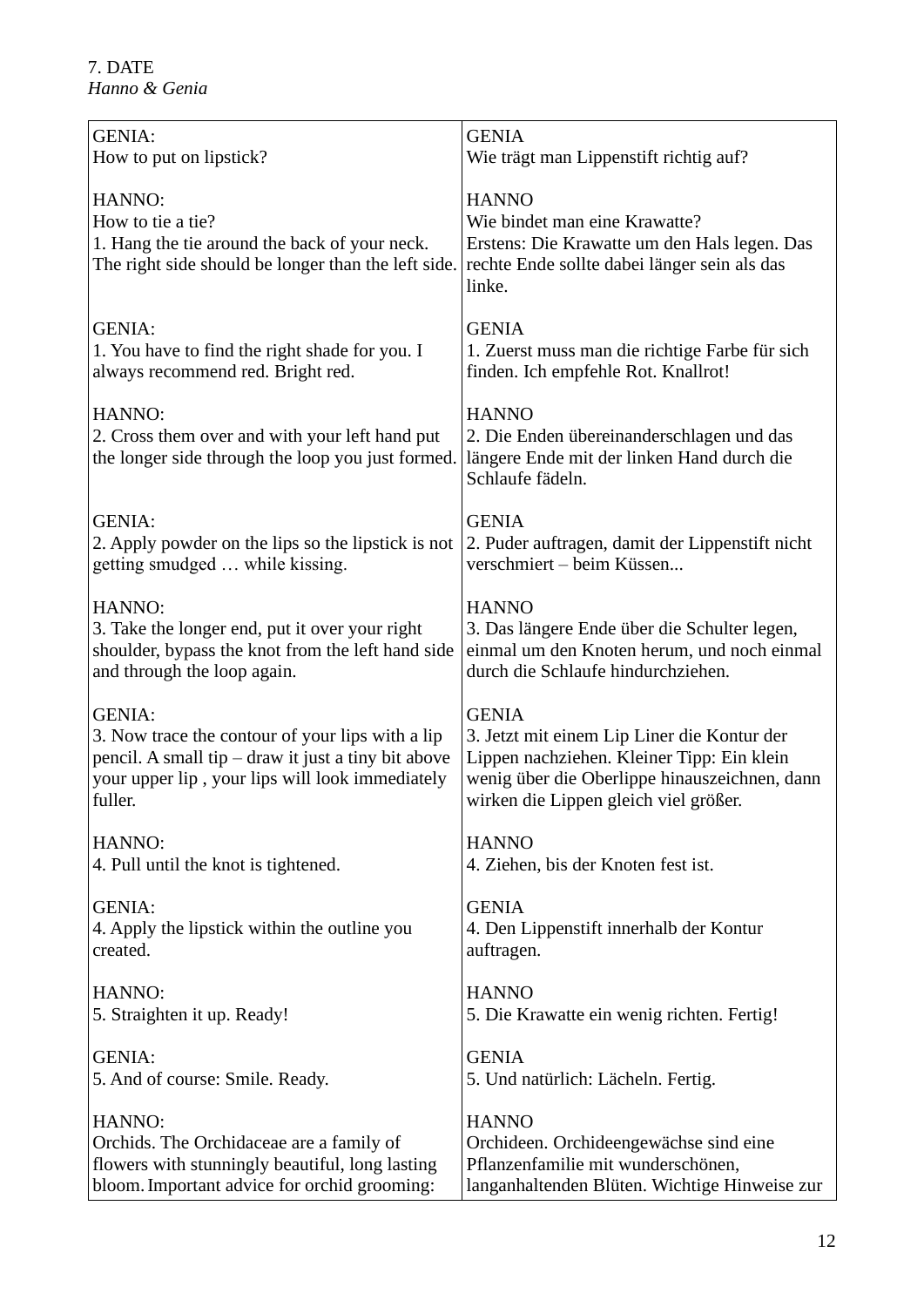| The orchid should be watered once a week,<br>preferably with distilled water.<br>Careful! Over-watering will quickly cause the<br>flower to rot and die.<br>Choose a sunlit location without direct sun, for<br>example a window ledge facing north, or east<br>or west  maybe south? | Orchideenpflege:<br>Die Orchidee sollte einmal die Woche gegossen<br>werden, am besten mit destilliertem Wasser.<br>Vorsicht! Überwässerung führt schnell dazu,<br>dass die Pflanze eingeht.<br>Ein helles Plätzchen ohne direkte<br>Sonneneinstrahlung, beispielsweise eine<br>Fensterbank, nach Norden, Osten  Westen<br>oder Süden? |
|---------------------------------------------------------------------------------------------------------------------------------------------------------------------------------------------------------------------------------------------------------------------------------------|----------------------------------------------------------------------------------------------------------------------------------------------------------------------------------------------------------------------------------------------------------------------------------------------------------------------------------------|
| <b>GENIA:</b>                                                                                                                                                                                                                                                                         | <b>GENIA</b>                                                                                                                                                                                                                                                                                                                           |
| How to hang up a coat?                                                                                                                                                                                                                                                                | Wie hängt man einen Mantel auf?                                                                                                                                                                                                                                                                                                        |
| Hold both ends of the seam.<br>1.                                                                                                                                                                                                                                                     | 1. Beide Enden des Saums anheben.                                                                                                                                                                                                                                                                                                      |
| 2.<br>Air out the coat.<br>3.<br>Open the loop to the maximum.                                                                                                                                                                                                                        | 2. Den Mantel kurz auslüften.<br>3. Die Schlaufe zum Aufhängen weit öffnen.                                                                                                                                                                                                                                                            |
| Now you can hang up the coat.<br>4.                                                                                                                                                                                                                                                   | 4. Jetzt kann der Mantel aufgehängt werden.                                                                                                                                                                                                                                                                                            |
| (Awkward pause.)                                                                                                                                                                                                                                                                      | (Betretene Pause.)                                                                                                                                                                                                                                                                                                                     |
|                                                                                                                                                                                                                                                                                       |                                                                                                                                                                                                                                                                                                                                        |
| <b>GENIA:</b>                                                                                                                                                                                                                                                                         | <b>GENIA</b>                                                                                                                                                                                                                                                                                                                           |
| How to change a lightbulb?                                                                                                                                                                                                                                                            | Wie wechselt man eine Glühbirne?                                                                                                                                                                                                                                                                                                       |
| HANNO:                                                                                                                                                                                                                                                                                | <b>HANNO</b>                                                                                                                                                                                                                                                                                                                           |
| A lightbulb?                                                                                                                                                                                                                                                                          | Eine Glühbirne?                                                                                                                                                                                                                                                                                                                        |
| 1. Make sure it's the light bulb that's actually                                                                                                                                                                                                                                      | 1. Erstmal muss man sicherstellen, dass es                                                                                                                                                                                                                                                                                             |
| burnt, and not a short circuit or something.                                                                                                                                                                                                                                          | überhaupt an der Glühbirne liegt und nicht an                                                                                                                                                                                                                                                                                          |
| 2. Turn the light switch off to prevent risk of                                                                                                                                                                                                                                       | einem Kurzschluss oderso.<br>2. Das Licht ausschalten, damit man sich keinen                                                                                                                                                                                                                                                           |
| electrocution.                                                                                                                                                                                                                                                                        | Stromschlag holt.                                                                                                                                                                                                                                                                                                                      |
| 3. Turn the broken light bulb counterclockwise,                                                                                                                                                                                                                                       | 3. Die kaputte Glühbirne gegen den                                                                                                                                                                                                                                                                                                     |
| following the motto: Lefty loosy, righty tighty.                                                                                                                                                                                                                                      | Uhrzeigersinn aus der Fassung herausdrehen,                                                                                                                                                                                                                                                                                            |
|                                                                                                                                                                                                                                                                                       | nach dem Motto: Lefty-loosy, righty-tighty.                                                                                                                                                                                                                                                                                            |
| 4. Take the replacement bulb and turn it                                                                                                                                                                                                                                              | 4. Die neue Glühbirne mit dem Uhrzeigersinn in                                                                                                                                                                                                                                                                                         |
| clockwise into the socket.<br>5. Turn on the light switch and see if the light                                                                                                                                                                                                        | die Fassung drehen.<br>5. Das Licht anschalten, um zu sehen, ob es                                                                                                                                                                                                                                                                     |
| turns on.                                                                                                                                                                                                                                                                             | funktioniert.                                                                                                                                                                                                                                                                                                                          |
| And the light is on.                                                                                                                                                                                                                                                                  | Und das Licht ist an.                                                                                                                                                                                                                                                                                                                  |
|                                                                                                                                                                                                                                                                                       |                                                                                                                                                                                                                                                                                                                                        |
| <b>GENIA:</b><br>How to open a wine bottle?                                                                                                                                                                                                                                           | <b>GENIA</b><br>Wie öffnet man eine Weinflasche?                                                                                                                                                                                                                                                                                       |
| 1. Put the corkscrew in the center oft the                                                                                                                                                                                                                                            | 1. Den Korkenzieher in der Mitte des Korkens                                                                                                                                                                                                                                                                                           |
| cork                                                                                                                                                                                                                                                                                  | platzieren.                                                                                                                                                                                                                                                                                                                            |
| 2. Turn the screw while pressing it down until<br>you're $\frac{3}{4}$ into the cork.                                                                                                                                                                                                 | 2. Den Korkenzieher mit etwas Druck zu etwa<br>drei Vierteln in den Korken hineindrehen.                                                                                                                                                                                                                                               |
| 3. Using leverage, gently start pulling out the                                                                                                                                                                                                                                       | 3. Mithilfe der Hebelwirkung den Korken                                                                                                                                                                                                                                                                                                |
| cork. Another pull                                                                                                                                                                                                                                                                    | vorsichtig herausziehen. Ein letzter Ruck                                                                                                                                                                                                                                                                                              |
|                                                                                                                                                                                                                                                                                       |                                                                                                                                                                                                                                                                                                                                        |
| HANNO:<br>4. Hold the wine glass by its stem $-$ never by the                                                                                                                                                                                                                         | <b>HANNO</b><br>4. Das Weinglas unbedingt am Stiel halten -                                                                                                                                                                                                                                                                            |
| cup itself, to avoid greasy fingerprints.                                                                                                                                                                                                                                             | niemals am Kelch selbst, um fettige                                                                                                                                                                                                                                                                                                    |
|                                                                                                                                                                                                                                                                                       | Fingerabdrücke zu vermeiden.                                                                                                                                                                                                                                                                                                           |
| 5. Tilt the bottle while you pour and then give it                                                                                                                                                                                                                                    | 5. Während man den Wein einschenkt, sollte                                                                                                                                                                                                                                                                                             |
| a slight turn in the end.                                                                                                                                                                                                                                                             | man die Flasche neigen und ihr am Ende einen                                                                                                                                                                                                                                                                                           |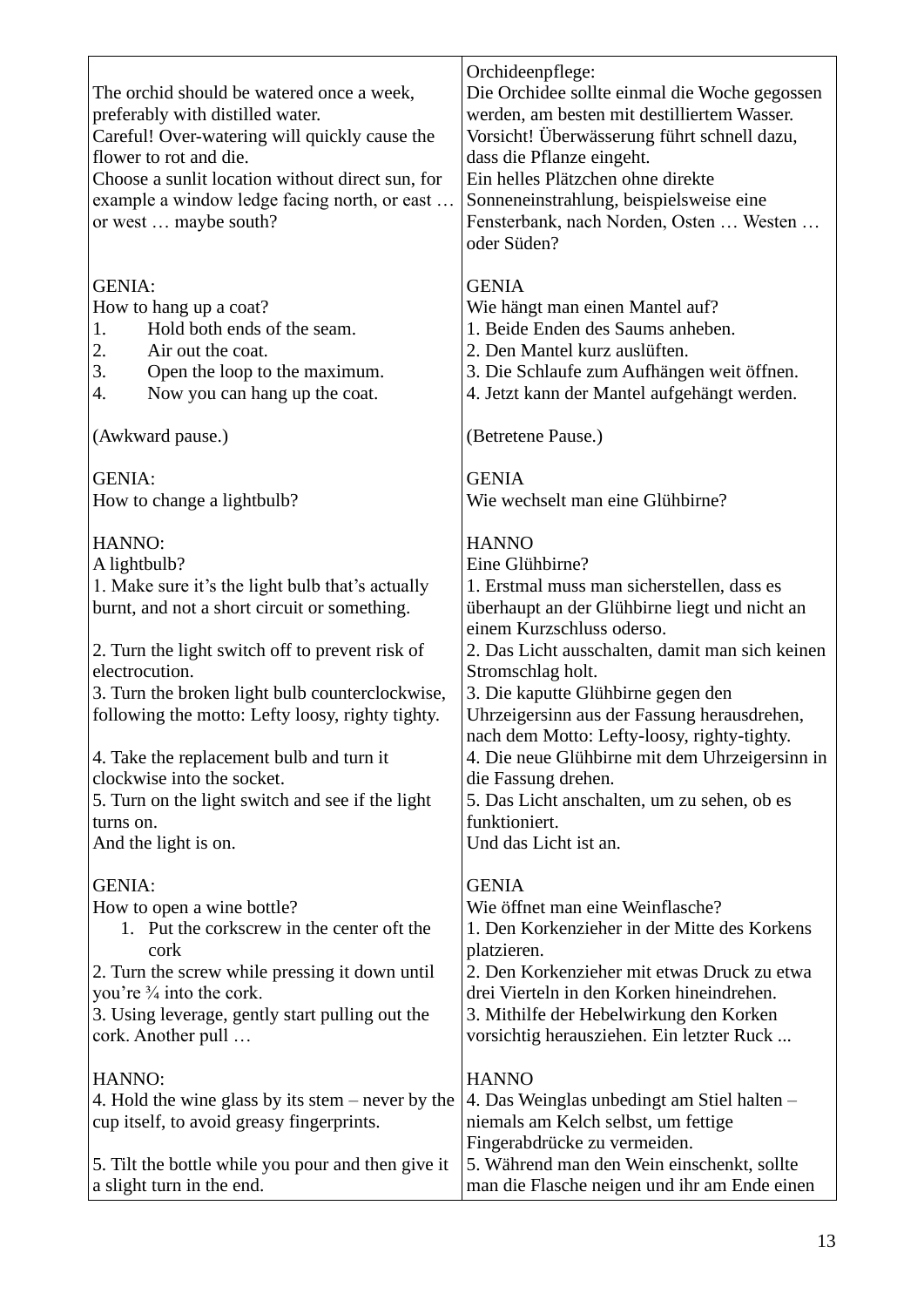|                                                     | kleinen Dreher geben.                           |
|-----------------------------------------------------|-------------------------------------------------|
| <b>GENIA:</b>                                       | <b>GENIA</b>                                    |
| Don't drink it immediately! Sniff, Swirl, sniff the | Nicht gleich lostrinken! Zuerst riechen,        |
| aroma, and only then take the first sip.            | schwenken, riechen, und dann erst genießen.     |
| HANNO:                                              | <b>HANNO</b>                                    |
| How to do a magic trick?                            | Wie führt man einen Zaubertrick vor?            |
| (HANNO does a magic trick)                          | (HANNO führt einen Trick vor)                   |
| Voila! Did you like it? It's a ladle.               | Voila!  Hat's dir gefallen? Es ist eine Kelle.  |
| <b>GENIA:</b>                                       | <b>GENIA</b>                                    |
| What are the best dance moves?                      | Was sind die besten Dance Moves?                |
| First swing your hips: swing, swing, twice to the   | Zuerst die Hüften schwingen: swing, swing,      |
| right, swing, swing, twice to the left.             | zweimal rechts, swing, swing, zweimal links.    |
| 5, 6, 7, 8 – arms up so that people can see that    | und jetzt Arme hinzufügen, damit alle sehen     |
| you're swinging your hips!                          | können, wie die Hüften schwingen.               |
| chest out, and arms like this: bounce, bounce,      | Und bam, bam - Mit diesem Move kriegst du       |
| bounce, bounce! Aaaand a twerk!                     | jeden Typen, auch, wenn er vergeben ist         |
| Voila! Did you like it? It's a sexy dance.          | Na? Hat es dir gefallen? Es ist ein sexy Dance. |
| HANNO:                                              | <b>HANNO</b>                                    |
| Wow. How to make children? – Coffee! How to         | Wow. Wie macht man Kinder? – Kaffee! Wie        |
| make coffee?                                        | macht man Kaffee?                               |
| <b>GENIA:</b>                                       | <b>GENIA</b>                                    |
| How to boil water?                                  | Wie bringt man Wasser zum Kochen?               |
| HANNO:                                              | <b>HANNO</b>                                    |
| How to use an electric kettle?                      | Wie benutzt man einen Wasserkocher?             |
| <b>GENIA:</b>                                       | <b>GENIA</b>                                    |
| 1. Press the button that will open the lid to my    | Erstens: Drück auf den Knopf, der den Deckel    |
| kettle.                                             | meines Wasserkochers öffnet.                    |
| HANNO:                                              | <b>HANNO</b>                                    |
| I'm putting my filter into your kettle.             | Zweitens: Ich platziere meinen Filter in deinen |
| 2.                                                  | Wasserkocher.                                   |
| <b>GENIA:</b>                                       | <b>GENIA</b>                                    |
| Fill up my kettle with the desired amount           | 3. Fülle meinen Wasserkocher mit der            |
| 3.                                                  | gewünschten Menge an Wasser. Den                |
| of water. You can see your water level in my        | Wasserpegel kannst du an meinem                 |
| water level indicator                               | Wasserpegelstand erkennen                       |
| HANNO:                                              | <b>HANNO</b>                                    |
| 4. I will close your lid.                           | 4. Ich schließe deinen Deckel.                  |
| <b>GENIA:</b>                                       | <b>GENIA</b>                                    |
| Put my kettle on your heating pad.                  | 5. Stell meinen Wasserkocher auf dein           |
| 5.                                                  | Kontaktteil.                                    |
| HANNO:                                              | <b>HANNO</b>                                    |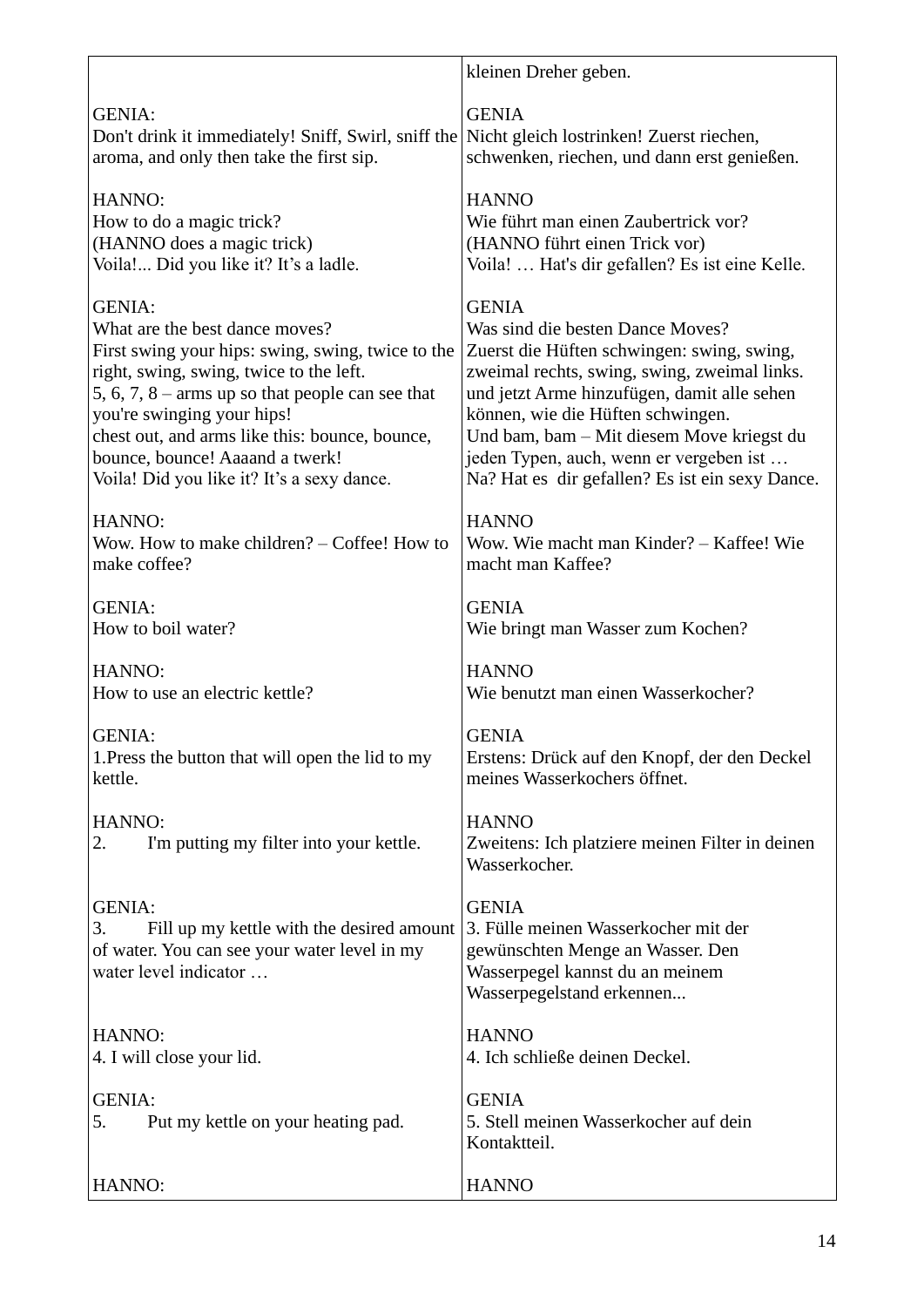| 6. I insert my power plug into your standard 230                                                   | 6. Ich führe meinen Stecker in deine Standard-                                                                               |
|----------------------------------------------------------------------------------------------------|------------------------------------------------------------------------------------------------------------------------------|
| volt socket.                                                                                       | 230-Volt-Steckdose ein.                                                                                                      |
| <b>GENIA:</b>                                                                                      | <b>GENIA</b>                                                                                                                 |
| 7. Switch the kettle on.                                                                           | 7. Schalte den Wasserkocher ein.                                                                                             |
| HANNO:                                                                                             | <b>HANNO</b>                                                                                                                 |
| 20 degrees Celsius                                                                                 | 20 Grad Celsius                                                                                                              |
| <b>GENIA:</b>                                                                                      | <b>GENIA</b>                                                                                                                 |
| My indicator light turns on.                                                                       | Mein Lichtsignal geht an.                                                                                                    |
| HANNO:                                                                                             | <b>HANNO</b>                                                                                                                 |
| $30$ degrees $\dots$                                                                               | 30 Grad Celsius                                                                                                              |
| <b>GENIA:</b>                                                                                      | <b>GENIA</b>                                                                                                                 |
| The water slowly heats up.                                                                         | Das Wasser wird langsam wärmer.                                                                                              |
| HANNO:                                                                                             | <b>HANNO</b>                                                                                                                 |
| 50 degrees                                                                                         | 50 Grad Celsius                                                                                                              |
| <b>GENIA:</b>                                                                                      | <b>GENIA</b>                                                                                                                 |
| Look at the steam coming out.                                                                      | Beobachte, wie der Dampf austritt.                                                                                           |
| HANNO:                                                                                             | <b>HANNO</b>                                                                                                                 |
| 60 degrees                                                                                         | 60 Grad Celsius                                                                                                              |
| <b>GENIA:</b>                                                                                      | <b>GENIA</b>                                                                                                                 |
| Wait until the water is really bubbling.                                                           | Warte, bis das Wasser so richtig sprudelt.                                                                                   |
| HANNO:                                                                                             | <b>HANNO</b>                                                                                                                 |
| 80 degrees                                                                                         | 80 Grad                                                                                                                      |
| <b>GENIA:</b>                                                                                      | <b>GENIA</b>                                                                                                                 |
| 90 degrees                                                                                         | 90 Grad                                                                                                                      |
| HANNO:                                                                                             | <b>HANNO</b>                                                                                                                 |
| 100 degrees!                                                                                       | 100 Grad!                                                                                                                    |
| <b>GENIA:</b><br>You can use my water kettle anytime - just leave<br>the power plug in the socket. | <b>GENIA</b><br>Du kannst meinen Wasserkocher jederzeit<br>wieder benutzen und den Stecker gerne in der<br>Steckdose lassen. |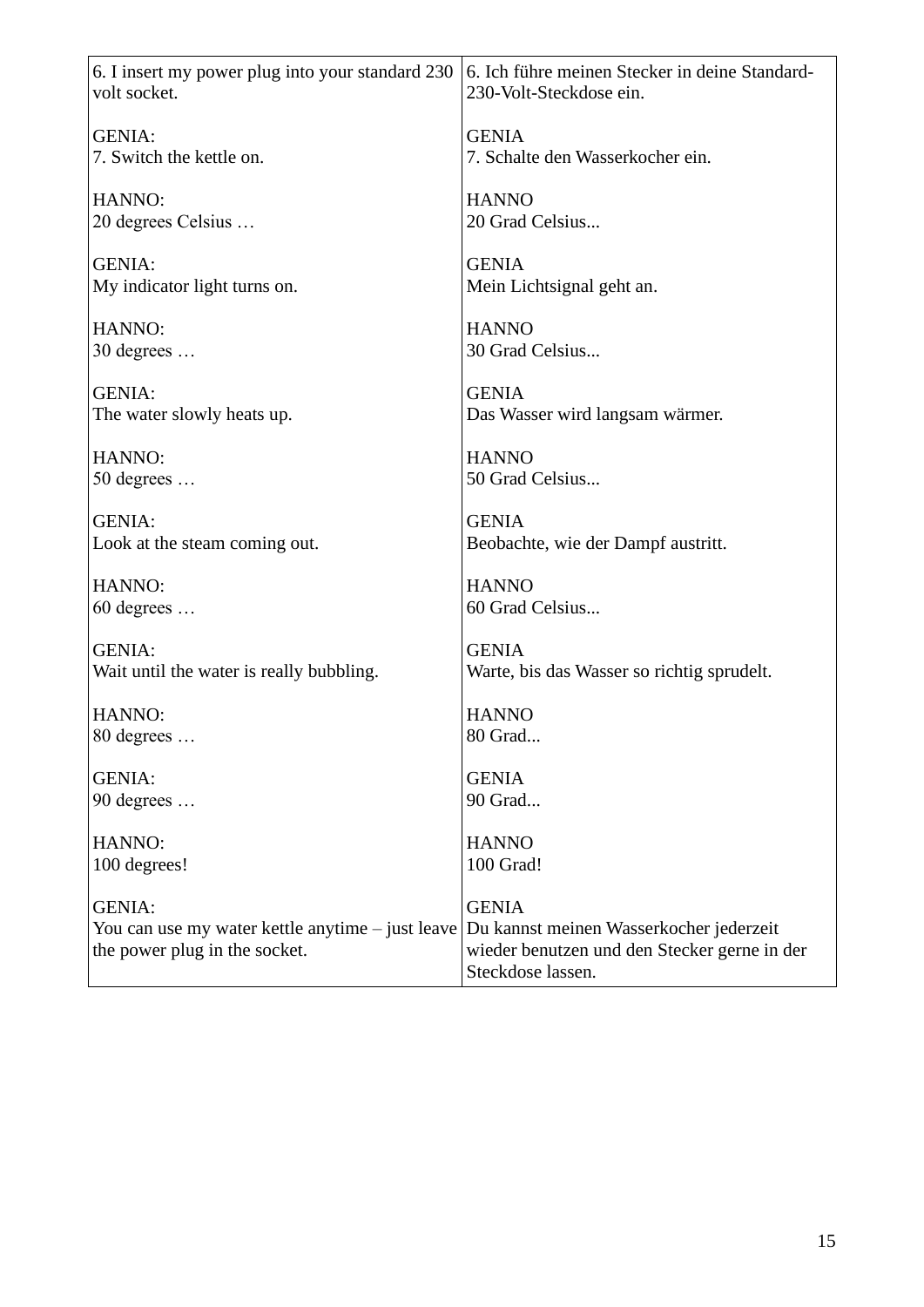#### 8. HEIRATSANTRAG // PROPOSAL *Maximilian & Patrizia*

| <b>MAXIMILIAN &amp; PATRIZIA:</b><br>Hello cute love birds!                                                                                                      | <b>MAXIMILIAN &amp; PATRIZIA</b><br>Hey ihr cuten Turteltäubchen!                                                                                                                                      |
|------------------------------------------------------------------------------------------------------------------------------------------------------------------|--------------------------------------------------------------------------------------------------------------------------------------------------------------------------------------------------------|
| <b>MAXIMILIAN:</b><br>Many of you are asking us: "How do you do it?<br>How do you keep your love so alive and<br>kicking?"                                       | <b>MAXIMILIAN</b><br>Viele von euch fragen uns regelmäßig: "Wie<br>macht ihr das? Wie schafft ihr es, um eure Liebe<br>so lebendig zu halten?"                                                         |
| PATRIZIA:<br>Besides the obvious fact that we were obviously<br>made for each other, there are a few other tips<br>how the flame of your love will never go out! | <b>PATRIZIA</b><br>Abgesehen davon, dass wir offensichtlich<br>einfach füreinander bestimmt sind, gibt es einige<br>einfache Tipps, wie die Flamme eurer Liebe<br>niemals erlischt!                    |
| <b>MAXIMILIAN:</b><br>Tip $#1$ – Verbalize your love. "I love you" – You<br>can never say those words too much. Never!                                           | <b>MAXIMILIAN</b><br>Tipp Nummer 1: Verbalisiert eure Liebe. "Baby,<br>ich liebe dich" - das kann man nie oft genug<br>sagen. Nie!                                                                     |
| PATRIZIA:<br>Tip $#2$ – Cuddling, cuddling, cuddling. I think<br>you get the point, right?                                                                       | <b>PATRIZIA</b><br>Tipp Nummer 2: Kuscheln, kuscheln, kuscheln.<br>Ich glaube, ihr versteht mich, oder?                                                                                                |
| <b>MAXIMILIAN:</b><br>Tip #3: Love. That means:<br>L - laughter! If you laugh together, nothing can<br>ever seperate you.                                        | <b>MAXIMILIAN</b><br>Tipp Nummer 3: Liebe. Das steht für:<br>$L$ – wie Lachen! Wenn ihr gemeinsam lacht,<br>kann euch nichts trennen.                                                                  |
| PATRIZIA:                                                                                                                                                        |                                                                                                                                                                                                        |
| (insert joke here)                                                                                                                                               | <b>PATRIZIA</b>                                                                                                                                                                                        |
| $I$ – Interest. Listen to each other – even with<br>things that maybe you don't want to hear.                                                                    | Alle Kinder laufen weg, außer Renate, die fängt<br>die Granate! (jedes Mal einen anderen)<br>I – Interesse. Hört einander aufmerksam zu –<br>auch bei Dingen, die ihr eigentlich nicht hören<br>wollt. |
| <b>MAXIMILIAN:</b><br>$E$ – eating! Cooking together, going out to eat,<br>doesn't matter, 'love goes through the stomach'.<br>(well-known German saying)        | <b>MAXIMILIAN</b><br>E – Essen! Zusammen kochen, zusammen essen<br>gehen, egal, Liebe geht durch den Magen.                                                                                            |
| PATRIZIA:<br>B – Bond. Trust your partner and the strength of<br>your bond!                                                                                      | <b>PATRIZIA</b><br>B – Bindung. Vertraut auf die Bindung zu eurem<br>Partner und auf die Stärke dieser Bindung!                                                                                        |
| <b>MAXIMILIAN:</b><br>And most important: $E -$ Honesty. Only when<br>you tell each other what you think and feel can<br>your relationship last.                 | <b>MAXIMILIAN</b><br>Und am wichtigsten: $E$ – Ehrlichkeit. Nur, wenn<br>ihr einander sagt, was ihr denkt und fühlt, kann<br>eure Beziehung bestehen.                                                  |
| PATRIZIA:<br>Tip $#4$ – surprises! Don't give in to routine,                                                                                                     | <b>PATRIZIA</b>                                                                                                                                                                                        |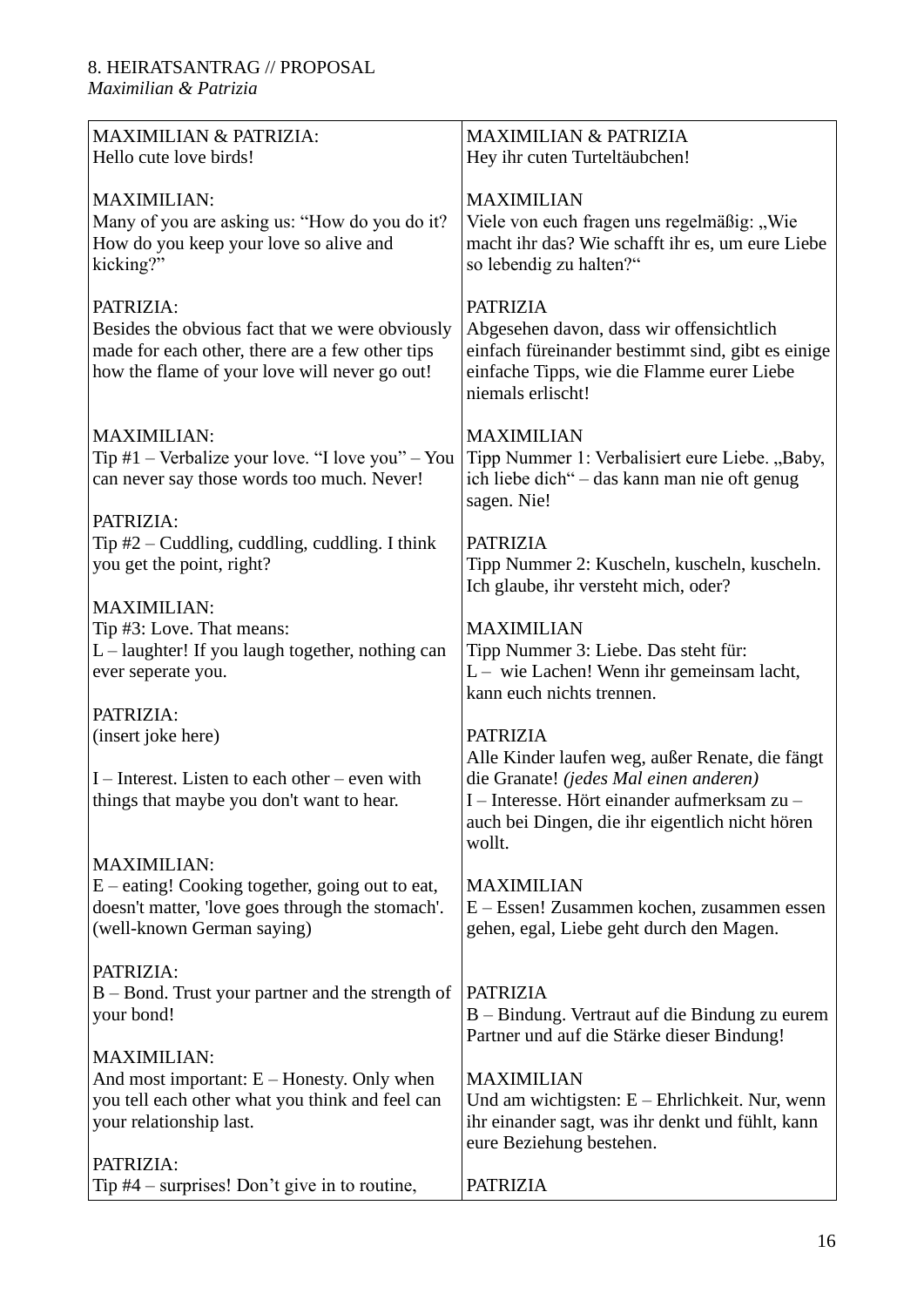| come up with ways to surprise your partner.<br>Think about what would make them happy, what<br>would move them. Flowers, a spontaneous<br>picnic, a romantic dinner. Gestures that would<br>make them feel special. That can be something<br>like a concert, or a little weekend trip, or $-$<br>(MAXIMILIAN cuts her off) | Tipp Nummer 4: Überraschungen! Versinkt<br>nicht in einer Routine, sondern denkt euch<br>immer wieder Wege aus, euren Partner zu<br>überraschen. Überlegt euch, was ihn oder sie<br>glücklich machen und berühren würde. Blumen,<br>ein spontanes Picknick, ein romantisches<br>Abendessen. Gesten, durch die er oder sie sich<br>besonders fühlt. Das kann auch so etwas wie ein<br>Konzert sein, oder eine kleine Reise am<br>Wochenende, $oder - (wird unterbrochen)$ |
|----------------------------------------------------------------------------------------------------------------------------------------------------------------------------------------------------------------------------------------------------------------------------------------------------------------------------|--------------------------------------------------------------------------------------------------------------------------------------------------------------------------------------------------------------------------------------------------------------------------------------------------------------------------------------------------------------------------------------------------------------------------------------------------------------------------|
| <b>MAXIMILIAN:</b>                                                                                                                                                                                                                                                                                                         |                                                                                                                                                                                                                                                                                                                                                                                                                                                                          |
| [sings, in English] "It's a beautiful night, we're<br>looking for something dumb to do"<br>PATRIZIA:                                                                                                                                                                                                                       | <b>MAXIMILIAN</b><br>(singt), It's a beautiful night, we're looking for<br>something dumb to do"                                                                                                                                                                                                                                                                                                                                                                         |
| (screaming) You idiot!                                                                                                                                                                                                                                                                                                     | <b>PATRIZIA</b>                                                                                                                                                                                                                                                                                                                                                                                                                                                          |
|                                                                                                                                                                                                                                                                                                                            | (schreit) Du idiot! $(o.\AA.)$                                                                                                                                                                                                                                                                                                                                                                                                                                           |
| <b>MAXIMILIAN:</b>                                                                                                                                                                                                                                                                                                         |                                                                                                                                                                                                                                                                                                                                                                                                                                                                          |
| "Hey baby, I think I wanna marry you! Is it the<br>look in your eyes, or is it this dancing juice?<br>Who cares, baby, I think I wanna marry you"                                                                                                                                                                          | <b>MAXIMILIAN</b><br>"Hey baby, I think I wanna marry you! Is it the<br>look in your eyes, or is it this dancing juice?<br>Who cares, baby, I think I wanna marry you!"                                                                                                                                                                                                                                                                                                  |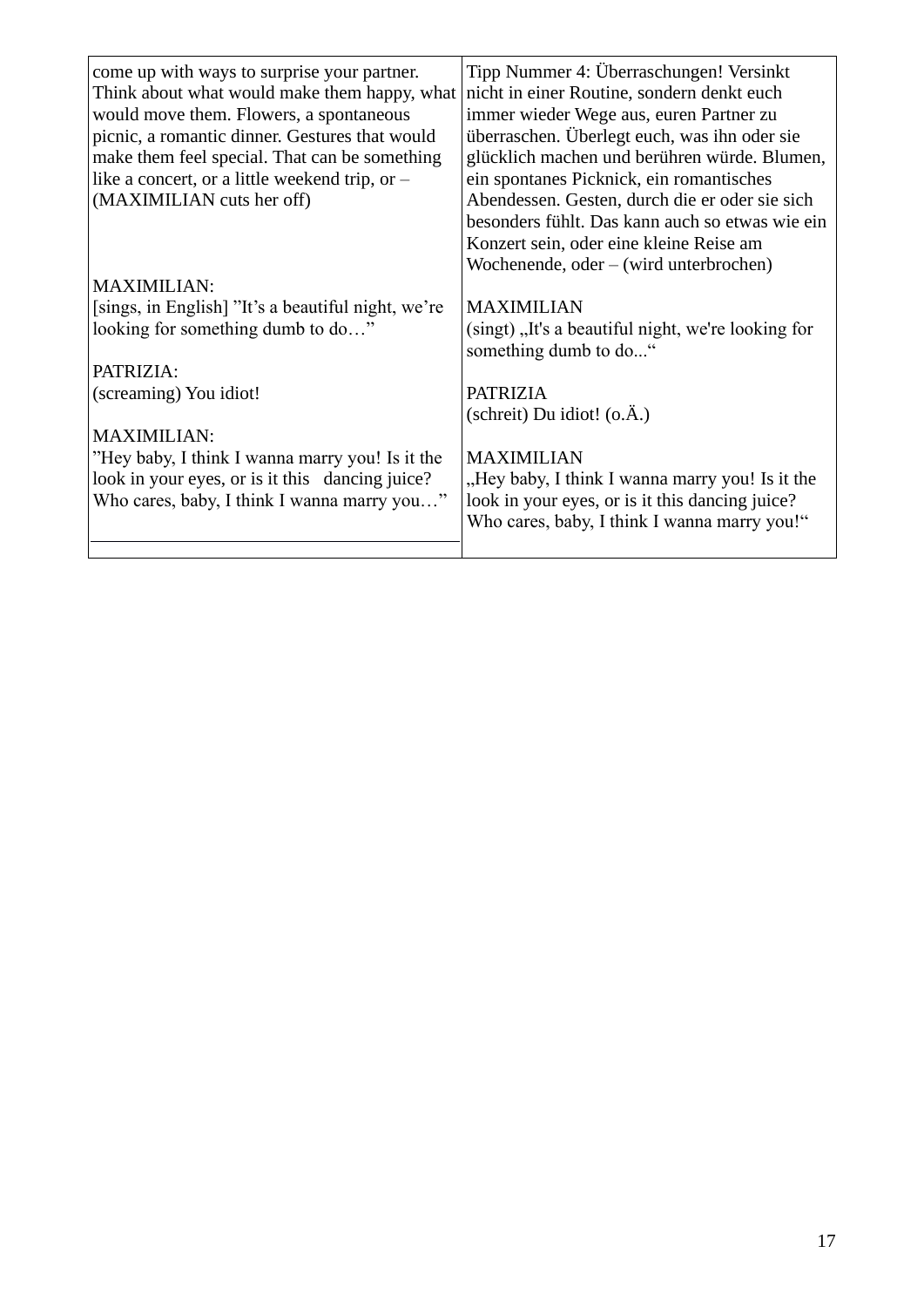| <b>LARISSA</b><br>Welcome back! It's me, Larissa Theresa Nathalie<br>Enzi, Dan 5 in Shotokan Karate, Jiu-Jitsu,<br>Ninjutsu, Full Contact, Bushido, Aikido, Kung<br>Fu, Iyengar Yoga, Rebirthing, also known as<br>circular breathing and double state Champion in<br>figure skating.                                                            | <b>LARISSA</b><br>Willkommen zurück! Ich bin's wieder, euer<br>Larissa Theresa Nathalia Enzi, 5. Dan im<br>Shotokan Karate, Jiu-Jitsu, Ninjutsu, Full<br>Contact, Bushido, Aikido, Kung Fu, Iyengar<br>Yoga, Rebirthing, auch bekannt als zirkuläres<br>Atmen, und zweifache Staatsmeisterin im<br>Eiskunstlauf.                                                                                             |
|--------------------------------------------------------------------------------------------------------------------------------------------------------------------------------------------------------------------------------------------------------------------------------------------------------------------------------------------------|--------------------------------------------------------------------------------------------------------------------------------------------------------------------------------------------------------------------------------------------------------------------------------------------------------------------------------------------------------------------------------------------------------------|
| Today I'll teach you how to defend yourself<br>from a front choke. Martin is playing Yevgeny<br>today, a drunk in a bar who wants to attack me.<br>Example:<br>(MARTIN choke holds her)<br>No panic. I lift my hand, grab my opponent's<br>wrist, and move my hand back to its original<br>position. That way I can block and neutralise<br>him. | Heute bringe ich euch bei, wie ihr euch aus<br>einem Würgegriff befreit. Martin spielt heute<br>Yevgeni, einen Betrunkenen in einer Bar, der<br>mich angreifen will. Zum Beispiel:<br>(MARTIN würgt sie)<br>Keine Panik, ich hebe einfach meine Hand,<br>greife das Handgelenk meines Gegners, und<br>bringe meine Hand zurück in die<br>Ausgangsposition. So kann ich ihn blockieren<br>und neutralisieren. |
| (A fighting session begins)                                                                                                                                                                                                                                                                                                                      | (Kampf)                                                                                                                                                                                                                                                                                                                                                                                                      |
| <b>LARISSA</b><br>When I, for example, go into a café, it's like this:<br>I never just sit down on the first chair I see. I<br>must have an eye on the door, I know where the<br>toilets are, I know where the emergency exits<br>are, and if those exits are open or not. That is<br>healthy paranoia!                                          | <b>LARISSA</b><br>Wenn ich zum Beispiel in ein Kaffeehaus gehe,<br>dann ist das so: Ich setze mich niemals auf den<br>erstbesten Sessel. Ich muss die Tür im Blick<br>haben, ich weiß, wo die Toiletten sind, ich weiß,<br>wo die Notausgänge sind und ob sie offen sind<br>oder nicht. Das ist gesunde Paranoia!                                                                                            |
| (Fight)                                                                                                                                                                                                                                                                                                                                          | (Kampf)                                                                                                                                                                                                                                                                                                                                                                                                      |
| <b>LARISSA</b><br>Around 4,800 B.C., A Chinese Monk named<br>Xhan Nizhao Hon Kong Zou found two<br>sensitive spots under the jaw. He discovered that<br>$he -$                                                                                                                                                                                   | LARISSA<br>Um das Jahr 4800 vor Christus entdeckte ein<br>chinesischer Mönch namens Xhan Nizhao Hon<br>Kong Zou zwei sehr empfindliche Stellen<br>unterm Kiefer. Er fand heraus, dass er -                                                                                                                                                                                                                   |
| MARTIN (interrupts her):<br>Hey, what's wrong with you?! It hurts! Stop!                                                                                                                                                                                                                                                                         | MARTIN (unterbricht sie)<br>Aua, was machst du da? Das tut weh!                                                                                                                                                                                                                                                                                                                                              |
| <b>LARISSA</b><br>Yevgeny?                                                                                                                                                                                                                                                                                                                       | <b>LARISSA</b><br>Yevgeny?                                                                                                                                                                                                                                                                                                                                                                                   |
| <b>MARTIN</b><br>Martin! (runs off)                                                                                                                                                                                                                                                                                                              | <b>MARTIN</b><br>Martin! (ab)                                                                                                                                                                                                                                                                                                                                                                                |
| LARISSA<br>If you liked the video Give us a thumbs up.                                                                                                                                                                                                                                                                                           | LARISSA<br>Wenn euch das Video gefallen hat  Gebt uns<br>einen Daumen nach oben.                                                                                                                                                                                                                                                                                                                             |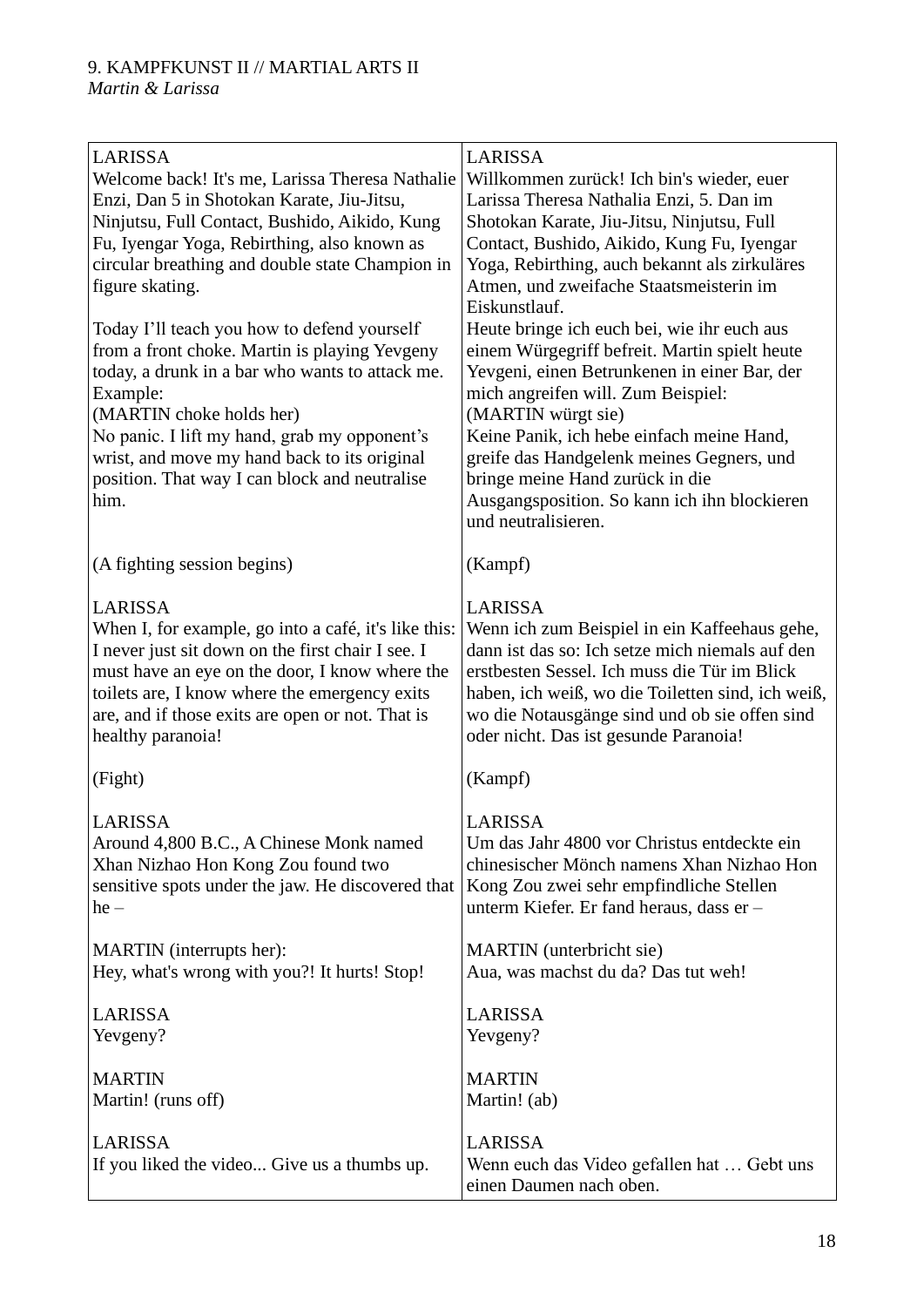| <b>MARTIN</b>                                                   | <b>MARTIN</b>                                         |
|-----------------------------------------------------------------|-------------------------------------------------------|
| Thank you for watching my last video "How to                    | Danke, dass du dir mein letztes Video "Wie man        |
| hang your laundry without falling out of the                    | seine Wäsche aufhängt, ohne dabei aus dem             |
| window". Today I'll teach you how to kiss a                     | Fenster zu fallen" angeschaut hast. Heute bringe      |
| woman.                                                          | ich dir bei, wie man eine Frau küsst.                 |
| Unfortunately I don't have a woman next to me,                  | Leider habe ich gerade keine Frau hier bei mir,       |
|                                                                 |                                                       |
| or overall. Yes, I'm single at the moment, but                  | oder überhaupt eine Frau. Ja, ich bin momentan        |
| that's all right.  I'll still show you how to do                | single, aber das ist in Ordnung Ich zeige dir         |
| it.                                                             | trotzdem, wie's geht.                                 |
| For this, you will need a standard commercial                   | Du brauchst dazu einfach nur eine                     |
| orange, which is not very expensive, that you cut               | handelsübliche Orange, für wenig Geld, die du         |
| it down the middle, like this. Once you've done                 | dann in der Mitte halbierst - so. Wenn du das         |
| this, I will – hopefully – take away your fear of               | gemacht hast, werde ich dir - hoffentlich! - die      |
| your first french kiss.                                         | Angst vor deinem ersten Zungenkuss nehmen.            |
| Firstly, you don't want to just go at it right away.            | Zuerst solltest du nicht sofort loslegen. Du          |
| You want to look in your woman's eyes. Almost                   | solltest deiner Frau in die Augen schauen, so         |
| to the point she initiates the kiss. But only                   | lange, bis sie fast selbst den Kuss einleitet. Aber   |
| almost.                                                         | nur fast.                                             |
| And then you slowly get closer and kiss.                        | Du kommst ihr langsam näher und küsst sie.            |
|                                                                 | Aber nicht mit der Tür ins Haus fallen, das           |
| Don't attack your woman, that might scare her                   | könnte sie verschrecken! Es ist wichtig, dass du      |
| away! It's important that you definitely don't                  | auf keinen Fall mit deiner Zunge                      |
| poke around with your tongue in the middle.                     | herumstocherst. So ungefähr, das ist völlig           |
|                                                                 |                                                       |
| Like this, this is completely wrong: (shoves his                | falsch: (zeigt es an der Orange) So lernst du         |
| tongue into the orange) You won't practice                      | überhaupt nichts, das ist genau das Falsche.          |
| anything like this, you're doing it wrong.                      | Fang mit kleinen Küssen an. Zeig ihr, dass du         |
| Start with small kisses. Show her that you're in                | nicht in Eile bist, dass ihr alle Zeit der Welt habt. |
| no rush, that you have all the time in the world.               | Kleine Küsse. Keine großen Küsse, keine               |
| Small kisses. Not big kisses. Not grand kisses.                 | außergewöhnlichen Küsse. Nichts verstörendes,         |
| Not unusual kisses. Not disturbing, not crazy.                  | nichts verrücktes. Kleine Küsse und dann der          |
| No. Small kisses And then the real kiss. You                    | echte Kuss. Öffne deinen Mund weit, wie beim          |
| have to open your mouth wide like you're at the                 | Zahnarzt, und wende dich zur Orangenhälfte            |
| dentist, and, then you go into the direction of the $\vert$ hin |                                                       |
| orange half                                                     | (küsst die Orange)                                    |
| (Kisses)                                                        | Wenn du eine Freundin hast, wird das alles kein       |
| When you have a girlfriend, none of this will be                | Problem sein. Sie wird dir sagen, wie sehr sie        |
| a problem. She'll tell you how much she loves                   | dich liebt. Wie attraktiv du bist. Dass du das        |
| you. How attractive you are. How you're the                     | Beste und Wichtigste bist, das ihr je passiert ist.   |
| best and most important thing that's ever                       | Und das wird dich mit Freude erfüllen. Das wird       |
| happened to her. And that will fill you with                    | deinem Leben einen Sinn geben. Und dann wirst         |
| happiness. That will give your life meaning. And                | du nicht mehr allein sein.                            |
| you won't be alone anymore.                                     | (letzter Kuss)                                        |
| (Last kiss)                                                     | Ein bisschen beißen. (Biss)                           |
| A little bite. (He bites)                                       | (Warten, bis die Musik endet)                         |
|                                                                 |                                                       |
| (Wait until the music ends)                                     | Und keine Sorge. Wenn du es immer noch nicht          |
| And don't worry. If you don't know how to do                    | kannst, versuch es einfach weiter mit Orangen.        |
| it, just practice on oranges and you'll slowly get              | Stück für Stück wirst du dich verbessern.             |
| better at it.                                                   | Hat es dir gefallen? War gut?                         |
| Did you like it? Was it good?                                   |                                                       |
|                                                                 | (Nach der Szene: MAXIMILIAN küsst                     |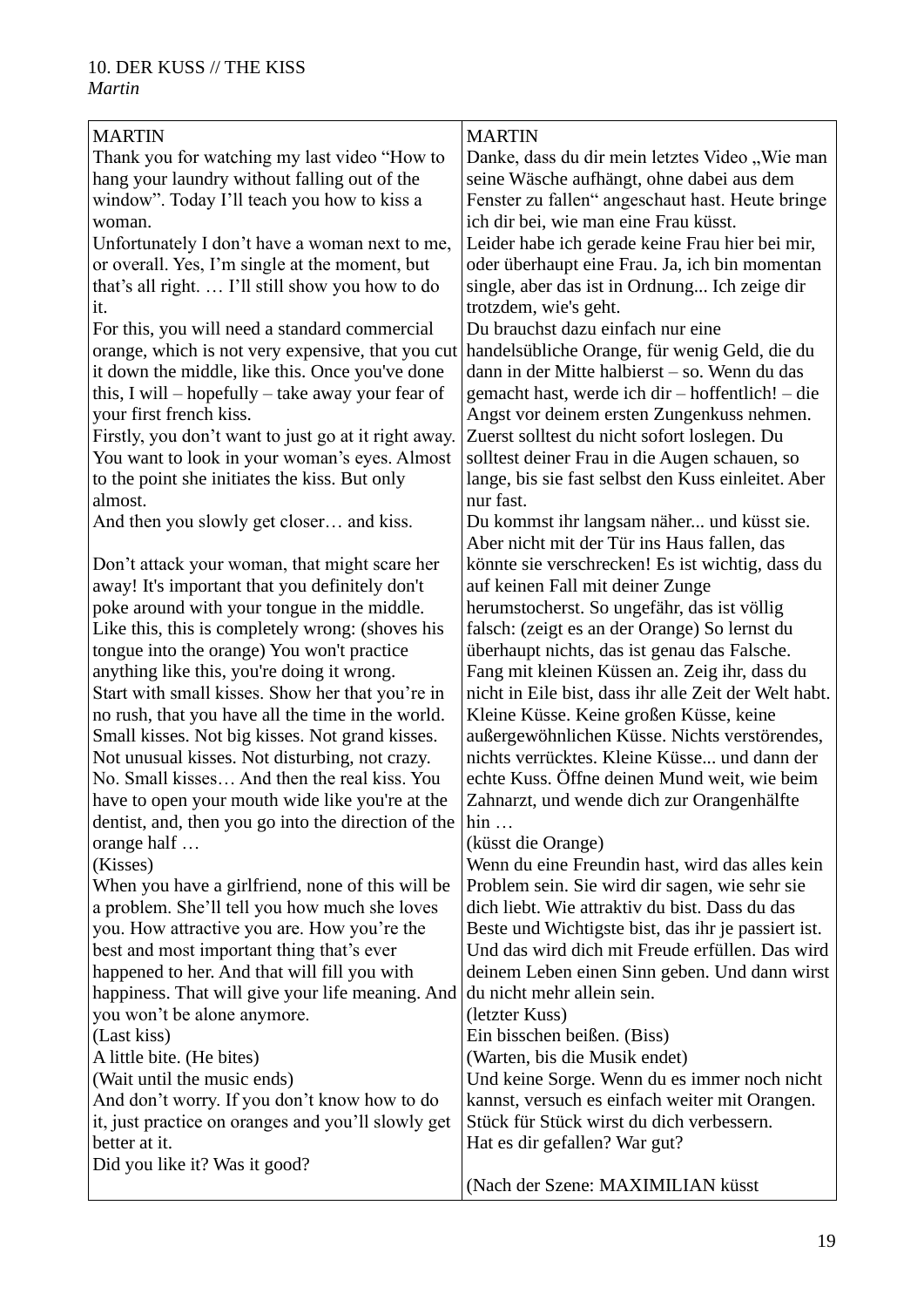| (After the scene: MAXIMILIAN kisses) | MARTIN; PATRIZIA sees it) |
|--------------------------------------|---------------------------|
| MARTIN; PATRIZIA sieht es)           |                           |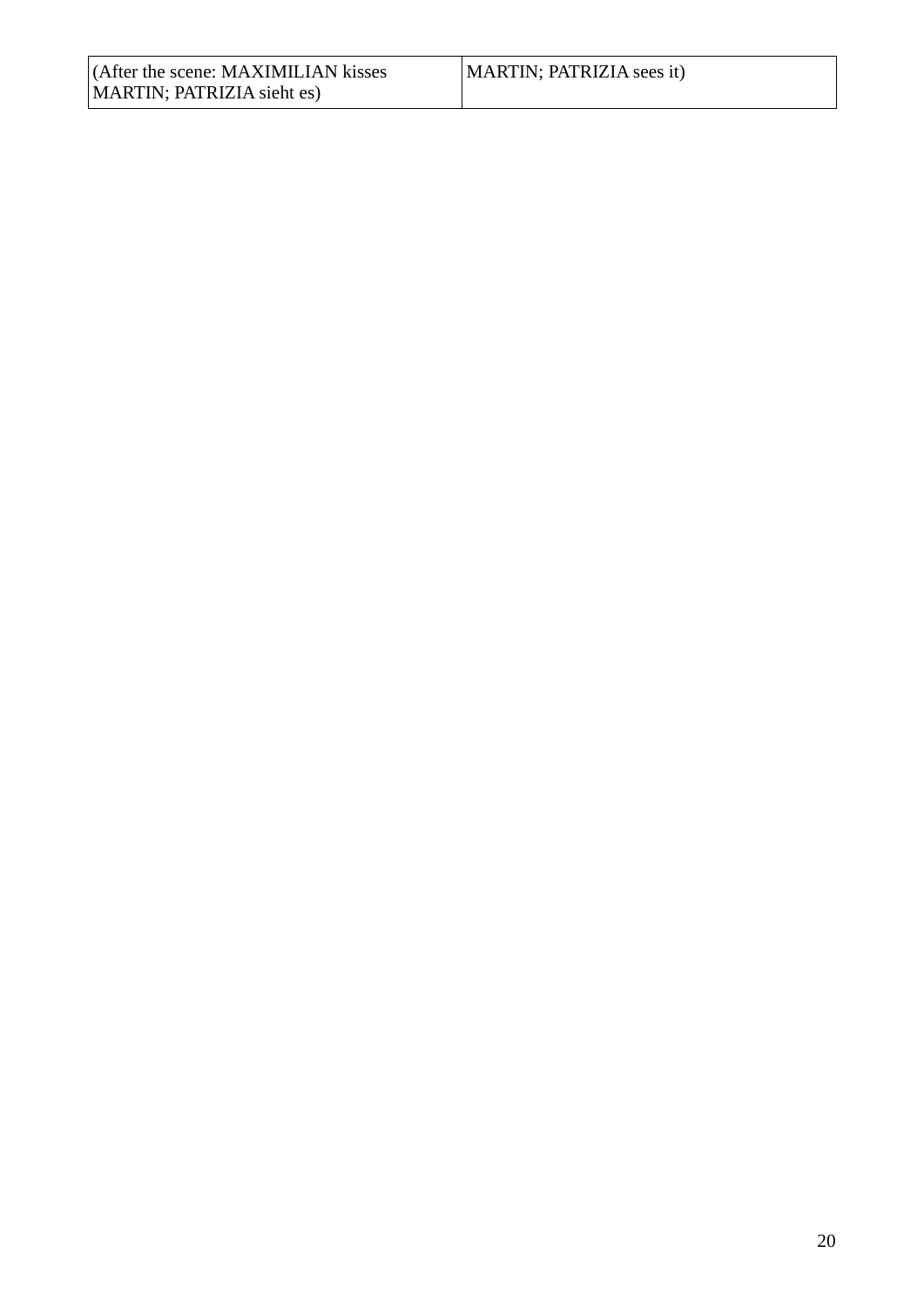| <b>MAXIMILIAN:</b><br>Hi everyone, it's us again. Thank you for joining<br>us again. I'm sorry that $-$ WE are sorry for not<br>posting anything for like 6 or 7 hours.                               | <b>MAXIMILIAN</b><br>Hey liebe Leute, wir sind's. Danke, dass ihr<br>wieder eingeschaltet habt. Tut mir Leid, dass -<br>tut uns Leid, dass wir in den letzten 6 oder 7<br>Stunden nichts gepostet haben.                                                          |
|-------------------------------------------------------------------------------------------------------------------------------------------------------------------------------------------------------|-------------------------------------------------------------------------------------------------------------------------------------------------------------------------------------------------------------------------------------------------------------------|
| PATRIZIA:                                                                                                                                                                                             | <b>PATRIZIA</b>                                                                                                                                                                                                                                                   |
| 11 hours.                                                                                                                                                                                             | 11 Stunden.                                                                                                                                                                                                                                                       |
| <b>MAXIMILIAN:</b>                                                                                                                                                                                    | <b>MAXIMILIAN</b>                                                                                                                                                                                                                                                 |
| Right. 11 hours.                                                                                                                                                                                      | Richtig. 11 Stunden.                                                                                                                                                                                                                                              |
| PATRIZIA:                                                                                                                                                                                             | <b>PATRIZIA</b>                                                                                                                                                                                                                                                   |
| We're kind of having a tiny little crisis. Let's say,                                                                                                                                                 | Wir stecken grad in einer klitzekleinen Krise.                                                                                                                                                                                                                    |
| something happened which I really didn't                                                                                                                                                              | Sagen wir, es ist etwas passiert, das ich so nicht                                                                                                                                                                                                                |
| expect.                                                                                                                                                                                               | erwartet hatte.                                                                                                                                                                                                                                                   |
| <b>MAXIMILIAN:</b>                                                                                                                                                                                    | <b>MAXIMILIAN</b>                                                                                                                                                                                                                                                 |
| But it's nothing we can't overcome. So, we                                                                                                                                                            | Aber nichts, das wir nicht klären könnten. Also                                                                                                                                                                                                                   |
| decided to teach you                                                                                                                                                                                  | haben wir beschlossen, euch zu zeigen                                                                                                                                                                                                                             |
| PATRIZIA:<br>Yes, today, we'll learn how to act a slap.<br>Pretend to take your partner's face in your hand.<br>Place your left hand down at the chin here, and<br>then just slap him. (slap)         | <b>PATRIZIA</b><br>Genau. Wir zeigen euch heute, wie man eine<br>Ohrfeige spielt.<br>Tut so, als würdet ihr das Gesicht eures Partners<br>in die Hand nehmen. Dabei platziert ihr eure<br>linke Hand am Kinn hier, und dann schlagt ihr<br>einfach zu. (Ohrfeige) |
| <b>MAXIMILIAN:</b>                                                                                                                                                                                    | <b>MAXIMILIAN</b>                                                                                                                                                                                                                                                 |
| You see? Doesn't hurt at all.                                                                                                                                                                         | Seht ihr? Tut gar nicht weh.                                                                                                                                                                                                                                      |
| PATRIZIA:                                                                                                                                                                                             | <b>PATRIZIA</b>                                                                                                                                                                                                                                                   |
| But there's also an advanced version. You need                                                                                                                                                        | Es gibt auch eine fortgeschrittene Variante, eine                                                                                                                                                                                                                 |
| to know that there's an area on the face, here                                                                                                                                                        | "advanced version" .Ihr müsst wissen, es gibt                                                                                                                                                                                                                     |
| between the chin and the cheek, where you can                                                                                                                                                         | einen Bereich, hier zwischen Kinn und Wange,                                                                                                                                                                                                                      |
| hardly feel the slap. Your hand should be                                                                                                                                                             | wo man die Ohrfeige kaum spürt. Die Hand                                                                                                                                                                                                                          |
| relatively tense.                                                                                                                                                                                     | sollte dabei möglichst angespannt sein.                                                                                                                                                                                                                           |
| (Slap)                                                                                                                                                                                                | (Ohrfeige)                                                                                                                                                                                                                                                        |
| <b>MAXIMILIAN</b>                                                                                                                                                                                     | <b>MAXIMILIAN</b>                                                                                                                                                                                                                                                 |
| Doesn't hurt at all!                                                                                                                                                                                  | Ich spür wirklich gar nichts!                                                                                                                                                                                                                                     |
| <b>PATRIZIA</b><br>Then your partner can use their own left hand to<br>create a pretty good noise, like this. It doesn't<br>hurt, and it looks pretty realistic.<br>(Slap) I could do that for hours. | <b>PATRIZIA</b><br>Euer Partner kann gleichzeitig seine linke und<br>rechte Hand benutzen, um ein ziemlich gutes<br>Geräusch zu machen, in etwa so. Das tut nicht<br>weh, und es sieht realistisch aus. (Ohrfeige) Das<br>könnte ich stundenlang machen.          |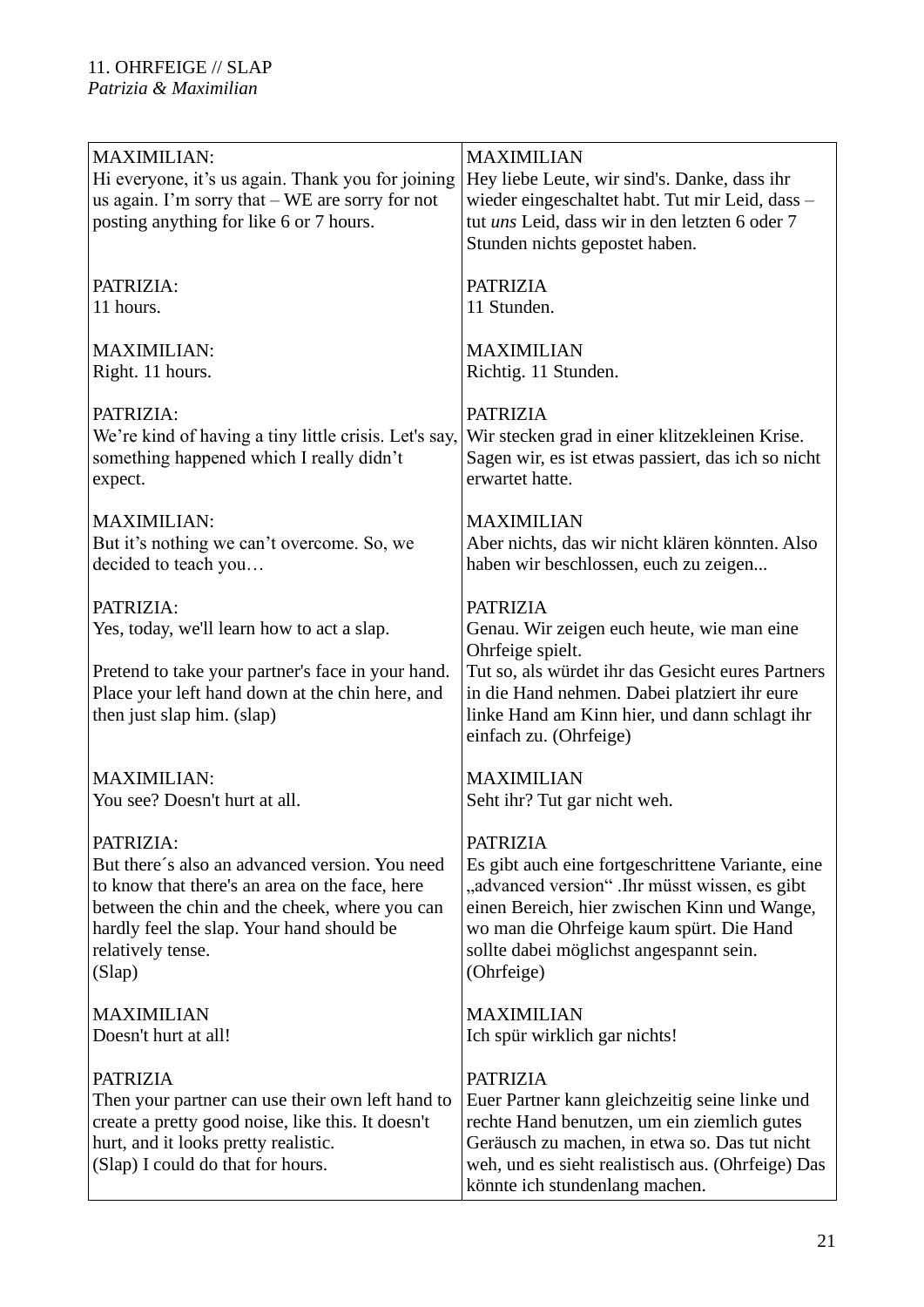| <b>MAXIMILIAN</b>                                                                                                                                                                                                                                            |                                                                                                                                                                                                                                                                         |
|--------------------------------------------------------------------------------------------------------------------------------------------------------------------------------------------------------------------------------------------------------------|-------------------------------------------------------------------------------------------------------------------------------------------------------------------------------------------------------------------------------------------------------------------------|
| It feels great!                                                                                                                                                                                                                                              | <b>MAXIMILIAN</b>                                                                                                                                                                                                                                                       |
|                                                                                                                                                                                                                                                              | Fühlt sich toll an!                                                                                                                                                                                                                                                     |
| PATRIZIA:<br>The important thing when you slap someone is<br>not to surprise him. He must always be prepared<br>for the slap. Otherwise it will be very<br>unpleasant. (slap)                                                                                | <b>PATRIZIA</b><br>Das wichtigste bei einer Ohrfeige ist, euren<br>Partner nicht zu überraschen. Er muss immer<br>darauf vorbereitet sein Sonst wird es sehr<br>unangenehm für ihn. (Ohrfeige)                                                                          |
| <b>MAXIMILIAN:</b><br>Okay! And now for something completely<br>different-                                                                                                                                                                                   | <b>MAXIMILIAN</b><br>So! Aber jetzt mit etwas ganz anderem weiter -                                                                                                                                                                                                     |
| PATRIZIA:<br>One moment, I'm not done yet! Don't give the<br>slap without really meaning it. Never do it just<br>in a technical way. It looks bad and<br>unbelievable. Think about a moment in which<br>you felt hurt. Like that time you felt unattractive. | <b>PATRIZIA</b><br>Moment! Ich bin noch nicht fertig! So eine<br>Ohrfeige müsst ihr natürlich auch ernst meinen.<br>Wenn ihr sie einfach nur rein technisch ausführt<br>sieht das total unglaubwürdig aus. Also versucht<br>doch, an einen Moment zu denken, in dem ihr |
| Because you saw how your boyfriend cheated<br>on you.<br>Because you realised that he's gay!<br>(Slap)                                                                                                                                                       | verletzt war. Zum Beispiel, als ihr euch<br>unattraktiv gefühlt habt.<br>Weil ihr gesehen habt, wie euer Freund euch<br>betrogen hat.<br>Weil ihr gemerkt habt, dass euer Partner schwul<br>ist!<br>(Ohrfeige)                                                          |
| (MAXIMILIAN starts to leave.)                                                                                                                                                                                                                                | (MAXIMILIAN geht zur Tür.)                                                                                                                                                                                                                                              |
| PATRIZIA:                                                                                                                                                                                                                                                    |                                                                                                                                                                                                                                                                         |
| Sometimes your partner can't handle the truth,<br>so he runs away.                                                                                                                                                                                           | <b>PATRIZIA</b><br>Manchmal kommt euer Partner mit der Wahrheit<br>nicht klar, also läuft er weg.                                                                                                                                                                       |
| <b>MAXIMILIAN</b>                                                                                                                                                                                                                                            |                                                                                                                                                                                                                                                                         |
| What do you want from me?!                                                                                                                                                                                                                                   | <b>MAXIMILIAN</b><br>Was willst du von mir?                                                                                                                                                                                                                             |
| <b>PATRIZIA</b>                                                                                                                                                                                                                                              |                                                                                                                                                                                                                                                                         |
| So this is your opportunity to tell him, to his<br>face, the whole truth.                                                                                                                                                                                    | <b>PATRIZIA</b><br>Das ist dann eure Gelegenheit, ihm die ganze<br>Wahrheit ins Gesicht zu sagen.                                                                                                                                                                       |
| <b>MAXIMILIAN</b><br>You knwo what, I'm going now and you relax.<br>And when I come back we will shoot the video<br>about making scented Candles.                                                                                                            | <b>MAXIMILIAN</b><br>Weißt du was, ich geh jetzt und du beruhigst<br>dich. Und wenn ich wiederkomme, drehen wir<br>das Video über selbstgemachte Duftkerzen.                                                                                                            |
| <b>PATRIZIA</b>                                                                                                                                                                                                                                              |                                                                                                                                                                                                                                                                         |
| I cheated on you, too.                                                                                                                                                                                                                                       | <b>PATRIZIA</b><br>Ich hab dich auch beschissen.                                                                                                                                                                                                                        |
| <b>MAXIMILIAN</b>                                                                                                                                                                                                                                            |                                                                                                                                                                                                                                                                         |
| What?                                                                                                                                                                                                                                                        | <b>MAXIMILIAN</b><br>Was?                                                                                                                                                                                                                                               |
| <b>PATRIZIA</b>                                                                                                                                                                                                                                              |                                                                                                                                                                                                                                                                         |
| With Thomas.                                                                                                                                                                                                                                                 | <b>PATRIZIA</b>                                                                                                                                                                                                                                                         |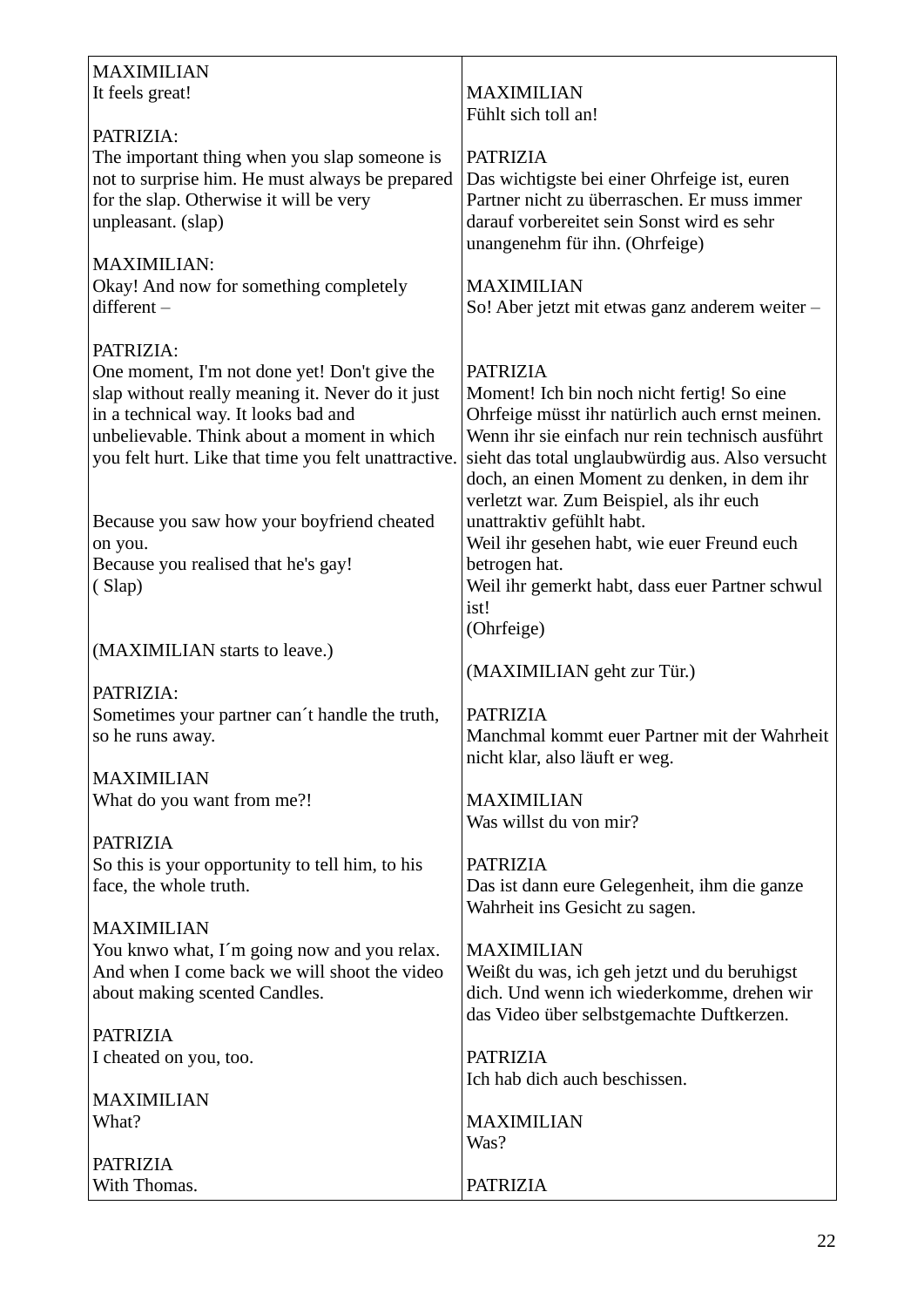|                                        | Mit Thomas.                               |
|----------------------------------------|-------------------------------------------|
| (MAXIMILIAN pauses briefly, slaps her. |                                           |
| <b>PATRIZIA</b> does the same.)        | (MAXIMILIAN hält kurz inne, ohrfeigt sie. |
|                                        | PATRIZIA ohrfeigt zurück.)                |
| <b>MAXIMILIAN</b>                      |                                           |
| Thank you for watching.                | <b>MAXIMILIAN</b>                         |
|                                        | Danke fürs Zuschauen.                     |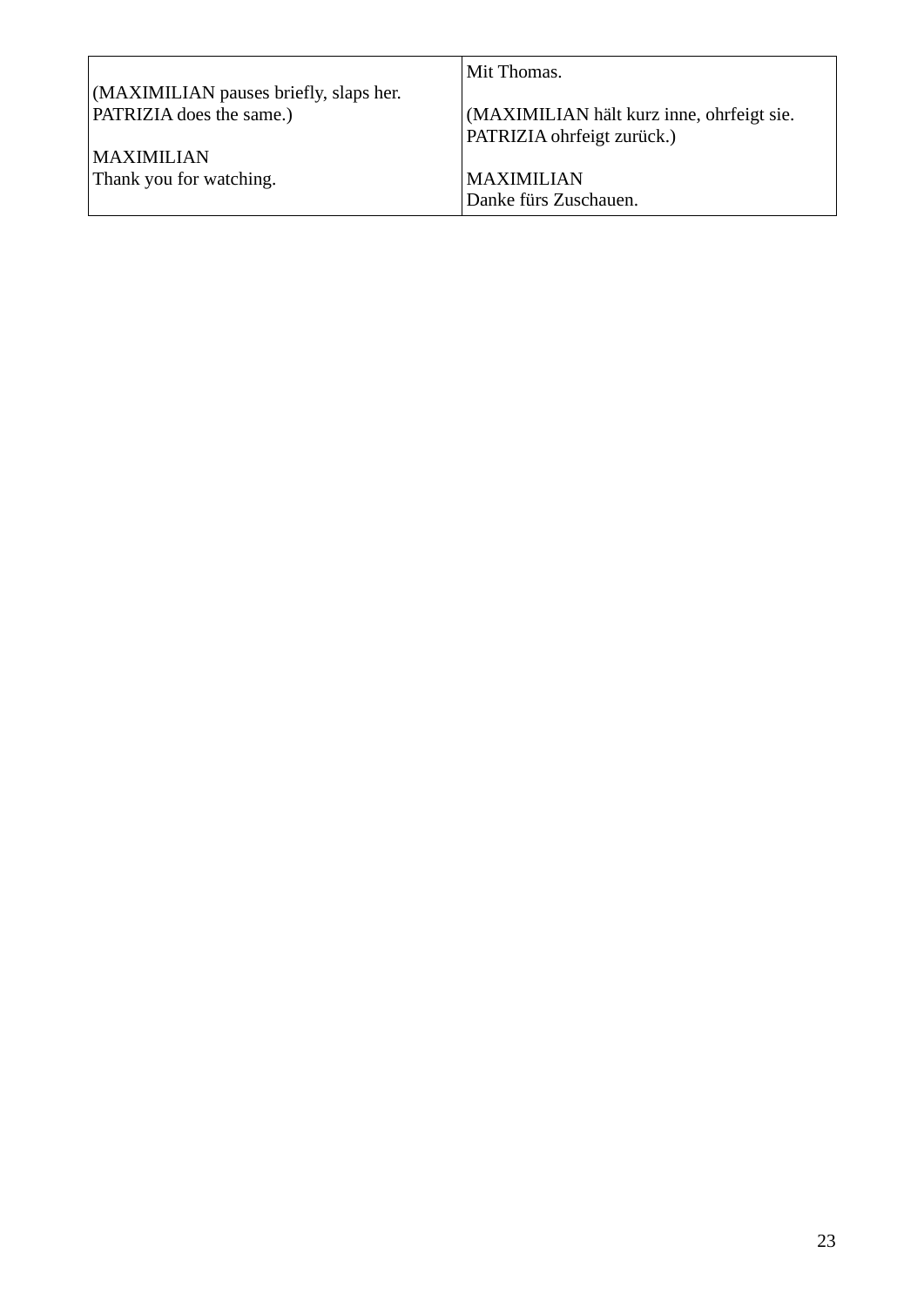#### 12. KAMPFKUNST III // MARTIAL ARTS III *Larissa*

| <b>LARISSA</b>                                    | <b>LARISSA</b>                                      |
|---------------------------------------------------|-----------------------------------------------------|
| Do you know this situation?                       | Kennt ihr das auch?                                 |
| You have this colleague $-$ let's say, you're     | Ihr habt diesen einen Kollegen, mit dem ihr,        |
| making videos together with him.                  | sagen wir mal, Videos zusammen dreht.               |
| And suddenly he's ignoring you?                   | Und jetzt ignoriert er euch auf einmal?             |
| Well. Today I'll show you how to learn self-      | Nun. Heute zeige ich euch, wie ihr                  |
| defense – without him.                            | Selbstverteidigung lernen könnt – und zwar ganz     |
|                                                   | ohne ihn.                                           |
| All alone.                                        | Ganz allein.                                        |
| Just take a few household objects and think of    | Nehmt euch ein Mikrofon und ein paar einfache       |
| this colleague who isn't there $-$                | Haushaltsgegenstände und denkt an diesen            |
|                                                   | Kollegen, der nicht da ist -                        |
| Let's call him Yevgeni.                           | Nennen wir ihn Yevgeni.                             |
| I walk down the street                            | Ich geh die Straße hinunter                         |
| Suddenly I see him in the bushes                  | Plötzlich seh ich ihn, in den Büschen               |
| He pretends not to see me!                        | Er tut so, als könnte er mich nicht sehen!          |
| My heart pounds                                   | Mein Herz fängt an zu rasen                         |
| Don't show any weakness now. You should           | Jetzt keine Schwäche zeigen. Ihr dürft überhaupt    |
| never show weakness. That's the only way you'll   | nie Schwäche zeigen. Nur so werdet ihr              |
| be respected.                                     | respektiert.                                        |
| Hey, Yevgeni!                                     | Hey, Yevgeni!                                       |
| whats up                                          | Was geht                                            |
| he doesnt answer you                              | Er antwortet nicht                                  |
| yevgeni?                                          | Yevgeni?                                            |
| you feel like your blood is rising to your head   | Ihr spürt, wie das Blut euch in den Kopf schießt    |
| whats the time, yevgeni?                          | Wie spät ist es, Yevgeni?                           |
| Hes ignoring you                                  | Er ignoriert euch                                   |
| yevgeni, motherfucker                             | Yevgeni! Motherfucker!                              |
| Curse in English, it's more threatening           | Auf Englisch fluchen, das ist bedrohlicher          |
| Yevgeni! Watch out                                | Yevgeni! Watch out                                  |
| (ikea katalog)                                    | (IKEA)                                              |
| if that wasn't enough, give it all you've got:    | Wenn das nicht genug war, dann gebt alles, was      |
|                                                   | ihr habt:                                           |
| (Lasagna)                                         | (Lasagneplatte)                                     |
| Are you still ignoring me?                        | Na? Ignorierst du mich immer noch?                  |
| No please, Larissa, are you serious, please don't | Nein, bitte, Larissa, das kann doch nicht dein      |
| $\phi$ it – not my fingers!                       | Ernst sein, bitte nicht – bitte brich mir nicht die |
|                                                   | Finger!                                             |
| But you have to be tough. In any condition.       | Aber ihr müsst hart sein. Koste es, was es wolle.   |
| (cabbage)                                         | (Kohl)                                              |
| No, no, please, not the head!                     | Nein, nein, bitte nicht den Kopf-                   |
| You prefer to kiss oranges and not me!            | Du küsst wohl lieber Orangen als mich!              |
| That's enough $-$                                 | So, das reicht jetzt $-$                            |
| What, Yevgeni? You think it's not enough?         | Was, Yevgeni? Dir reicht's noch nicht?              |
| Then you leave me with only one choice:           | Dann lässt du mir keine andere Wahl:                |
| (celery)                                          | (Sellerie)                                          |
| No, no, please, I am your friend, please don't    | Nein, nein, ich bin doch dein Freund, bitte nicht   |
| break my neck                                     | das Genick brechen-                                 |
| Well. And now you've destroyed him -              | So. Jetzt habt ihr ihn ganz schön zerstört.         |
| All you need now is take a liter of gasoline      | Alles, was ihr dann noch braucht, ist ein Liter     |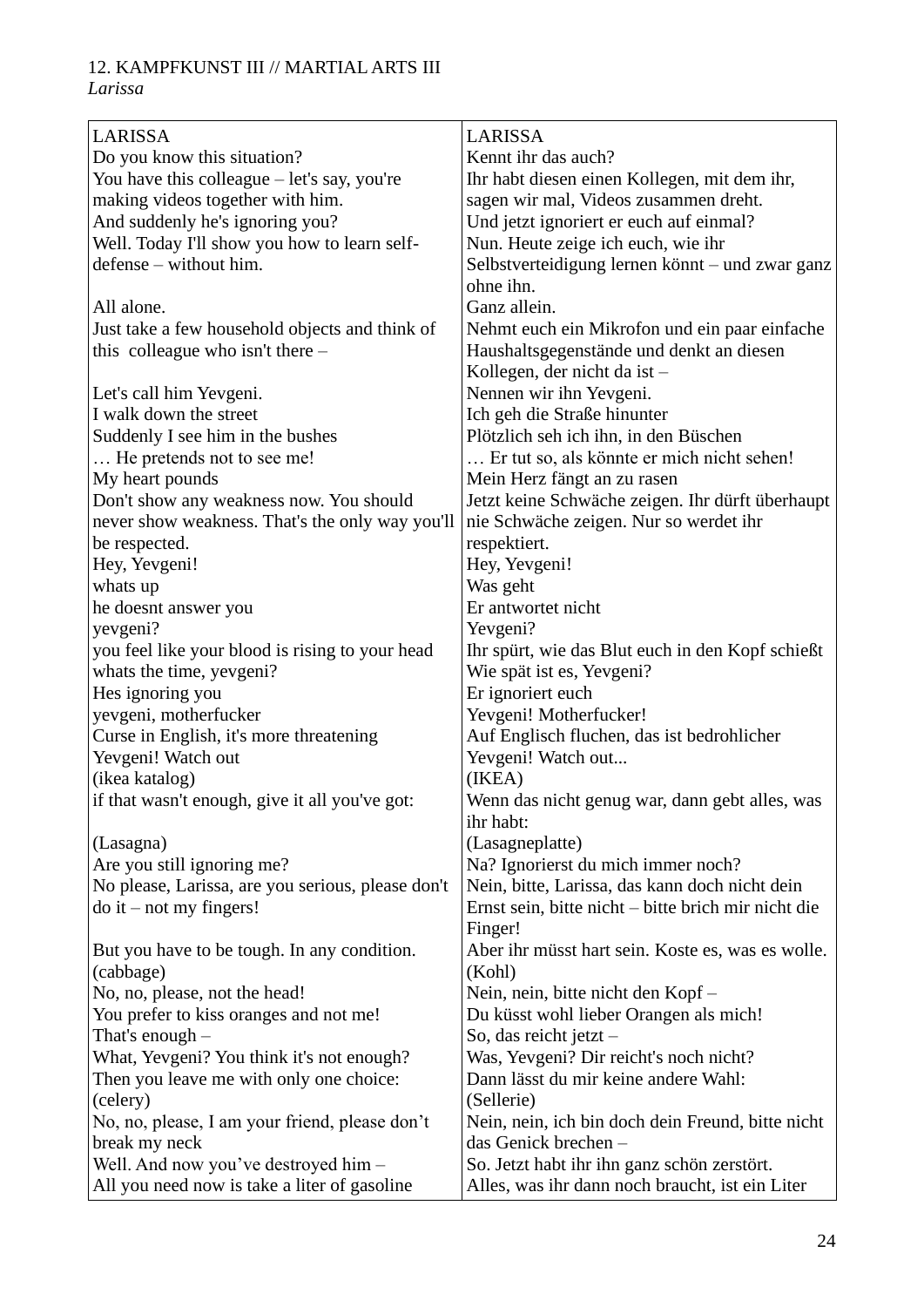| Light it up<br>And burn.                                                 | Benzin<br>Anzünden<br>Und brennen lassen                                         |
|--------------------------------------------------------------------------|----------------------------------------------------------------------------------|
| Now you know how to deal with someone who<br>is ignoring you.<br>(Pause) | Jetzt wisst ihr, wie ihr mit jemandem umgeht,<br>der euch ignoriert.<br>(Pause.) |
| Did I go a little bit too far?                                           | Bin ich vielleicht etwas zu weit gegangen?                                       |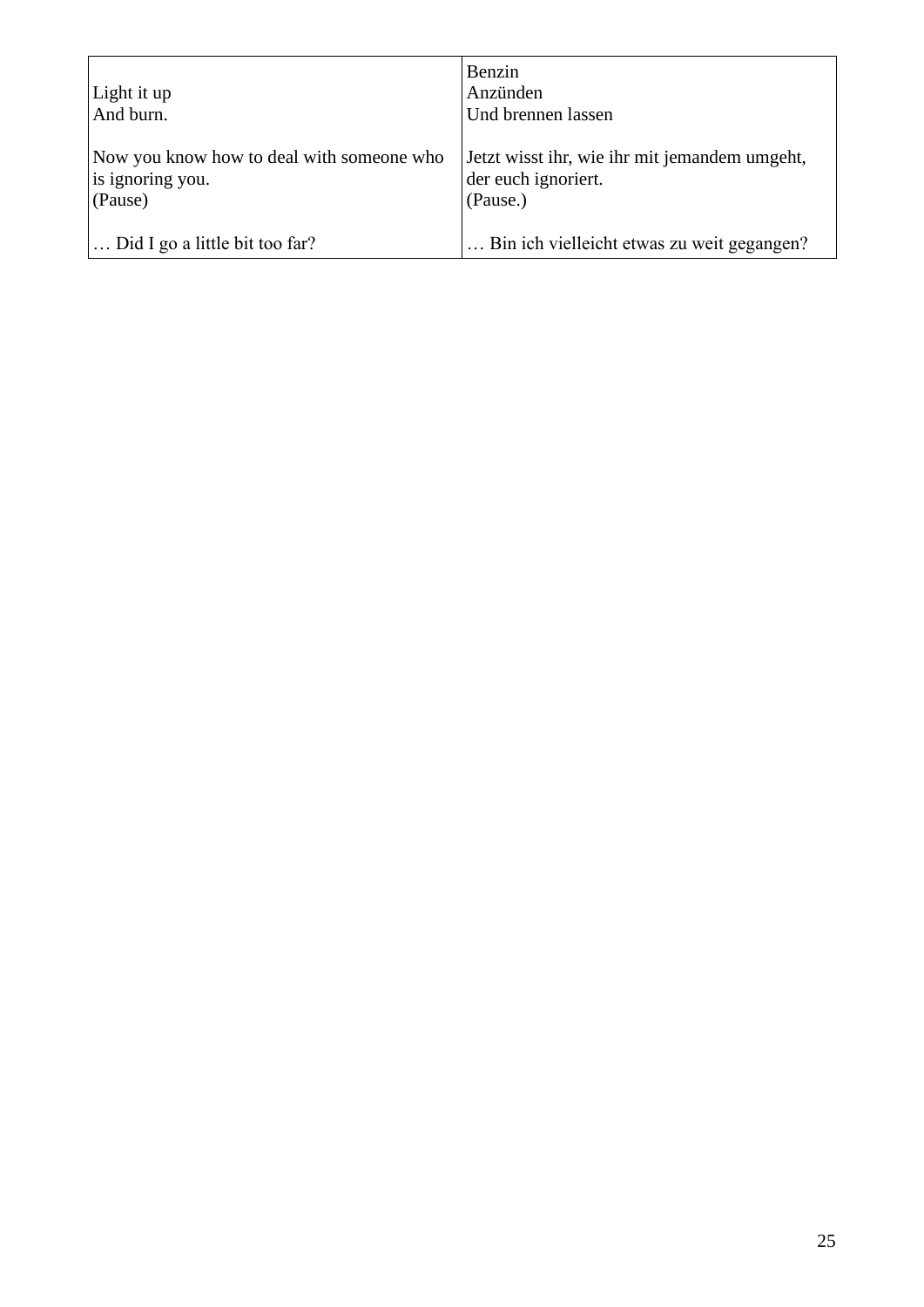### 13. EIN GANZES LEBEN // A WHOLE LIFE

*Hanno & Genia*

| HANNO:<br>How to recognise pure gold?<br>1. Heat it up. If it changes colour or becomes<br>sticky, it's not pure gold.<br>Use a magnet. Real gold doesn't<br>1.<br>magnetize.                                                                                                | <b>HANNO</b><br>Wie erkennt man echtes Gold?<br>1. Erhitzen. Wenn es die Farbe verändert oder<br>klebrig wird, ist es kein echtes Gold.<br>2. Einen Magneten benutzen. Echtes Gold ist<br>nicht magnetisch.                                                                                             |
|------------------------------------------------------------------------------------------------------------------------------------------------------------------------------------------------------------------------------------------------------------------------------|---------------------------------------------------------------------------------------------------------------------------------------------------------------------------------------------------------------------------------------------------------------------------------------------------------|
| <b>GENIA:</b>                                                                                                                                                                                                                                                                | <b>GENIA</b>                                                                                                                                                                                                                                                                                            |
| How to throw the bouquet at a wedding?                                                                                                                                                                                                                                       | Wie wirft man einen Brautstrauß?                                                                                                                                                                                                                                                                        |
| 1. Stand with your back to all the bridesmaids.                                                                                                                                                                                                                              | 1. Mit dem Rücken zu den Brautjungfern stehen.                                                                                                                                                                                                                                                          |
| 2. Hold the bouquet in your hands.                                                                                                                                                                                                                                           | 2. Den Strauß in den Händen halten.                                                                                                                                                                                                                                                                     |
| 3. Throw it behind you in one big arc.                                                                                                                                                                                                                                       | 3. In einem hohen Bogen nach hinten werfen.                                                                                                                                                                                                                                                             |
| HANNO:<br>How to open the front door?<br>1. Reach out to the door handle and grab it<br>firmly.<br>Press down the handle and push the door<br>1.<br>away from you outwards.<br>Once the door is open, step over the<br>2.<br>threshold. Make sure to enter right foot first. | <b>HANNO</b><br>Wie macht man eine Haustür auf?<br>1. Nach der Türklinke greifen und sie fest<br>halten.<br>2. Die Klinke herunterdrücken und die Tür in die<br>richtige Richtung öffnen.<br>3. Wenn die Tür geöffnet ist, über die<br>Türschwelle treten. Ganz wichtig: mit dem<br>rechten Fuß zuerst. |
| <b>GENIA:</b><br>How to pickle cucumbers?<br>1. Put small cucumbers or other vegetables in a<br>jar.<br>2. Add dill, a garlic head, hot green pepper.<br>3. Cover everything in salt and wait 9 months.                                                                      | <b>GENIA</b><br>Wie legt man Gemüse ein?<br>1. Ein paar kleine Gurken oder anderes Gemüse<br>in ein Glas füllen.<br>2. Dill, Knoblauch und eine grüne Chilischote<br>hinzufügen.<br>3. Mit Salz bedecken und neun Monate warten.                                                                        |
| HANNO:                                                                                                                                                                                                                                                                       | <b>HANNO</b>                                                                                                                                                                                                                                                                                            |
| How to support a family?                                                                                                                                                                                                                                                     | Wie ernährt man eine Familie?                                                                                                                                                                                                                                                                           |
| <b>GENIA:</b>                                                                                                                                                                                                                                                                | <b>GENIA</b>                                                                                                                                                                                                                                                                                            |
| How to raise children?                                                                                                                                                                                                                                                       | Wie zieht man Kinder groß?                                                                                                                                                                                                                                                                              |
| <b>HANNO</b>                                                                                                                                                                                                                                                                 | <b>HANNO</b>                                                                                                                                                                                                                                                                                            |
| 1. Find a job with a good salary. Go to work                                                                                                                                                                                                                                 | 1. Einen gut bezahlten Job finden. Jeden Tag um                                                                                                                                                                                                                                                         |
| every morning at 8 AM and come home at 5                                                                                                                                                                                                                                     | 8 Uhr zur Arbeit gehen und um 17 Uhr                                                                                                                                                                                                                                                                    |
| PM.                                                                                                                                                                                                                                                                          | zurückkommen.                                                                                                                                                                                                                                                                                           |
| <b>GENIA</b>                                                                                                                                                                                                                                                                 | <b>GENIA</b>                                                                                                                                                                                                                                                                                            |
| 1. Take maternity leave. Walk around with the                                                                                                                                                                                                                                | 1. Mutterschaftsurlaub nehmen. Mit dem Kind                                                                                                                                                                                                                                                             |
| child until it's dark.                                                                                                                                                                                                                                                       | spazieren gehen, bis es dunkel wird.                                                                                                                                                                                                                                                                    |
| <b>HANNO</b>                                                                                                                                                                                                                                                                 | <b>HANNO</b>                                                                                                                                                                                                                                                                                            |
| 2. Add at least 2 overtime hours every day to                                                                                                                                                                                                                                | 2. Mindestens zwei Überstunden am Tag                                                                                                                                                                                                                                                                   |
| impress your boss.                                                                                                                                                                                                                                                           | machen, um den Chef zu beeindrucken.                                                                                                                                                                                                                                                                    |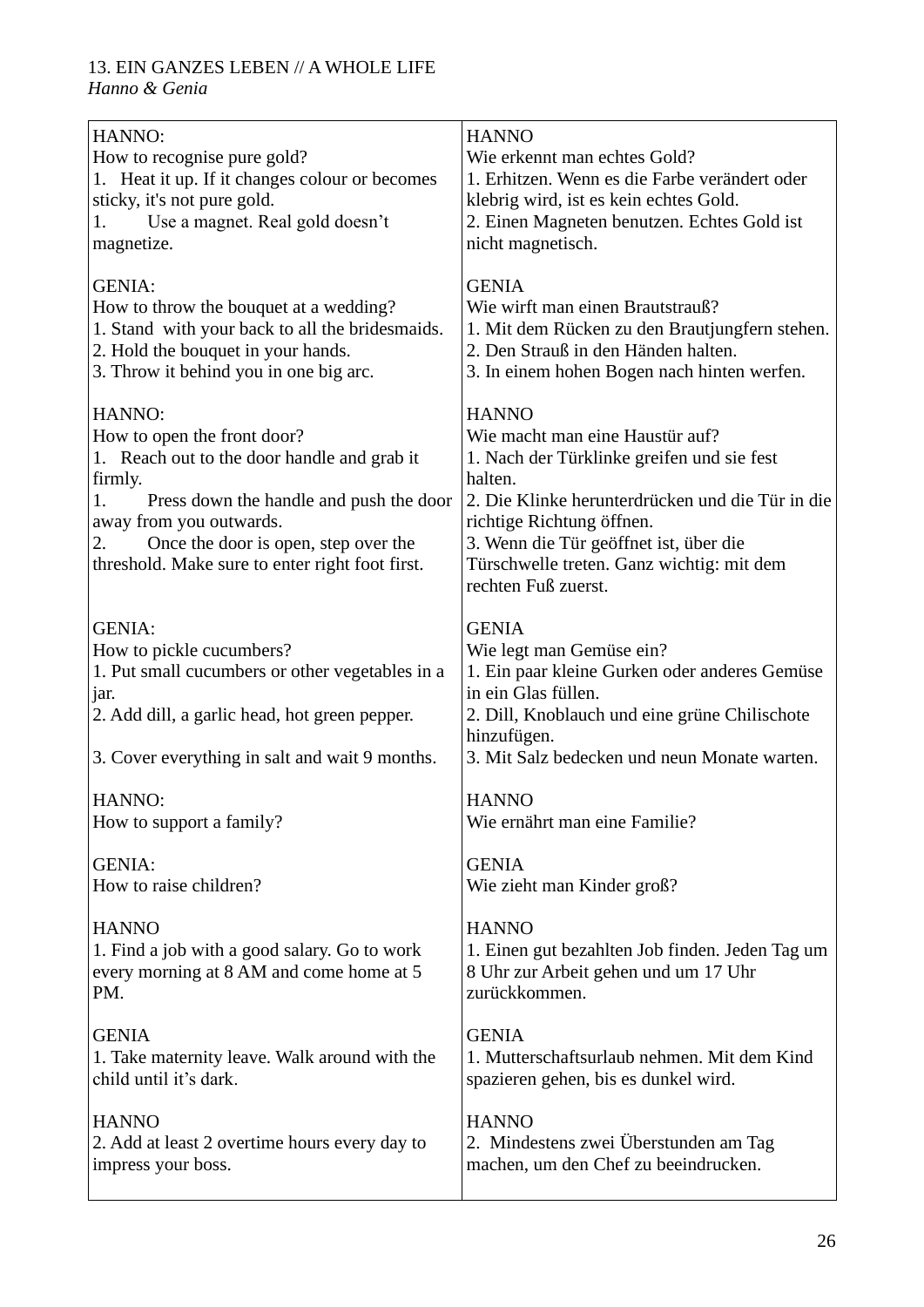| <b>GENIA</b><br>2. Bring the child to daycare. Work for a few<br>hours. Hurry to pick up the kid from daycare.<br>Play with the child until it's dark.                                                                                                                                                                                                                                                                | <b>GENIA</b><br>2. Das Kind zur Tagesmutter bringen. Ein paar<br>Stunden arbeiten. Sich beeilen, um das Kind<br>wieder von der Tagesmutter abzuholen. Mit dem<br>Kind spielen, bis es dunkel wird.                                                                                                                                                                                                                                                                                  |
|-----------------------------------------------------------------------------------------------------------------------------------------------------------------------------------------------------------------------------------------------------------------------------------------------------------------------------------------------------------------------------------------------------------------------|-------------------------------------------------------------------------------------------------------------------------------------------------------------------------------------------------------------------------------------------------------------------------------------------------------------------------------------------------------------------------------------------------------------------------------------------------------------------------------------|
| <b>HANNO</b>                                                                                                                                                                                                                                                                                                                                                                                                          | <b>HANNO</b>                                                                                                                                                                                                                                                                                                                                                                                                                                                                        |
| 3. Invest the money you saved up in a strong                                                                                                                                                                                                                                                                                                                                                                          | 3. Das Geld, das man verdient hat, in Aktien                                                                                                                                                                                                                                                                                                                                                                                                                                        |
| stock.                                                                                                                                                                                                                                                                                                                                                                                                                | investieren.                                                                                                                                                                                                                                                                                                                                                                                                                                                                        |
| Go home and spend 3 hours in front of the                                                                                                                                                                                                                                                                                                                                                                             | Nach Hause gehen und drei Stunden lang am                                                                                                                                                                                                                                                                                                                                                                                                                                           |
| computer seeing how your stock is doing.                                                                                                                                                                                                                                                                                                                                                                              | Computer die Aktienkurse beobachten.                                                                                                                                                                                                                                                                                                                                                                                                                                                |
| <b>GENIA</b><br>3. Go back to work full-time. Come back from<br>work. Pick up the kid from kindergarden and<br>take the kid to the playground until it's dark.                                                                                                                                                                                                                                                        | <b>GENIA</b><br>3. Wieder Vollzeit arbeiten gehen. Von der<br>Arbeit zurückkommen. Das Kind vom<br>Kindergarten abholen und zum Spielplatz<br>bringen, bis es dunkel wird.                                                                                                                                                                                                                                                                                                          |
| <b>HANNO</b>                                                                                                                                                                                                                                                                                                                                                                                                          | <b>HANNO</b>                                                                                                                                                                                                                                                                                                                                                                                                                                                                        |
| 4. If you're feeling frustrated, just go out to the                                                                                                                                                                                                                                                                                                                                                                   | 4. Falls Frust aufkommt, einfach mit zwei oder                                                                                                                                                                                                                                                                                                                                                                                                                                      |
| pub with 2 or 3 friends. But not more than four                                                                                                                                                                                                                                                                                                                                                                       | drei Freunden abends in die Kneipe gehen. Aber                                                                                                                                                                                                                                                                                                                                                                                                                                      |
| times a week!                                                                                                                                                                                                                                                                                                                                                                                                         | höchstens vier Mal die Woche!                                                                                                                                                                                                                                                                                                                                                                                                                                                       |
| <b>GENIA</b><br>4. Go to work. Come back from work. Pick up<br>the kid from school, take the kid to judo class,<br>wait until judo class is over. Take the kid to his<br>best friend's house. Chit-chat with the mother of<br>the best friend in the kitchen, until you realise<br>that you don't talk about anything other than<br>children. Go home, make a few phone calls,<br>check your e-mails until it's dark. | <b>GENIA</b><br>4. Zur Arbeit fahren. Von der Arbeit<br>zurückkommen. Das Kind von der Schule<br>abholen, zum Judo-Unterricht bringen, warten,<br>bis der Judo-Unterricht vorbei ist. Das Kind zum<br>Haus seines besten Freundes bringen. Mit der<br>Mutter des besten Freundes in der Küche<br>plaudern, bis man merkt, dass man über nichts<br>anderes mehr redet als über Kinder. Nach Hause<br>fahren, ein paar Telefonate führen, E-Mails<br>beantworten, bis es dunkel wird. |
| <b>HANNO</b><br>5. Don't despair – only 33 years till retirement.                                                                                                                                                                                                                                                                                                                                                     | <b>HANNO</b><br>5. Nicht verzweifeln – nur noch 33 Jahre bis zur<br>Pension.                                                                                                                                                                                                                                                                                                                                                                                                        |
| <b>GENIA</b>                                                                                                                                                                                                                                                                                                                                                                                                          | <b>GENIA</b>                                                                                                                                                                                                                                                                                                                                                                                                                                                                        |
| It's dark. $-$                                                                                                                                                                                                                                                                                                                                                                                                        | Es ist dunkel. $-$                                                                                                                                                                                                                                                                                                                                                                                                                                                                  |
| How to set the alarm?                                                                                                                                                                                                                                                                                                                                                                                                 | Wie stellt man einen Wecker?                                                                                                                                                                                                                                                                                                                                                                                                                                                        |
| HANNO:                                                                                                                                                                                                                                                                                                                                                                                                                | <b>HANNO</b>                                                                                                                                                                                                                                                                                                                                                                                                                                                                        |
| How to make Spaghetti Bolognese?                                                                                                                                                                                                                                                                                                                                                                                      | Wie macht man Spaghetti Bolognese?                                                                                                                                                                                                                                                                                                                                                                                                                                                  |
| <b>GENIA:</b>                                                                                                                                                                                                                                                                                                                                                                                                         | <b>GENIA</b>                                                                                                                                                                                                                                                                                                                                                                                                                                                                        |
| How to do laundry?                                                                                                                                                                                                                                                                                                                                                                                                    | Wie wäscht man Wäsche?                                                                                                                                                                                                                                                                                                                                                                                                                                                              |
| HANNO:                                                                                                                                                                                                                                                                                                                                                                                                                | <b>HANNO</b>                                                                                                                                                                                                                                                                                                                                                                                                                                                                        |
| How to maintain your car?                                                                                                                                                                                                                                                                                                                                                                                             | Wie pflegt man sein Auto?                                                                                                                                                                                                                                                                                                                                                                                                                                                           |
| <b>GENIA:</b>                                                                                                                                                                                                                                                                                                                                                                                                         | <b>GENIA</b>                                                                                                                                                                                                                                                                                                                                                                                                                                                                        |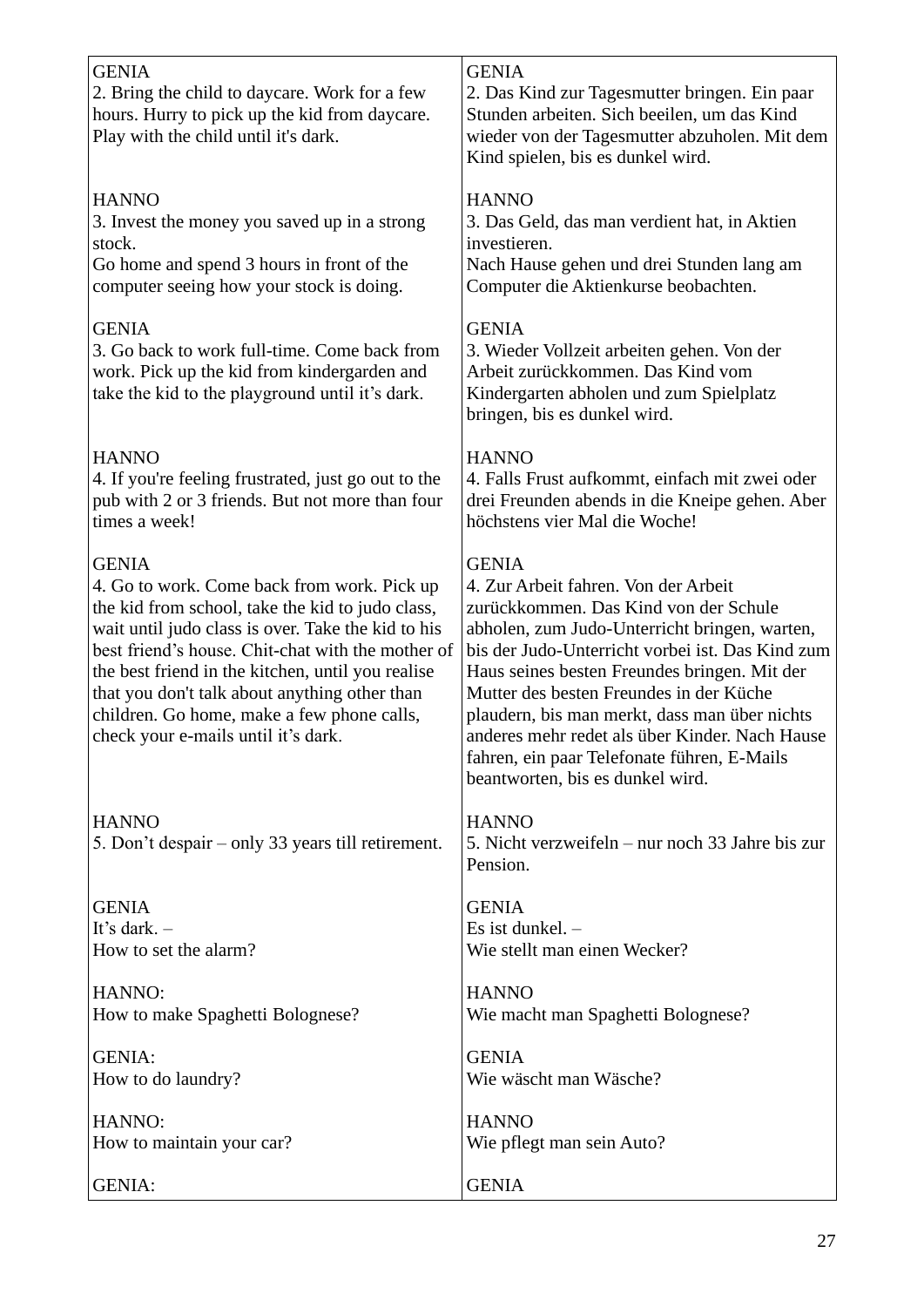| How to hammer a nail into the wall?             | Wie schlägt man einen Nagel in die Wand?          |
|-------------------------------------------------|---------------------------------------------------|
| HANNO:                                          | <b>HANNO</b>                                      |
|                                                 | Wie wechselt man den Sender?                      |
| How to change the TV channel?                   |                                                   |
| <b>GENIA:</b>                                   | <b>GENIA</b>                                      |
| How to unclog your kitchen sink drain?          | Wie reinigt man einen verstopften Abfluss?        |
|                                                 |                                                   |
| HANNO:                                          | <b>HANNO</b>                                      |
| How to take out the trash?                      | Wie bringt man den Müll raus?                     |
|                                                 |                                                   |
| <b>GENIA:</b>                                   | <b>GENIA</b>                                      |
| How to sleep on the couch?                      | Wie schläft man auf dem Sofa?                     |
| 1. Put a sheet over it                          | 1. Ein Bettlaken auf dem Sofa ausbreiten.         |
| 2. Shove it in in the corners                   | 2. Das Laken in die Ecken stopfen.                |
| 3. Throw in a pillow                            | 3. Ein Kissen drauflegen.                         |
| 4. Throw a blanket on top                       | 4. Eine Decke drüberwerfen.                       |
|                                                 |                                                   |
| HANNO:                                          | <b>HANNO</b>                                      |
| How to pack a bag?                              | Wie packt man eine Tasche?                        |
| 1. Pick a fitting bag.                          | 1. Eine passende Tasche aussuchen.                |
| Put in clothes and toiletries.<br>1.            | 2. Kleidung und Waschzeug zusammensammeln.        |
|                                                 | 3. Alles reinstopfen und gehen.                   |
| 2.<br>Cram it all inside and leave.             |                                                   |
|                                                 | <b>GENIA</b>                                      |
| <b>GENIA:</b>                                   | Wie tauscht man ein Türschloss aus?               |
| How to change a door's lock?                    | 1. Die Klinke entfernen.                          |
| Remove the handle.<br>1.                        | 2. Den Zylinder herausschrauben.                  |
| 1.<br>Remove the cylinder.                      | 3. Alles gründlich säubern und den neuen -        |
| Wipe everything clean and install the<br>2.     | Klammer auf, zuvor gekauften, Klammer zu-         |
| new cylinder – open parenthesis, purchased      | Zylinder einbauen.                                |
| beforehand, close parenthesis.                  |                                                   |
|                                                 | <b>HANNO</b>                                      |
| HANNO:                                          | Wie zieht man heim zu seinen Eltern?              |
| How to go to home to your parents?              | 1. Salzburg Nord auf die Autobahn auffahren.      |
| 1. Take the highway at Salzburg Nord.           | 2. Weiter auf der A8 Richtung München mit         |
| 2. Continue on the A8 towards Munich, with a    | Zwischenstopp in Rosenheim, um Blumen für         |
| short stop in Rosenheim to buy flowers for your | Mutter zu kaufen.                                 |
| mother.                                         | 3. Auf der A12 Richtung Innsbruck die Ausfahrt    |
| 3. Take the A12 towards Innsbruck until         | Zillertal nehmen.                                 |
| Zillertal.                                      | 4. Ganz wichtig: Niemals an einem Samstag         |
| 4. Very important: Never do this on a Saturday, | fahren, um Stau zu vermeiden.                     |
| or else you'll get stuck in traffic.            |                                                   |
|                                                 | <b>GENIA</b>                                      |
| <b>GENIA:</b>                                   | Wie liest man ein Buch?                           |
| How to read a book?                             | 1. Zur Bücherei gehen.                            |
| Go to the library.<br>1.                        | 2. Das Lieblingsbuch ausleihen – so etwas wie     |
| Borrow your favorite book – for<br>1.           | zum Beispiel "Hundert Jahre Einsamkeit".          |
| example, "One Hundred Years of Solitude".       | 3. Aufschlagen und von der ersten bis zur letzten |
| Open it on the first page and read it<br>2.     | Seite durchlesen.                                 |
| through to the last page.                       |                                                   |
|                                                 | (Pause.)                                          |
| (Pause.)                                        |                                                   |
|                                                 |                                                   |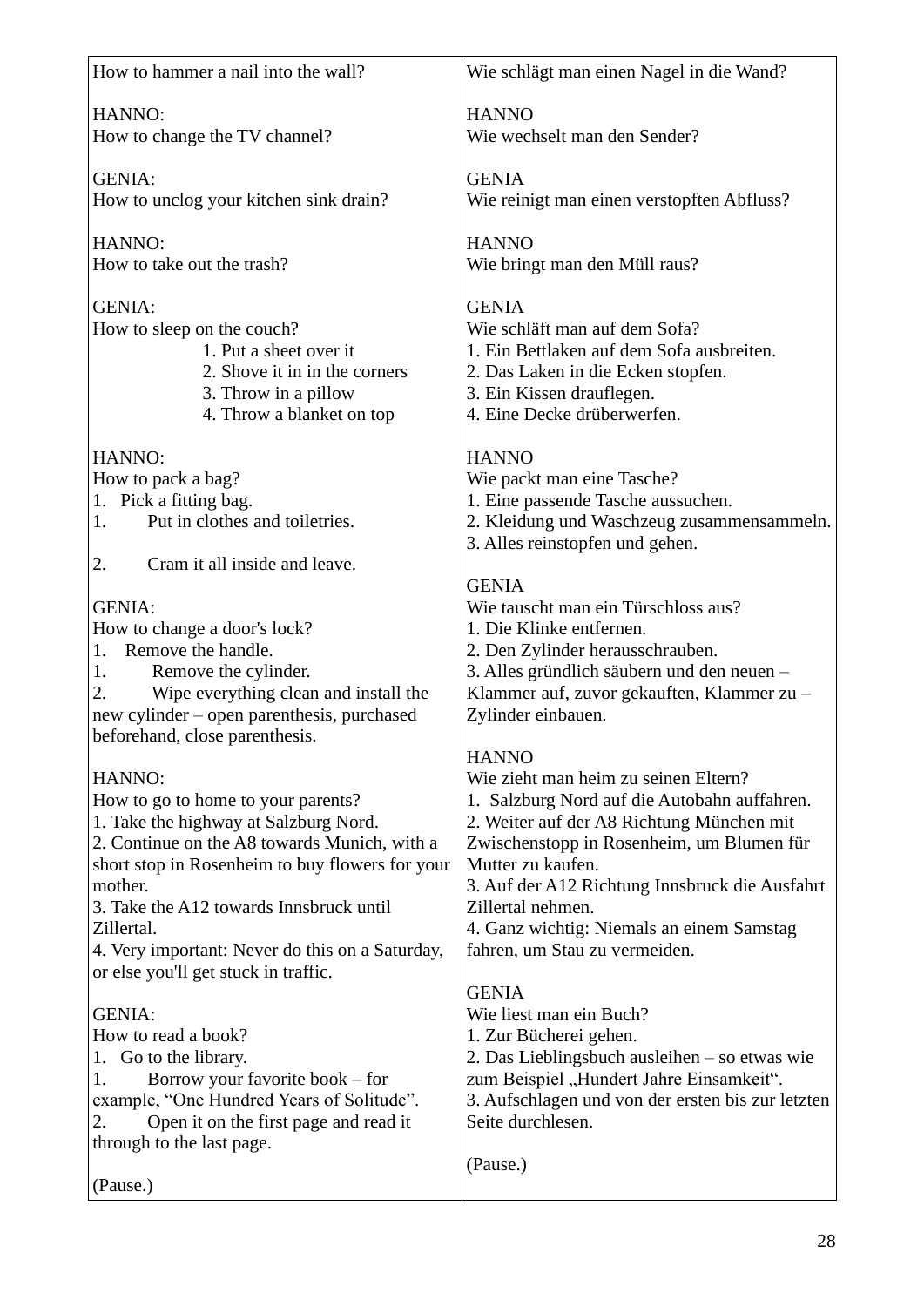| HANNO:                                                                                                                                                                                                              | <b>HANNO</b>                                                                                                                                                                                                                                                                    |
|---------------------------------------------------------------------------------------------------------------------------------------------------------------------------------------------------------------------|---------------------------------------------------------------------------------------------------------------------------------------------------------------------------------------------------------------------------------------------------------------------------------|
| How to talk to each other?                                                                                                                                                                                          | Wie spricht man miteinander?                                                                                                                                                                                                                                                    |
| Exhale air at a certain pressure until it reaches                                                                                                                                                                   | 1. Mit etwas Druck Luft aus der Lunge                                                                                                                                                                                                                                           |
| the vocal cords.                                                                                                                                                                                                    | ausatmen, bis sie die Stimmbänder erreicht.                                                                                                                                                                                                                                     |
| <b>GENIA</b>                                                                                                                                                                                                        | <b>GENIA</b><br>Nein.                                                                                                                                                                                                                                                           |
| No.                                                                                                                                                                                                                 | <b>HANNO</b>                                                                                                                                                                                                                                                                    |
| <b>HANNO</b>                                                                                                                                                                                                        | 2. Die Stimmbänder öffnen und schließen sich.                                                                                                                                                                                                                                   |
| The vocal cords open and close.                                                                                                                                                                                     | <b>GENIA</b>                                                                                                                                                                                                                                                                    |
| <b>GENIA</b>                                                                                                                                                                                                        | Nein, das funktioniert so nicht.                                                                                                                                                                                                                                                |
| Its not working.                                                                                                                                                                                                    | <b>HANNO</b>                                                                                                                                                                                                                                                                    |
| <b>HANNO</b><br>Use your lips and tongue to produce the desired<br>sounds and words.                                                                                                                                | 3. Mithilfe von Lippen und Zunge die<br>gewünschten Töne und Wörter formen.                                                                                                                                                                                                     |
| <b>GENIA</b>                                                                                                                                                                                                        | <b>GENIA</b>                                                                                                                                                                                                                                                                    |
| This isn't going to work, we can't solve our                                                                                                                                                                        | Das wird doch nichts, so lassen sich nicht alle                                                                                                                                                                                                                                 |
| problems like that (etc.)                                                                                                                                                                                           | Probleme lösen  (etc.)                                                                                                                                                                                                                                                          |
| <b>HANNO</b><br>The soundwaves travel through the room until<br>they hit the shell of the other person's ear. The<br>shell leads the sound waves deeper into the ear<br>where they make the eardrum vibrate. (etc.) | <b>HANNO</b><br>4. Die Töne breiten sich als Schallwellen im<br>Raum aus, bis sie auf die Ohrmuschel der<br>anderen Person treffen. Die Ohrmuschel leitet<br>die Schallwellen ins Innere des Ohrs weiter, wo<br>sie das Trommelfell in Schwingung versetzen.<br>$(\text{etc.})$ |
| <b>GENIA</b> (interrupts)                                                                                                                                                                                           | GENIA (unterbricht)                                                                                                                                                                                                                                                             |
| That's enough!                                                                                                                                                                                                      | Das reicht!                                                                                                                                                                                                                                                                     |
| I'm leaving you.                                                                                                                                                                                                    | Ich verlasse dich.                                                                                                                                                                                                                                                              |
| (GENIA out.)                                                                                                                                                                                                        | (GENIA ab.)                                                                                                                                                                                                                                                                     |
| HANNO:                                                                                                                                                                                                              | <b>HANNO</b>                                                                                                                                                                                                                                                                    |
| It's cold                                                                                                                                                                                                           | Es ist kalt.                                                                                                                                                                                                                                                                    |
| How to put on a shirt?                                                                                                                                                                                              | Wie zieht man ein Hemd an?                                                                                                                                                                                                                                                      |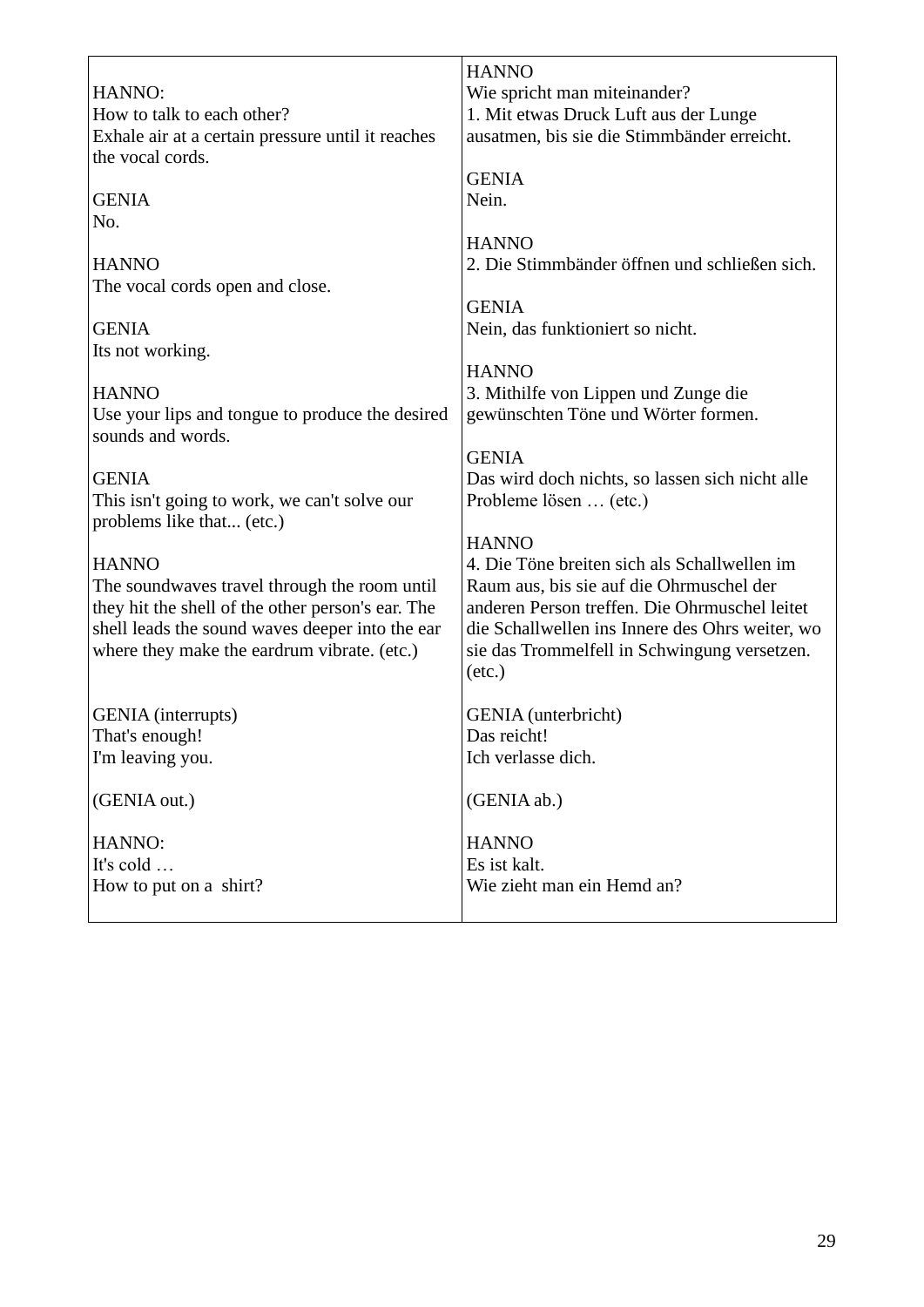#### 14. CHOKING // ERSTICKEN Hanno

| <b>HANNO</b>                        | <b>HANNO</b>                              |
|-------------------------------------|-------------------------------------------|
| (1 <sup>st</sup> try)               | (1. Versuch)                              |
|                                     |                                           |
| <b>HANNO</b>                        | <b>HANNO</b>                              |
| How to put on a shirt?              | Wie zieht man ein Hemd an?                |
| 1. The first arm.                   | 1. Den einen Arm.                         |
| 2. The second arm.                  | 2. Den anderen Arm.                       |
| 3. Button up the collar.            | 3. Den Kragen zuknöpfen.                  |
| Child's play.                       | Kinderleicht.                             |
|                                     |                                           |
| (2 <sup>nd</sup> try)               | (2. Versuch)                              |
|                                     |                                           |
| <b>HANNO</b>                        | <b>HANNO</b>                              |
| How to put on a shirt?              | Wie zieht man ein Hemd an?                |
| One little right sleeve,            | Einen kleinen Ärmel rechts,               |
| One little left sleeve,             | Einen kleinen Ärmel links,                |
| Stick your head outside,            | Steck jetzt noch den Kopf heraus,         |
| And now you look like a grown-up    | Schon siehst du erwachsen aus             |
|                                     |                                           |
| $(3rd$ try, wants to choke himself) | (3. Versuch; will sich selbst erdrosseln) |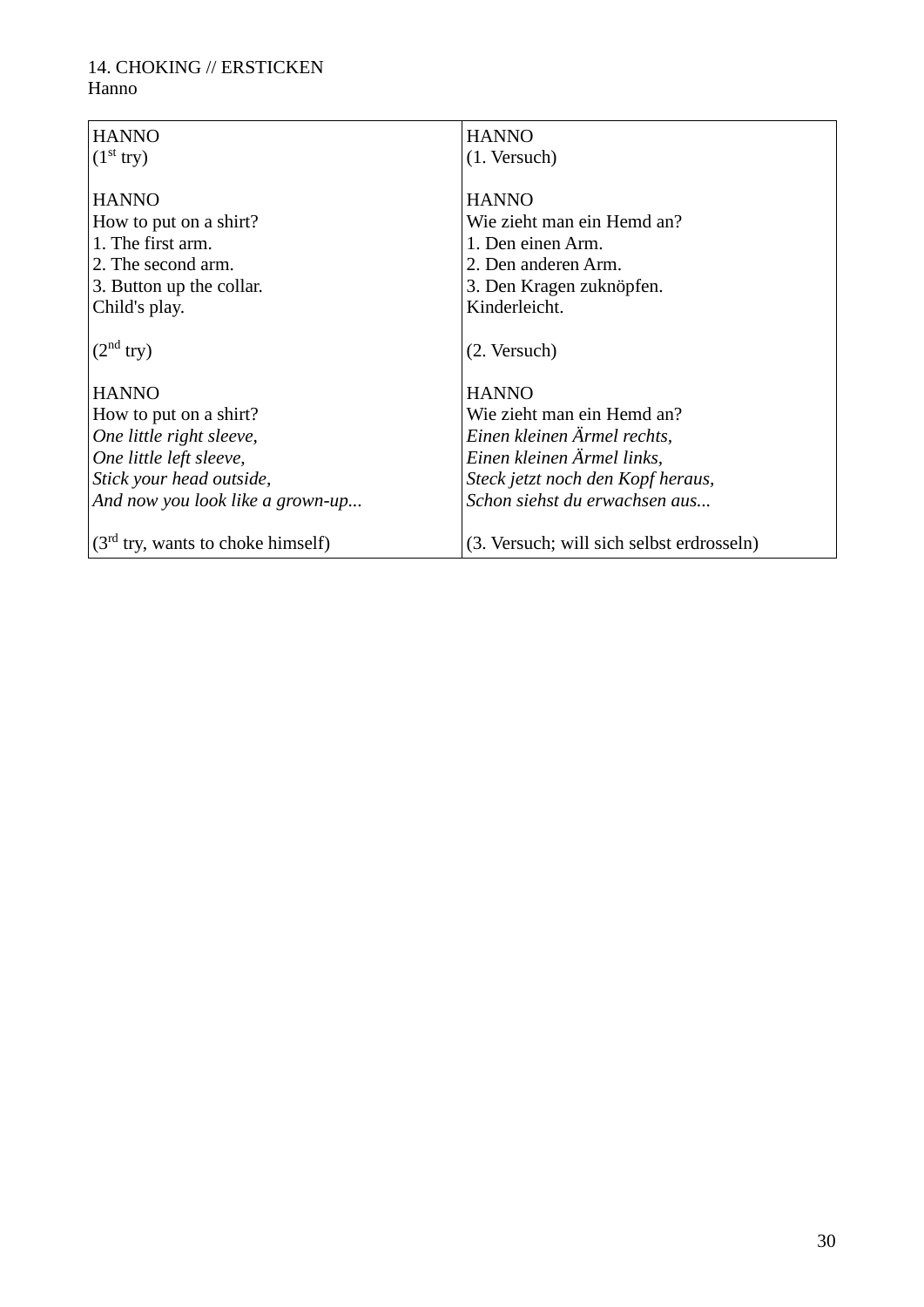| PATRIZIA:<br>Hi sweeties, today I'm going to teach you how to<br>cry. The first step in the following method is<br>this: If you wear glasses take them off, so you<br>can see the eyes better. The second step is also<br>the final step: Try to keep your eyes open for as<br>long as you can. It's a real endurance test – your<br>body will force you to blink eventually. When<br>you're at that point, it's really easy.<br>It's not me. It's my face doing it. I'm not<br>these, these are not real tears. Me, right now, I<br>feel nothing, absolutely nothing. I'm just<br>keeping my eyes open and it hurts, my body<br>forces my face to cringe like that. I don't have to<br>be sad, I can just cry. See? It's that easy. | <b>PATRIZIA</b><br>Hey liebe Leute, heute zeige ich euch, wie man<br>weint. Der erste Schritt ist: Wenn ihr eine Brille<br>tragt, solltet ihr sie abnehmen, so dass man eure<br>Augen besser sieht. Der zweite Schritt ist auch<br>gleichzeitig der letzte: Versucht, eure Augen so<br>lange aufzuhalten wir möglich. Das ist ein<br>richtiger Ausdauer-Test – euer Körper wird euch<br>zwingen, zu blinzeln. Wenn ihr an dem Punkt<br>seid, dann ist es ganz einfach<br>Ich bin das nicht. Das ist nur mein Gesicht. Da<br>kommen keine echten Tränen. Ich halte nur<br>meine Augen offen, und das tut weh, und mein<br>Körper zwingt mein Gesicht, sich zu verziehen.<br>Ich fühle nichts im Moment, absolut nichts. Ich<br>muss überhaupt nicht verzweifelt sein, ich kann<br>einfach weinen. Seht ihr? So einfach ist das. |
|--------------------------------------------------------------------------------------------------------------------------------------------------------------------------------------------------------------------------------------------------------------------------------------------------------------------------------------------------------------------------------------------------------------------------------------------------------------------------------------------------------------------------------------------------------------------------------------------------------------------------------------------------------------------------------------------------------------------------------------|--------------------------------------------------------------------------------------------------------------------------------------------------------------------------------------------------------------------------------------------------------------------------------------------------------------------------------------------------------------------------------------------------------------------------------------------------------------------------------------------------------------------------------------------------------------------------------------------------------------------------------------------------------------------------------------------------------------------------------------------------------------------------------------------------------------------------------|
| <b>MAXIMILIAN:</b><br>You know how when you feel really bad, your<br>lips involuntarily turn down into a frown? That's<br>what the following method is based on. First you<br>have to relax your face, loosen up your jaw.<br>Relax your chin and your lower lip and begin to<br>move your chin in small trembling movements.<br>Like this: (He demonstrates) If you want to<br>make it even more convincing, you can just<br>make the sound of a little puppy: (Starts crying)<br>No one will be able to resist it.                                                                                                                                                                                                                 | <b>MAXIMILIAN</b><br>Kennt ihr das – wenn ihr euch schlecht fühlt,<br>dann ziehen sich eure Mundwinkel automatisch<br>nach unten? Darauf basiert die nächste Methode.<br>Zuerst müsst ihr euer Gesicht entspannen, euer<br>Kinn lösen und eure Unterlippe. Dann fangt ihr<br>an, ganz kleine Zitter-Bewegungen mit eurem<br>Kinn zu machen. In etwa so: (zeigt es) Wenn ihr<br>es noch überzeugender machen wollt, macht<br>einfach das Geräusch eines kleinen<br>Hundewelpen nach: (weint) Dann kann euch<br>niemand widerstehen.                                                                                                                                                                                                                                                                                             |
| PATRIZIA:<br>Then you slowly try to build a pressure behind<br>my eyes, for example by saying: Fluug-haaa-<br>feeen (airport). But without actually saying the<br>word. It looks like this: (mouths the word)<br>And now you feel that it's slowly coming<br>But you're not allowed to blink! Or your whole<br>work was for nothing.<br>The voice, of course, you have to take your<br>voice along with it. That supports it all. (whines)<br>Take your breathing higher You can tremble a<br>little And attention! Now it's coming.<br>Now I'm crying in the kitchen.<br>Now I'm crying with the plant<br>Now I'm crying under to the lamp.<br>Now I'm crying on the floor.<br>Why?                                                 | <b>PATRIZIA</b><br>Als nächstes könnt ihr langsam Druck hinter<br>euren Augen aufbauen, zum Beispiel, indem ihr<br>sagt: Fluug-haa-feeen  Aber ohne das Wort<br>wirklich zu sagen. Ungefähr so: (macht es vor)<br>Und jetzt spürt ihr, dass es langsam kommt<br>Aber ihr dürft auf keinen Fall blinzeln! Sonst<br>war die ganze Arbeit umsonst.<br>Die Stimme, natürlich, ihr müsst die Stimme<br>mitnehmen. Das unterstützt alles. (heult)<br>Nehmt euren Atem hoch  Ihr könnt auch ein<br>bisschen zittern Und Achtung! Jetzt kommt es.<br>Jetzt weine ich in der Küche.<br>Jetzt weine ich mit der Pflanze.<br>Jetzt weine ich unter der Lampe.<br>Jetzt weine ich auf dem Boden.<br>Warum?                                                                                                                                 |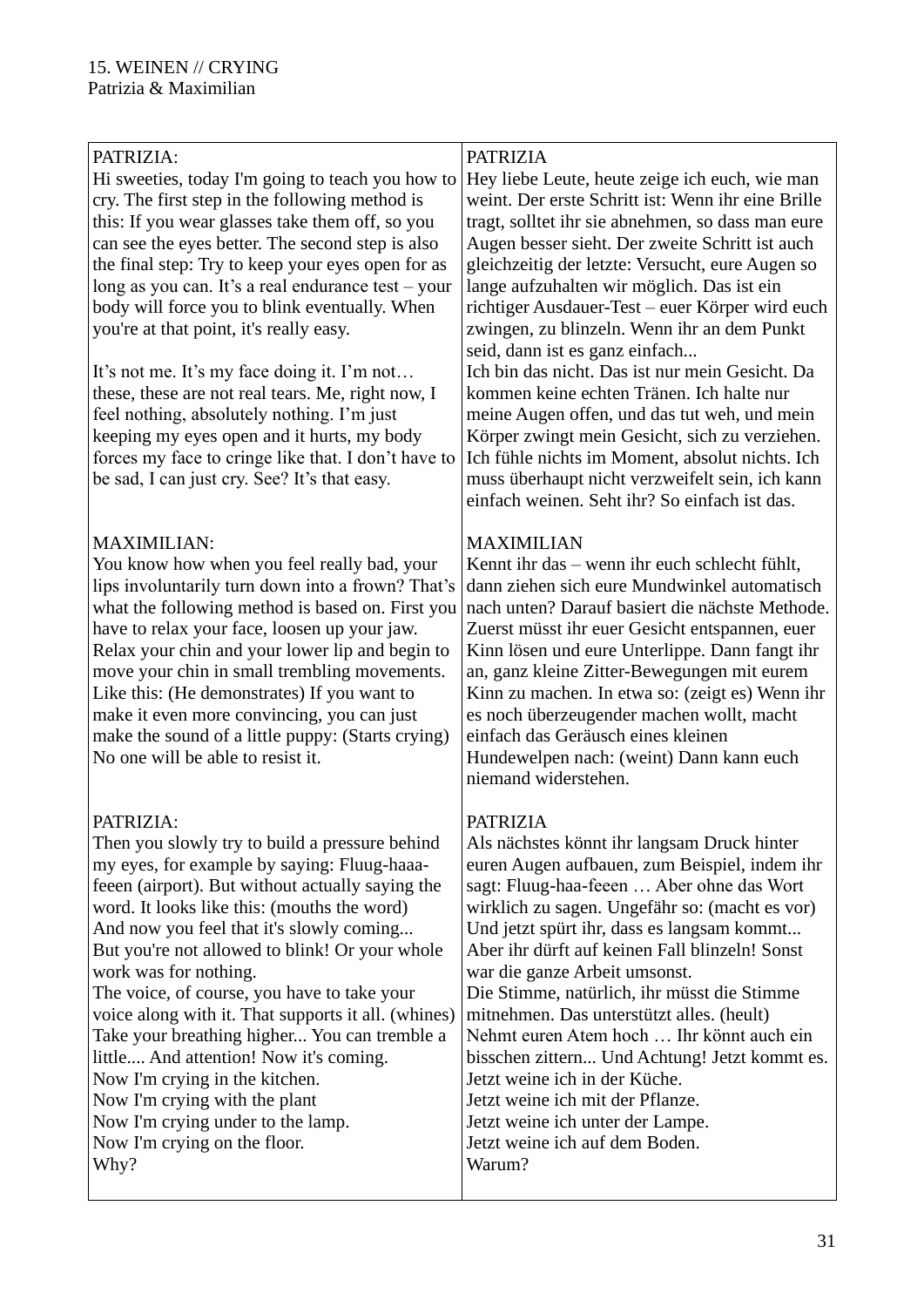| <b>MAXIMILIAN:</b>                                | <b>MAXIMILIAN</b>                                 |
|---------------------------------------------------|---------------------------------------------------|
| Our next method involves a count down from ten    | Die nächste Methode besteht darin, einen          |
| to one.                                           | emotionalen Countdown zu machen.                  |
| $5 -$ Everything's just lit!                      | $5 -$ Alles ist einfach lit!                      |
| $4$ – you destroyed your relationship.            | $4$ – ihr habe eure Beziehung zerstört.           |
| $3$ – you're sorry.                               | $3 - Es$ tut euch leid.                           |
| $2$ – the video about the scented candles was     | 2 – Das Video über die Duftkerzen war echt        |
| really shitty.                                    | scheiße.                                          |
| $1$ – you're devastated. Like everything that was | 1 – du bist am Boden zerstört. Als wär alles, was |
| your life until here is suddenly gone.            | bisher dein Leben war, plötzlich einfach weg.     |
|                                                   |                                                   |
|                                                   |                                                   |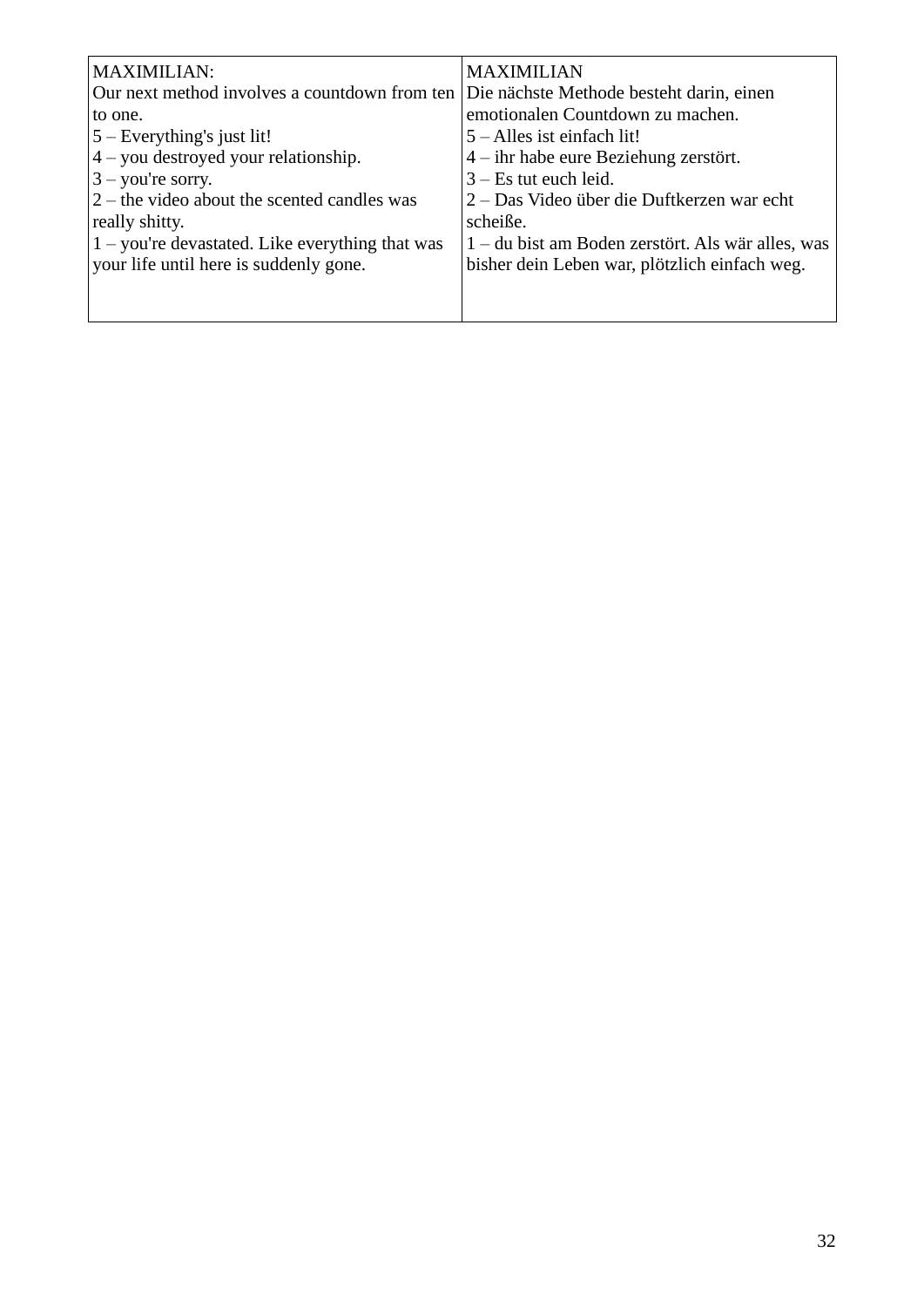| <b>LARISSA</b>                                       | <b>LARISSA</b>                                    |
|------------------------------------------------------|---------------------------------------------------|
| Welcome back, it's me, Larissa Theresa Nathalia      | Willkommen zurück, ich bin's wieder, eure         |
| Enzi, Dan 5 in Shotokan Karate, Jiu-Jitsu,           | Larissa Theresa Nathalia Enzi, 5. Dan im          |
| Ninjutsu, Full contact, circular breathing,          | Shotokan Karate, Jiu-Jitsu, Ninjutsu, Full        |
| Transcendental Meditation, Feng Shui, a Tantra       | Contact, zirkuläres Atmen, transzendentale        |
| weekend in Bad Ischl including B&B, and triple       | Meditation, Feng Shui, ein Tantra-Wochenende      |
| - dual championship winner in figure skating, if     | in Bad Ischl inklusive Bed & Breakfast, und       |
| it weren't for Irina Slutskaya landing that          | dreifache - ZWEIfache Staatsmeisterin im          |
| quadruple Salchow                                    | Eiskunstlauf, wenn nur Irina Slutskaja nicht      |
|                                                      | diesen vierfachen Salchow gesprungen wäre-        |
| Today, I'd like to talk about what you do when       | Heute zeige ich euch, was man tun muss, wenn      |
| you lose control during practice and someone         | man während des Trainings die Kontrolle           |
| gets hurt as a result. For example:                  | verliert und dabei jemanden verletzt. Beispiel:   |
| (MARTIN enters)                                      | (MARTIN kommt rein)                               |
| MARTIN is playing Yevgeny today, a drunk in a        | Martin spielt heute Yevgeny, einen Betrunkenen    |
| bar, and I'll try to straighten things out with him. | in einer Bar, und ich werde versuchen, alles      |
| Hov.                                                 | wieder geradezurücken.                            |
| First thing I do is try to look at that injury       | Hov.                                              |
| through his eyes and not through mine.  Very         | Als erstes muss ich die Verletzung durch seine    |
| well. Now that I understand him better I can         | Augen sehen und nicht durch meine.  Sehr          |
| approach him. I try to sense what the ideal          | gut. Jetzt, wo ich ihn verstehe, kann ich auf ihn |
| distance is for us both. I take a deep breath. I     | zukommen. Nicht zu nah, nicht zu weit weg,        |
| relax. It might feel terrible, but I am going to     | sodass es der ideale Abstand für uns beide ist.   |
| survive this. Just face him, open your mouth and     | Ich atme tief durch. Ich entspanne mich. Es fühlt |
| say s s so sss ss sorry. That's it - I               | sich vielleicht schlimm an, aber ich überlebe     |
| did it. Now I stand there and wait for a reply.      | das. Einfach ihm zuwenden, den Mund               |
|                                                      | aufmachen und raus damit: En                      |
|                                                      | EntEntschhhh  Entschul Entschuldigung.            |
|                                                      | Geschafft! Jetzt nur noch auf die Antwort         |
| (MARTIN approaches and hugs her)                     | warten.                                           |
| Sorry. I'm sorry, Yevgeny.                           | (MARTIN umarmt sie)                               |
|                                                      | Entschuldigung. Es tut mir Leid  Yevgeny.         |
| <b>MARTIN:</b>                                       |                                                   |
| Martin.                                              | <b>MARTIN</b>                                     |
|                                                      | Martin.                                           |
|                                                      |                                                   |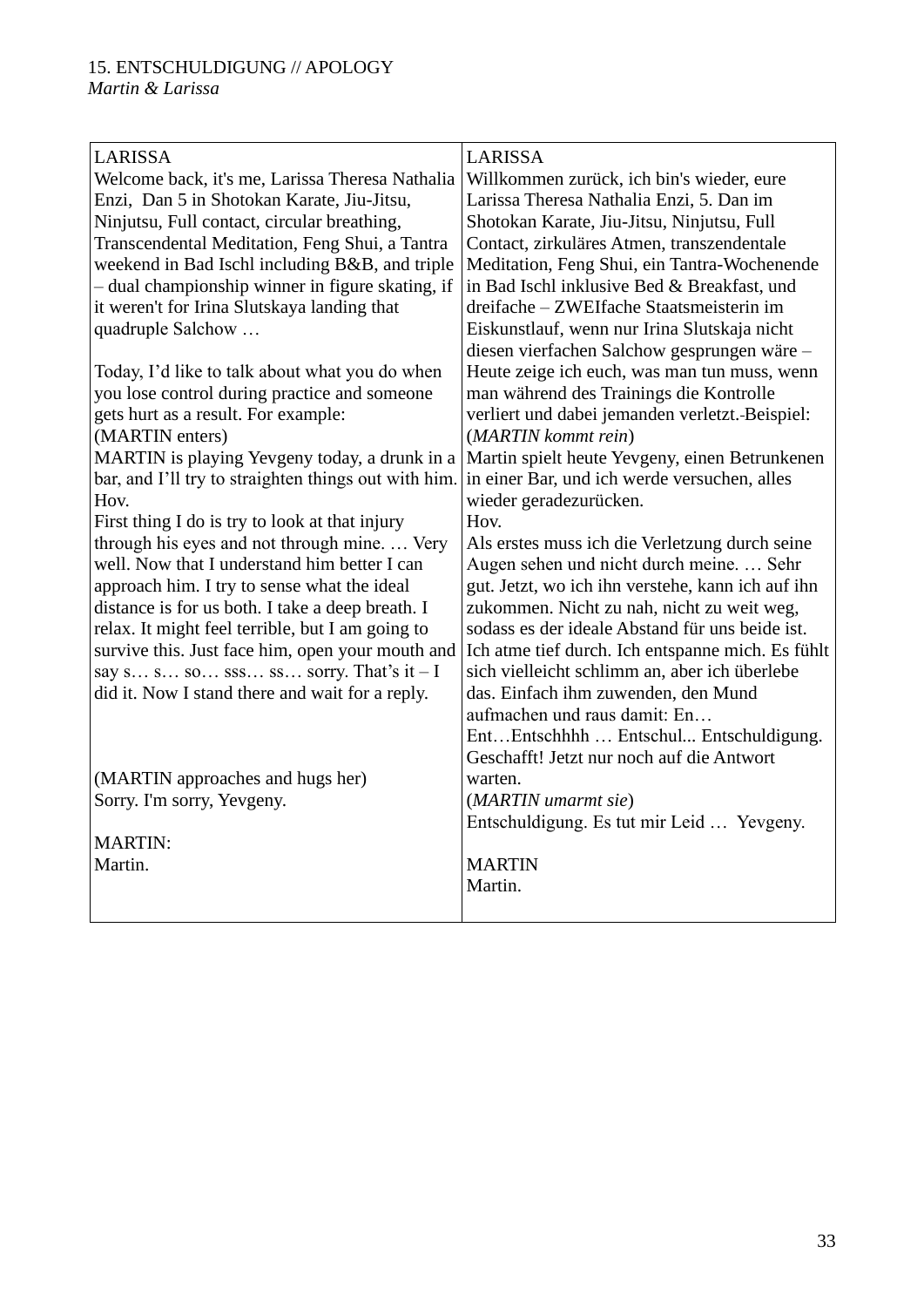| <b>GENIA:</b>                                         | <b>GENIA</b>                                      |
|-------------------------------------------------------|---------------------------------------------------|
| Hi. If you found your way to this video today,        | Hi, Wenn du dieses Video gefunden hast, dann      |
| that's most likely because your cat died, or you      | wahrscheinlich, weil deine Katze gestorben ist,   |
| know someone whose cat died, or you just              | oder du jemanden kennst, dessen Katze             |
| happened to see a run over cat on the road            | gestorben ist, oder du hast gerade gesehen, wie   |
|                                                       | eine Katze überfahren wurde                       |
| When our cat dies, often times people don't           | Wenn eine Katze stirbt, dann verstehen viele      |
| understand why we react to it the way we do and       | Leute oft nicht, warum wir so reagieren, wie wir  |
| they just say, "Don't be like that, it's just a cat!" | reagieren. Sie sagen "Stell dich nicht so an, das |
|                                                       | war doch nur eine Katze!"                         |
| I've saw cases where people have said, "well,         | Ich habe Fälle gesehen, in denen Leute gesagt     |
| maybe I should just buy a new one and pretend         | haben, "Vielleicht sollte ich einfach eine neue   |
| that its character has just changed a little bit."    | kaufen und so tun, als hätte sich ihr Charakter   |
| And that is – that's so unfair to the animal! The     | eben ein bisschen verändert". Und das - das ist   |
| new cat that comes into your family will always       | dem Tier gegenüber so ungerecht! Die Katze,       |
| be seen as something else, will be measured           | die neu in deine Familie kommt, wird dann         |
| with expectations that it can never fulfil!           | immer als etwas anderes betrachtet, an            |
|                                                       | Erwartungen gemessen, die sie gar nicht erfüllen  |
|                                                       | kann!                                             |
| So, today, I'm going to give you some tips on         | Deshalb zeig ich dir in diesem Video, wie du mit  |
| how to deal with the death of a cat.                  | dem Tod einer Katze umgehen kannst.               |
| Think of all the funny moments you had                | Denk an die lustigen Momente, die ihr             |
| together. Of the many mornings when it would          | gemeinsam hattet. Daran, wie sie morgens auf      |
| climb all over your head to wake you up. Of the       | deinem Kopf herumgeklettert ist, um dich zu       |
| time when it pushed your last clean drinking          | wecken. Daran, wie sie dein letztes sauberes      |
| glass of the table just to make you feed it.          | Wasserglas vom Tisch gestupst hat.                |
| We're all mortal, and it's not necessarily dark       | Wir alle sind sterblich, und das ist nichts       |
| and terrible. The cat is just not there anymore,      | Schreckliches oder Verwerfliches. Die Katze ist   |
| for the daily contact. But in thoughts it will live   | eben nicht mehr da, für den täglichen Kontakt.    |
| on, in the soul, in the memories. And the better      | Aber in Gedanken lebt sie weiter, in der Seele,   |
| you was able to say goodbye to it with dignity,       | in den Erinnerungen. Und je würdevoller du        |
| the earlier this smile in your heart will come        | dich von ihr verabschiedest, desto schneller      |
| back.                                                 | kann dein Herz wieder lachen.                     |
|                                                       |                                                   |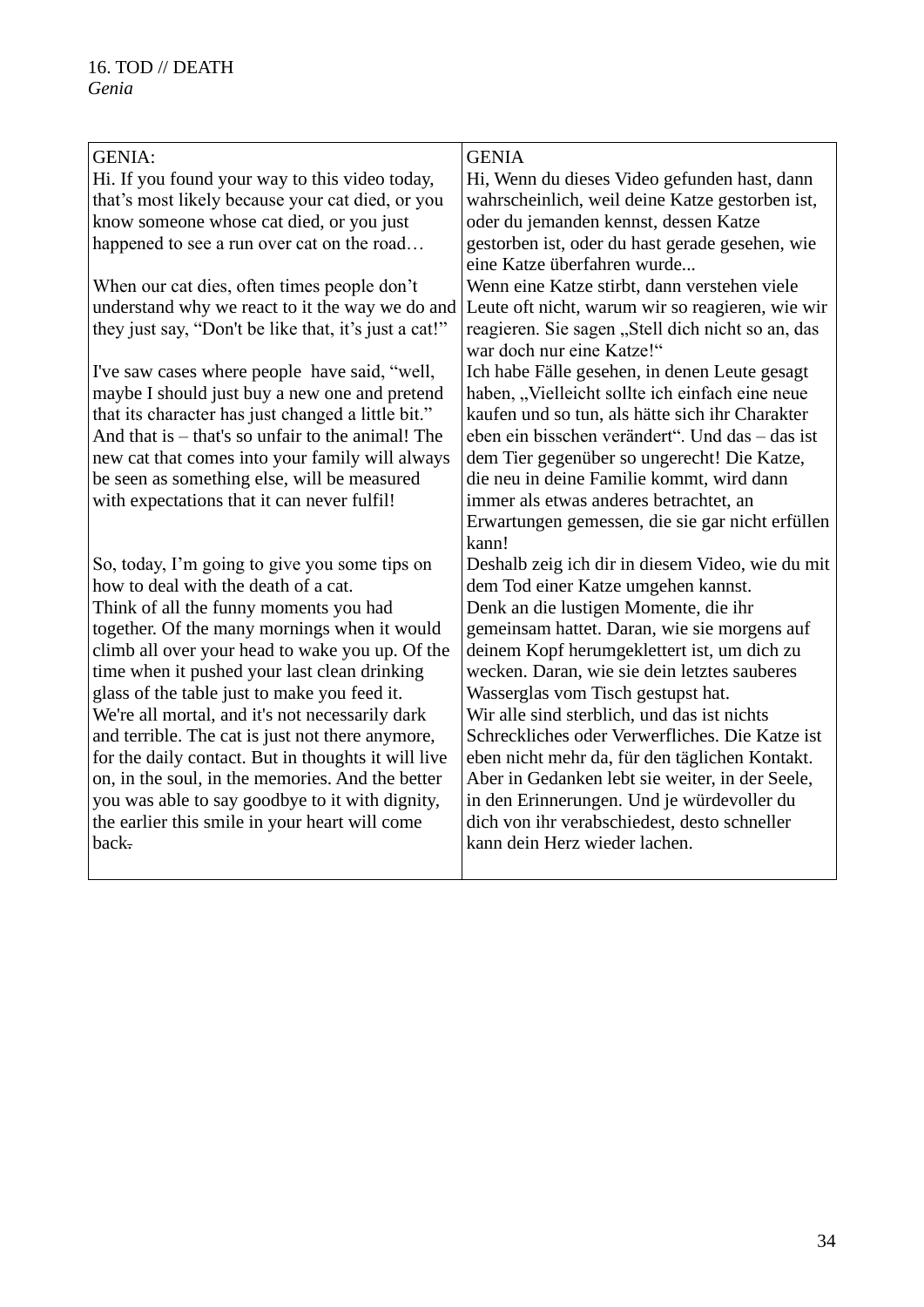| <b>MARTIN:</b><br>Thank you for watching my last video - "How<br>to be kind and sweet and friendly". In my next<br>video I will teach you how to post a YouTube<br>video and make a ton of money! | <b>MARTIN</b><br>Danke, dass ihr mein letztes Video angeschaut<br>habt: "Wie man eine Wassermelone schneidet,<br>ohne sich dabei die Finger abzutrennen." Heute<br>werde ich dir zeigen, wie man ein Video auf<br>Youtube hochlädt und dabei einen Haufen Kohle<br>macht. |
|---------------------------------------------------------------------------------------------------------------------------------------------------------------------------------------------------|---------------------------------------------------------------------------------------------------------------------------------------------------------------------------------------------------------------------------------------------------------------------------|
| $\frac{1}{2}$ at the same time:                                                                                                                                                                   | // zeitgleich                                                                                                                                                                                                                                                             |
| PATRIZIA:                                                                                                                                                                                         | PATRIZIA (weinend)                                                                                                                                                                                                                                                        |
| It's a real endurance test – your body will force                                                                                                                                                 | Das ist ein richtiger Ausdauer-Test - euer                                                                                                                                                                                                                                |
| you to blink, and when you're at that point – it's                                                                                                                                                | Körper wird euch zwingen, zu blinzeln, und                                                                                                                                                                                                                                |
| really easy $-$                                                                                                                                                                                   | wenn ihr an dem Punkt seid, dann ist es einfach                                                                                                                                                                                                                           |
| That's not me. It's just my face.                                                                                                                                                                 | Ich bin das nicht. Das bin nicht ich – Das ist nur<br>mein Gesicht.                                                                                                                                                                                                       |
| <b>MAXIMILIAN:</b><br>Tip number 3: Love. That means $L$ – laughter. I<br>$-$ Interest. $E$ – Food. $B$ – Bond. $E$ – Honesty.<br>$\frac{1}{2}$                                                   | <b>MAXIMILIAN</b><br>Tipp Nr. 3 Liebe - Das steht für. L wie Lachen,<br>I wie Interesse, E wie essen, B wie Bindung, E<br>wie Ehrlichkeit.<br>//                                                                                                                          |
| <b>GENIA:</b><br>Also, online you can find all these songs that can<br>help you cope with your loss. I wrote one<br>myself, it's called "The Rainbow".                                            | <b>GENIA</b><br>Außerdem lassen sich online ganz viele Lieder<br>finden, die dir helfen, deinen Verlust zu<br>verarbeiten. Ich hab auch selber so ein Lied<br>geschrieben, es heißt "Über dem Regenbogen".                                                                |
| (Genia sings)                                                                                                                                                                                     | (Genia fängt an zu singen)                                                                                                                                                                                                                                                |
| Somewhere over the rainbow                                                                                                                                                                        | Irgendwo über dem Regenbogen                                                                                                                                                                                                                                              |
| Lives my Putin                                                                                                                                                                                    | Leht mein Putin                                                                                                                                                                                                                                                           |
| Small and sweet and so alone                                                                                                                                                                      | Klein und fein und so allein                                                                                                                                                                                                                                              |
| My little Putin                                                                                                                                                                                   | Mein lieber Putin.                                                                                                                                                                                                                                                        |
| Swipe up.                                                                                                                                                                                         | Swipe up.                                                                                                                                                                                                                                                                 |
| <b>LARISSA</b>                                                                                                                                                                                    | LARISSA                                                                                                                                                                                                                                                                   |
| When I, for example, go into a café, it's like this:                                                                                                                                              | Wenn ich zum Beispiel in ein Café gehe, dann                                                                                                                                                                                                                              |
| I never just sit down on the first chair I see. I                                                                                                                                                 | ist das so: Ich setze mich niemals auf den                                                                                                                                                                                                                                |
| must have an eye on the door, I know where the                                                                                                                                                    | erstbesten Sessel. Ich muss die Tür im Blick                                                                                                                                                                                                                              |
| toilets are, I know where the emergency exits                                                                                                                                                     | haben, ich weiß, wo die Toiletten sind, ich weiß,                                                                                                                                                                                                                         |
| are, and if those exits are open or not. That is                                                                                                                                                  | wo die Notausgänge sind und ob sie offen sind                                                                                                                                                                                                                             |
| healthy paranoia.                                                                                                                                                                                 | oder nicht. Das ist gesunde Paranoia!                                                                                                                                                                                                                                     |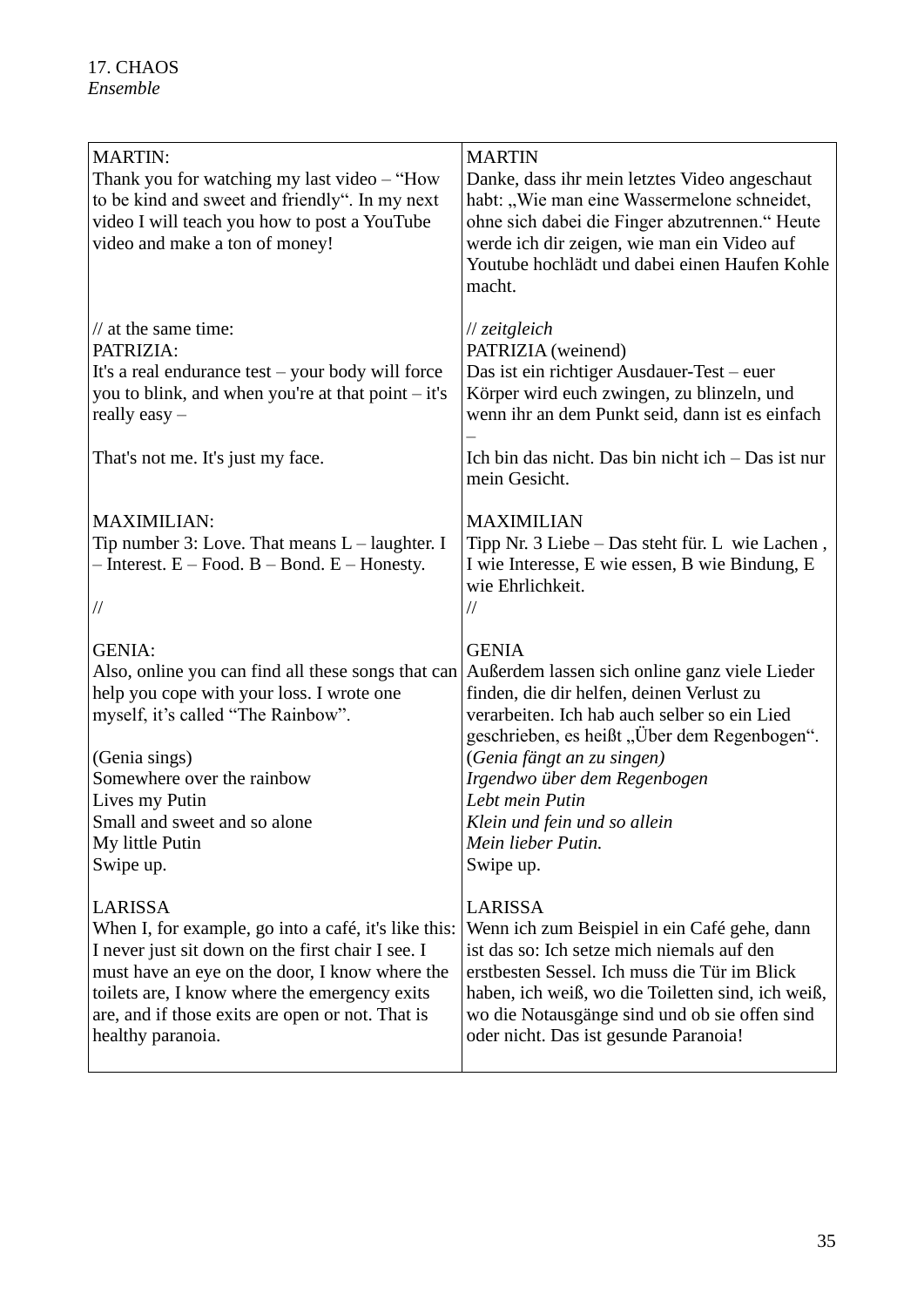#### 19. DIE LETZTEN FRAGEN // THE FINAL QUESTIONS *Ensemble*

| MAXIMILIAN:                              | <b>MAXIMILIAN</b>                             |
|------------------------------------------|-----------------------------------------------|
| How can I say what I feel?               | Wie kann ich sagen, was ich fühle?            |
|                                          |                                               |
| <b>MARTIN:</b>                           | <b>MARTIN</b>                                 |
| How do I react to violence?              | Wie reagiere ich auf Gewalt?                  |
| <b>GENIA:</b>                            | <b>GENIA</b>                                  |
| How do I adopt all cats in the world?    | Wie kann ich alle Katzen der Welt adoptieren? |
|                                          |                                               |
| PATRIZIA:                                | <b>PATRIZIA</b>                               |
| How can I start over?                    | Wie fange ich nochmal ganz von vorne an?      |
|                                          |                                               |
| LARISSA:                                 | <b>MARTIN</b>                                 |
| How can I be strong? What does that even | Wie kann ich stark sein? Was heißt das        |
| mean?                                    | überhaupt?                                    |
|                                          |                                               |
| <b>GENIA:</b>                            | <b>GENIA</b>                                  |
| How can I get through this mess?         | Wie schaffe ich es durch diesen ganzen Mist?  |
|                                          |                                               |
| PATRIZIA:                                | <b>PATRIZIA</b>                               |
| How can I learn to trust other people?   | Wie kann ich lernen, anderen zu vertrauen?    |
| <b>MAXIMILIAN:</b>                       | <b>MAXIMILIAN</b>                             |
| How do I forget my ex?                   | Wie vergesse ich meine Ex-Freundin?           |
|                                          |                                               |
| <b>MARTIN:</b>                           | <b>LARISSA</b>                                |
| How do I find peace?                     | Wie kann ich Frieden finden?                  |
|                                          |                                               |
| PATRIZIA:                                | <b>PATRIZIA</b>                               |
| How do I know if there is a god?         | Woher weiß ich, ob es einen lieben Gott gibt? |
|                                          |                                               |
| <b>GENIA:</b>                            | <b>GENIA</b>                                  |
| Is there life after death?               | Gibt es ein Leben nach dem Tod?               |
| <b>MAXIMILIAN</b>                        | <b>MAXIMILIAN</b>                             |
| Where do I even belong?                  | Wo gehöre ich eigentlich hin?                 |
|                                          |                                               |
| LARISSA:                                 | <b>LARISSA</b>                                |
| How can I be myself?                     | Wie kann ich ich selbst sein?                 |
|                                          |                                               |
| <b>PATRIZIA</b>                          | <b>PATRIZIA</b>                               |
| How do I become a star?                  | Wie werde ich ein Star?                       |
|                                          |                                               |
| <b>MARTIN</b>                            | <b>MARTIN</b>                                 |
| How do I find someone who loves me?      | Wie finde ich jemanden, der mich liebt?       |